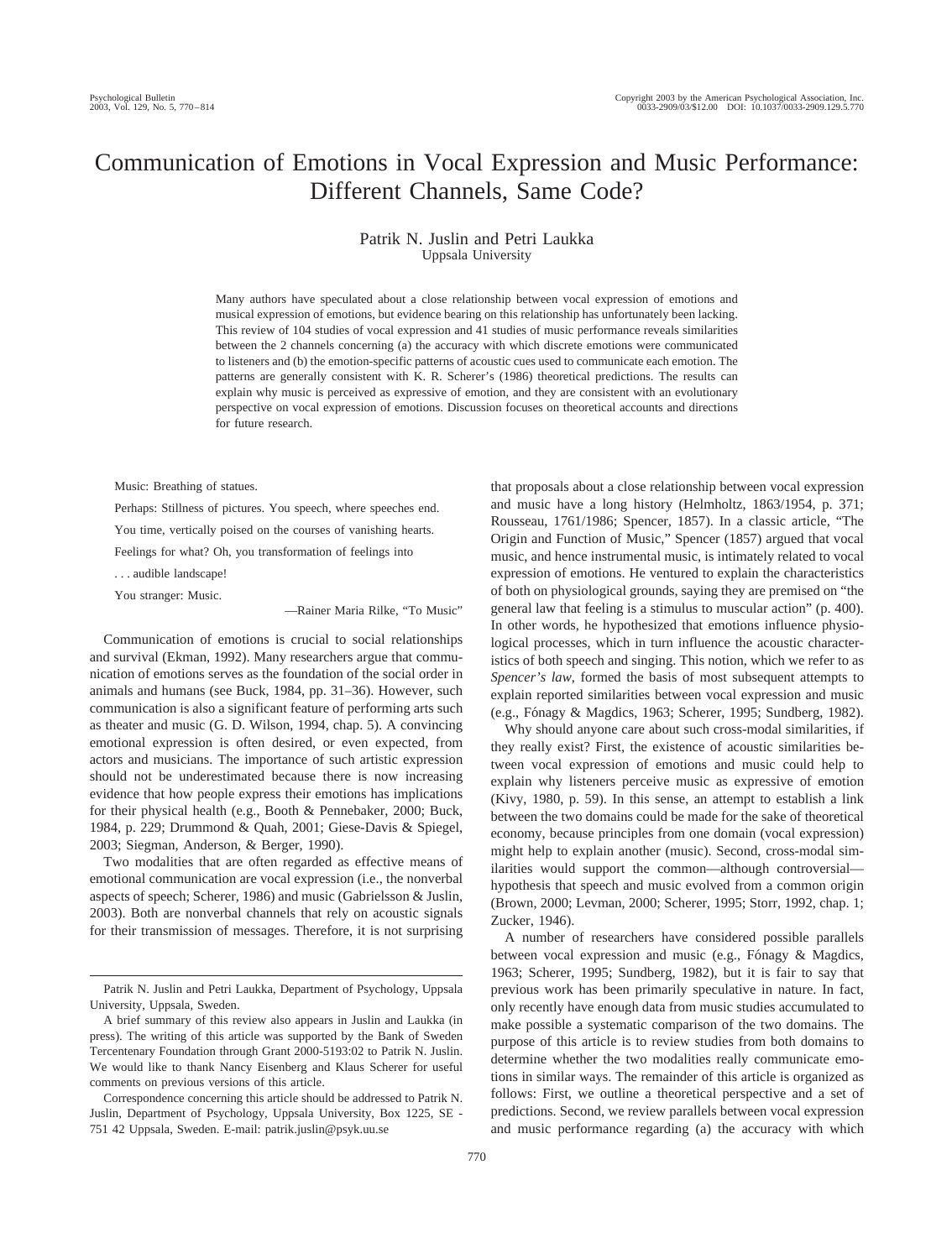different emotions are communicated to listeners and (b) the acoustic means used to communicate each emotion. Finally, we consider theoretical accounts and propose directions for future research.

## An Evolutionary Perspective

A review needs a perspective. In this overview, the perspective is provided by evolutionary psychology (Buss, 1995). We argue that this approach offers the best account of the findings that we review, in particular if the theorizing is constrained by findings from neuropsychological and comparative studies (Panksepp & Panksepp, 2000). In this section, we outline theory that serves to support the following seven guiding premises: (a) emotions may be regarded as adaptive reactions to certain prototypical, goalrelevant, and recurrent life problems that are common to many living organisms; (b) an important part of what makes emotions adaptive is that they are communicated nonverbally from one organism to another, thereby transmitting important information; (c) vocal expression is the most phylogenetically continuous of all forms of nonverbal communication; (d) vocal expressions of discrete emotions usually occur in similar types of life situations in different organisms; (e) the specific form that the vocal expressions of emotion take indirectly reflect these situations or, more specifically, the distinct physiological patterns that support the emotional behavior called forth by these situations; (f) physiological reactions influence an organism's voice production in differentiated ways; and (g) by imitating the acoustic characteristics of these patterns of vocal expression, music performers are able to communicate discrete emotions to listeners.

## *Evolution and Emotion*

The point of departure for an evolutionary perspective on emotional communication is that all human behavior depends on neurophysiological mechanisms. The only known causal process that is capable of yielding such mechanisms is evolution by natural selection. This is a feedback process that chooses among different mechanisms on the basis of how well they function; that is, function determines structure (Cosmides & Tooby, 2000, p. 95). Given that the mind acquired its organization through the evolutionary process, it may be useful to understand human functioning in terms of its adaptive significance (Cosmides & Tooby, 1994). This is particularly true for such types of behavior that can be observed in other species as well (Bekoff, 2000; Panksepp, 1998).

Several researchers have taken an evolutionary approach to emotions. Before considering this literature, a preliminary definition of emotions is needed. Although emotions are difficult to define and measure (Plutchik, 1980), most researchers would probably agree that emotions are relatively brief and intense reactions to goal-relevant changes in the environment that consist of many subcomponents: cognitive appraisal, subjective feeling, physiological arousal, expression, action tendency, and regulation (Scherer, 2000, p. 138). Thus, for example, an event may be appraised as harmful, evoking feelings of fear and physiological reactions in the body; individuals may express this fear verbally and nonverbally and may act in certain ways (e.g., running away) rather than others. However, researchers disagree as to whether emotions are best conceptualized as categories (Ekman, 1992), dimensions (Russell, 1980), prototypes (Shaver, Schwartz, Kirson, & O'Connor, 1987), or component processes (Scherer, 2001). In this review, we focus mainly on the expression component of emotion and adopt a categorical approach.

According to the evolutionary approach, the key to understanding emotions is to study what functions emotions serve (Izard, 1993; Keltner & Gross, 1999). Thus, to understand emotions one must consider how they reflect the environment in which they developed and to which they were adapted. On the basis of various kinds of evidence, Oatley and Jenkins (1996, chap. 3) suggested that humans' environment of evolutionary adaptedness about 200,000 years ago was that of seminomadic hunter–gatherer groups of 10 to 30 people living face-to-face with each other in extended families. Most emotions, they suggested, are presumably adapted to living this kind of way, which involved cooperating in activities such as hunting and rearing children. Several of the activities are associated with basic survival problems that most organisms have in common—avoiding predators, finding food, competing for resources, and caring for offspring. These problems, in turn, required specific types of adaptive reactions. A number of authors have suggested that such adaptive reactions were the prototypes of emotions as seen in humans (Plutchik, 1994, chap. 9; Scott, 1980).

This view of emotions is closely related to the concept of *basic emotions*, that is, the notion that there is a small number of discrete, innate, and universal emotion categories from which all other emotions may be derived (e.g., Ekman, 1992; Izard, 1992; Johnson-Laird & Oatley, 1992). Each basic emotion can be defined, functionally, in terms of an appraisal of goal-relevant events that have recurred during evolution (see Power & Dalgleish, 1997, pp. 86–99). Examples of such appraisals are given by Oatley (1992, p. 55): happiness (subgoals being achieved), anger (active plan frustrated), sadness (failure of major plan or loss of active goal), fear (self-preservation goal threatened or goal conflict), and disgust (gustatory goal violated). Basic emotions can be seen as fast and frugal algorithms (Gigerenzer & Goldstein, 1996) that deal with fundamental life issues under conditions of limited time, knowledge, or computational capacities. Having a small number of categories is an advantage in this context because it avoids the excessive information processing that comes with too many degrees of freedom (Johnson-Laird & Oatley, 1992).

The notion of basic emotions has been the subject of controversy (cf. Ekman, 1992; Izard, 1992; Ortony & Turner, 1990; Panksepp, 1992). We propose that evidence of basic emotions may come from a range of sources that include findings of (a) distinct brain substrates associated with discrete emotions (Damasio et al., 2000; Panksepp, 1985, 2000, Table 9.1; Phan, Wager, Taylor, & Liberzon, 2002), (b) distinct patterns of physiological changes (Bloch, Orthous, & Santibañez, 1987; Ekman, Levenson, & Friesen, 1983; Fridlund, Schwartz, & Fowler, 1984; Levenson, 1992; Schwartz, Weinberger, & Singer, 1981), (c) primacy of development of proposed basic emotions (Harris, 1989), (d) crosscultural accuracy in facial and vocal expression of emotion (Elfenbein & Ambady, 2002), (e) clusters that correspond to basic emotions in similarity ratings of affect terms (Shaver et al., 1987), (f) reduced reaction times in lexical decision tasks when priming words are taken from the same basic emotion category (Conway & Bekerian, 1987), and (g) phylogenetic continuity of basic emotions (Panksepp, 1998, chap. 1–3; Plutchik, 1980; Scott, 1980). It is fair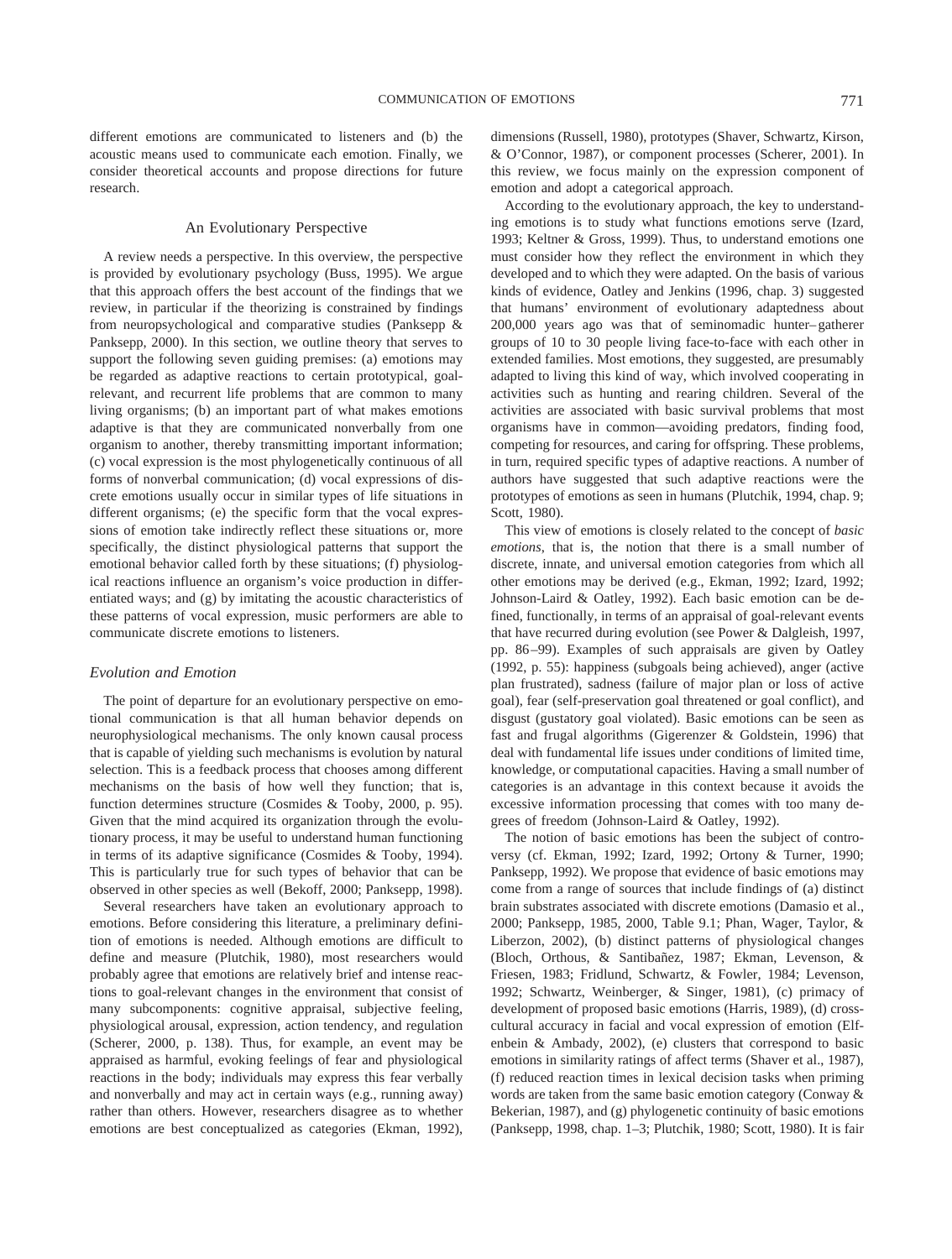to acknowledge that some of these sources of evidence are not strong. In the case of autonomic specificity especially, the jury is still out (for a positive view, see Levenson, 1992; for a negative view, see Cacioppo, Berntson, Larsen, Poehlmann, & Ito, 2000).<sup>1</sup> Arguably, the strongest evidence of basic emotions comes from studies of communication of emotions (Ekman, 1973, 1992).

## *Vocal Communication of Emotion*

Evolutionary considerations may be especially relevant in the study of communication of emotions, because many researchers think that such communication serves important functions. First, expression of emotions allows individuals to communicate important information to others, which may affect their behaviors. Second, recognition of emotions allows individuals to make quick inferences about the probable intentions and behavior of others (Buck, 1984, chap. 2; Plutchik, 1994; chap. 10). The evolutionary approach implies a hierarchy in the ease with which various emotions are communicated nonverbally. Specifically, perceivers should be attuned to that information that is most relevant for adaptive action (e.g., Gibson, 1979). It has been suggested that both expression and recognition of emotions proceed in terms of a small number of basic emotion categories that represent the optimal compromise between two opposing goals of the perceiver: (a) the desire to have the most informative categorization possible and (b) the desire to have these categories be as discriminable as possible (Juslin, 1998; cf. Ross & Spalding, 1994). To be useful as guides to action, emotions are recognized in terms of only a few categories related to life problems such as danger (fear), competition (anger), loss (sadness), cooperation (happiness) and caregiving  $(love)^2$  By perceiving expressed emotions in terms of such basic emotion categories, individuals are able to make useful inferences in response to urgent events. It is arguable that the same selective pressures that shaped the development of the basic emotions should also favor the development of skills for expressing and recognizing the same emotions. In line with this reasoning, many researchers have suggested the existence of innate affect programs, which organize emotional expressions in terms of basic emotions (Buck, 1984; Clynes, 1977; Ekman, 1992; Izard, 1992; Lazarus, 1991; Tomkins, 1962). Support for this notion comes from evidence of categorical perception of basic emotions in facial and vocal expression (de Gelder, Teunisse, & Benson, 1997; de Gelder & Vroomen, 1996; Etcoff & Magee, 1992; Laukka, in press), more or less intact vocal and facial expressions of emotion in children born deaf and blind (Eibl-Eibesfeldt, 1973), and crosscultural accuracy in facial and vocal expression of emotion (Elfenbein & Ambady, 2002).

*Phylogenetic continuity.* Vocal expression may be the most phylogenetically continuous of all nonverbal channels. In his classic book, *The Expression of the Emotions in Man and Animals*, Darwin (1872/1998) reviewed different modalities of expression, including the voice: "With many kinds of animals, man included, the vocal organs are efficient in the highest degree as a means of expression" (p. 88).<sup>3</sup> Following Darwin's theory, a number of researchers of vocal expression have adopted an evolutionary perspective (H. Papoušek, Jürgens, & Papoušek, 1992). A primary assumption is that there is phylogenetic continuity of vocal expression. Ploog (1992) described the morphological transformation of the larynx—from a pure respiratory organ (in lungfish) to a respiratory organ with a limited vocal capability (in amphibians, reptiles, and lower mammals) and, finally, to the sophisticated instrument that humans use to sing or speak in an emotionally expressive manner.

Vocal expression seems especially important in social mammals. Social grouping evolved as a means of cooperative defense, although this implies that some kind of communication had to develop to allow sharing of tasks, space, and food (Plutchik, 1980). Thus, vocal expression provided a means of social coordination and conflict resolution. MacLean (1993) has argued that the limbic system of the brain, an essential region for emotions, underwent an enlargement with mammals and that this development was related to increased sociality, as evident in play behavior, infant attachment, and vocal signaling. The degree of differentiation in the sound-producing apparatus is reflected in the organism's vocal behavior. For example, the primitive condition of the soundproducing apparatus in amphibians (e.g., frogs) permits only a few innate calls, such as mating calls, whereas the highly evolved larynx of nonhuman primates makes possible a rich repertoire of vocal expressions (Ploog, 1992).

The evolution of the phonatory apparatus toward its form in humans is paralleled not only by an increase in vocal repertoire but also by an increase in voluntary control over vocalization. It is possible to delineate three levels of development of vocal expression in terms of anatomic and phylogenetic development (e.g., Jürgens, 1992, 2002). The lowest level is represented by a completely genetically determined vocal reaction (e.g., pain shrieking). In this case, neither the motor pattern producing the vocal expression nor the eliciting stimulus has to be learned. This is referred to as an *innate releasing mechanism*. The brain structures responsible for the control of such mechanisms seem to be limited mainly to the brain stem (e.g., the periaqueductal gray).

The following level of vocal expression involves voluntary control concerning the initiation and inhibition of the innate expressions. For example, rhesus monkeys may be trained in a vocal operant conditioning task to increase their vocalization rate if each

<sup>&</sup>lt;sup>1</sup> It seems to us that one argument is often overlooked in discussions regarding physiological specificity, namely that this may be a case in which positive results count as stronger evidence than do negative results. It is generally agreed that there are several methodological problems involved in measuring physiological indices (e.g., individual differences, timedependent nature of measures, difficulties in providing effective stimuli). Given the error variance, or "noise," that this produces, it is arguably more problematic for the no-specificity hypothesis that a number of studies have obtained similar and reliable emotion-specific patterns than it is for the specificity hypothesis that a number of studies have failed to yield such patterns. Failure to obtain patterns may be due to error variance, but how can the presence of similar patterns in several studies be explained?

<sup>2</sup> Love is not included in most lists of basic emotions (e.g., Plutchik, 1994, p. 58), although some authors regard it as a basic emotion (e.g., Clynes, 1977; MacLean, 1993; Panksepp, 2000; Scott, 1980; Shaver et al., 1987), as have philosophers such as Descartes, Spinoza, and Hobbes (Plutchik, 1994, p. 54).

<sup>&</sup>lt;sup>3</sup> In accordance with Spencer's law, Darwin (1872/1998) noted that vocalizations largely reflect physiological changes: "Involuntary... contractions of the muscles of the chest and the glottis . . . may first have given rise to the emission of vocal sounds. But the voice is now largely used for various purposes"; one purpose mentioned was "intercommunication" (p. 89).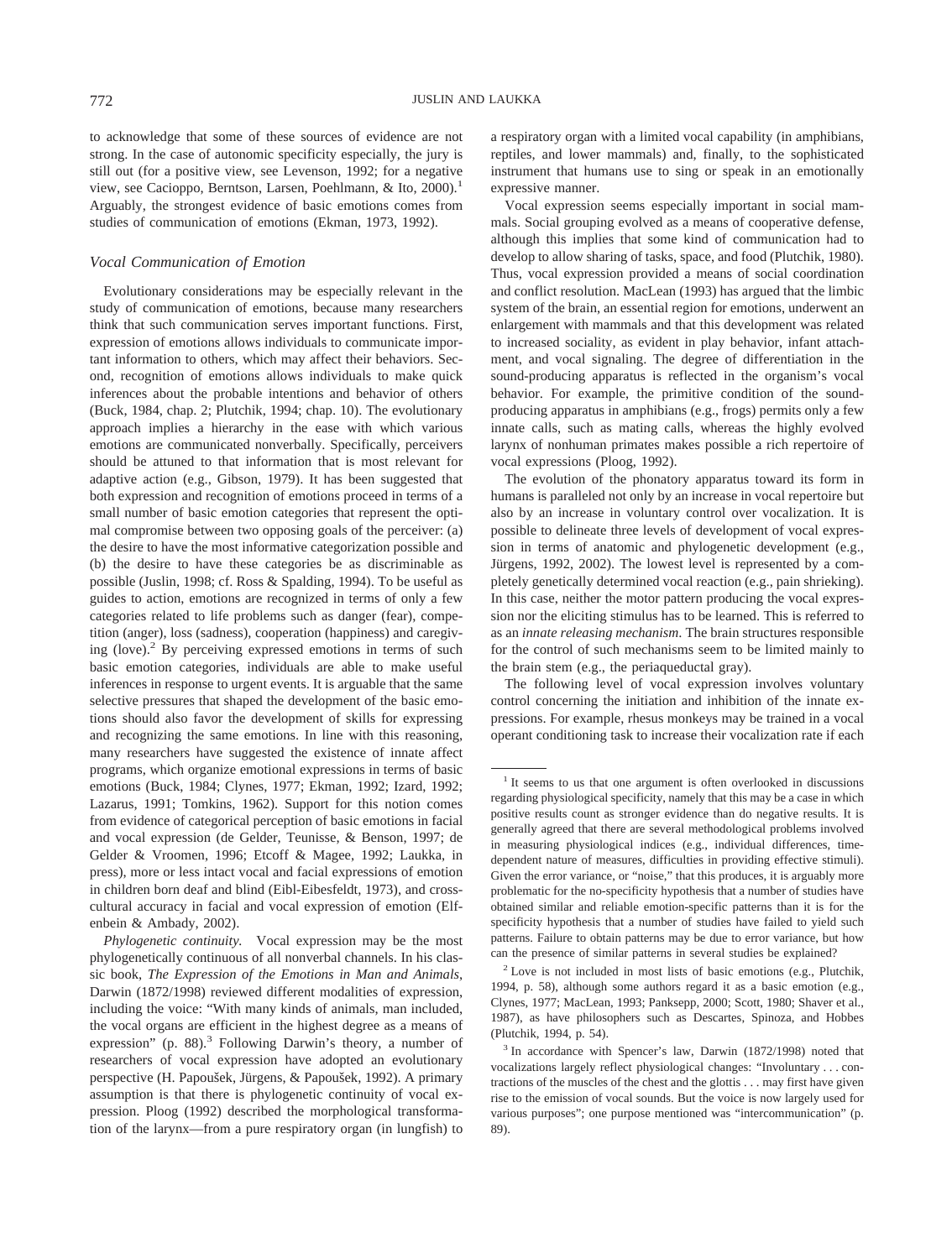vocalization is rewarded with food (Ploog, 1992). Brain-lesioning studies of rhesus monkeys have revealed that this voluntary control depends on structures in the anterior cingulate cortex, and the same brain region has been implicated in humans (Jürgens  $&$  van Cramon, 1982). Neuroanatomical research has shown that the anterior cingulate cortex is directly connected to the periaqueductal region and thus in a position to exercise control over the more primitive vocalization center (Jürgens, 1992).

The highest level of vocal expression involves voluntary control over the precise acoustic patterns of vocal expression. This includes the capability to learn vocal patterns by imitation, as well as the production of new patterns by invention. These abilities are essential in the uniquely human inventions of language and music. Among the primates, only humans have gained direct cortical control over the voice, which is a prerequisite for singing. Neuroanatomical studies have indicated that nonhuman primates lack the direct connection between the primary motor cortex and the nucleus ambiguus (i.e., the site of the laryngeal motoneurons) that humans have (Jürgens, 1976; Kuypers, 1958).

*Comparative research.* Results from neurophysiological research that indicate that there is phylogenetic continuity of vocal expression have encouraged some researchers to embark on comparative studies of vocal expression. Although biologists and ethologists have tended to shy away from using words such as *emotion* in connection with animal behavior (Plutchik, 1994, chap. 10; Scherer, 1985), a case could be made that most animal vocalizations involve motivational states that are closely related to emotions (Goodall, 1986; Hauser, 2000; Marler, 1977; Ploog, 1986; Richman, 1987; Scherer, 1985; Snowdon, 2003). The states usually have to be inferred from the specific situations in which the vocalizations occurred. "In most of the circumstances in which animal signaling occurs, one detects urgent and demanding functions to be served, often involving emergencies for survival or procreation" (Marler, 1977, p. 54). There is little systematic work on vocal expression in animals, but several studies have indicated a close correspondence between the acoustic characteristics of animal vocalizations and specific affective situations (for reviews, see Plutchik, 1994, chap. 9–10; Scherer, 1985; Snowdon, 2003). For instance, Ploog (1981, 1986) discovered a limited number of vocal expression categories in squirrel monkeys. These categories were related to important events in the monkeys' lives and included warning calls (*alarm peeps*), threat calls (*groaning*), desire for social contact calls (*isolation peeps*), and companionship calls (*cackling*).

Given phylogenetic continuity of vocal expression and crossspecies similarity in the kinds of situations that generate vocal expression, it is interesting to ask whether there is any evidence of cross-species universality of vocal expression. Limited evidence of this kind has indeed been found (Scherer, 1985; Snowdon, 2003). For instance, E. S. Morton (1977) noted that "birds and mammals use harsh, relatively low-frequency sounds when hostile, and higher-frequency, more pure tonelike sounds when frightened, appeasing, or approaching in a friendly manner" (p. 855; see also Ohala, 1983). Another general principle, proposed by Jürgens (1979), is that increasing aversiveness of primate vocal calls is correlated with pitch, total pitch range, and irregularity of pitch contours. These features have also been associated with negative emotion in human vocal expression (Davitz, 1964b; Scherer, 1986).

*Physiological differentiation.* In animal studies, descriptions of vocal characteristics and emotional states are necessarily imprecise (Scherer, 1985), making direct comparisons difficult. However, at the least these data suggest that there are some systematic relationships among acoustic measures and emotions. An important question is how such relationships and examples of crossspecies universality may be explained. According to Spencer's law, there should be common physiological principles. In fact, physiological variables determine to a large extent the nature of phonation and resonance in vocal expression (Scherer, 1989), and there may be *some* reliable differentiation of physiological patterns for discrete emotions (Cacioppo et al., 2000, p. 180).

It might be assumed that distinct physiological patterns reflect environmental demands on behavior: "Behaviors such as withdrawal, expulsion, fighting, fleeing, and nurturing each make different physiological demands. A most important function of emotion is to create the optimal physiological milieu to support the particular behavior that is called forth" (Levenson, 1994, p. 124). This process involves the central, somatic, and autonomic nervous systems. For example, fear is associated with a motivation to flee and brings about sympathetic arousal consistent with this action involving increased cardiovascular activation, greater oxygen exchange, and increased glucose availability (Mayne, 2001). Many physiological changes influence aspects of voice production, such as respiration, vocal fold vibration, and articulation, in welldifferentiated ways. For instance, anger yields increased tension in the laryngeal musculature coupled with increased subglottal air pressure. This changes the production of sound at the glottis and hence changes the timbre of the voice (Johnstone & Scherer, 2000). In other words, depending on the specific physiological state, one may expect to find specific acoustic features in the voice.

This general principle underlies Scherer's (1985) component process theory of emotion, which is the most promising attempt to formulate a stringent theory along the lines of Spencer's law. Using this theory, Scherer (1985) made detailed predictions about the patterns of acoustic cues (bits of information) associated with different emotions. The predictions were based on the idea that emotions involve sequential cognitive appraisals, or *stimulus evaluation checks* (SECs), of stimulus features such as novelty, intrinsic pleasantness, goal significance, coping potential, and norm or self compatibility (for further elaboration of appraisal dimensions, see Scherer, 2001). The outcome of each SEC is assumed to have a specific effect on the somatic nervous system, which in turn affects the musculature associated with voice production. In addition, each SEC outcome is assumed to affect various aspects of the autonomous nervous system (e.g., mucous and saliva production) in ways that strongly influence voice production. Scherer (1985) did not favor the basic emotions approach, although he offered predictions for acoustic cues associated with anger, disgust, fear, happiness, and sadness—"five major types of emotional states that can be expected to occur frequently in the daily life of many organisms, both animal and human" (p. 227). Later in this review, we provide a comparison of empirical findings from vocal expression and music performance with Scherer's (1986) revised predictions.

Although human vocal expression of emotion is based on phylogenetically old parts of the brain that are in some respects similar to those of nonhuman primates, what is characteristic of humans is that they have much greater voluntary control over their vocaliza-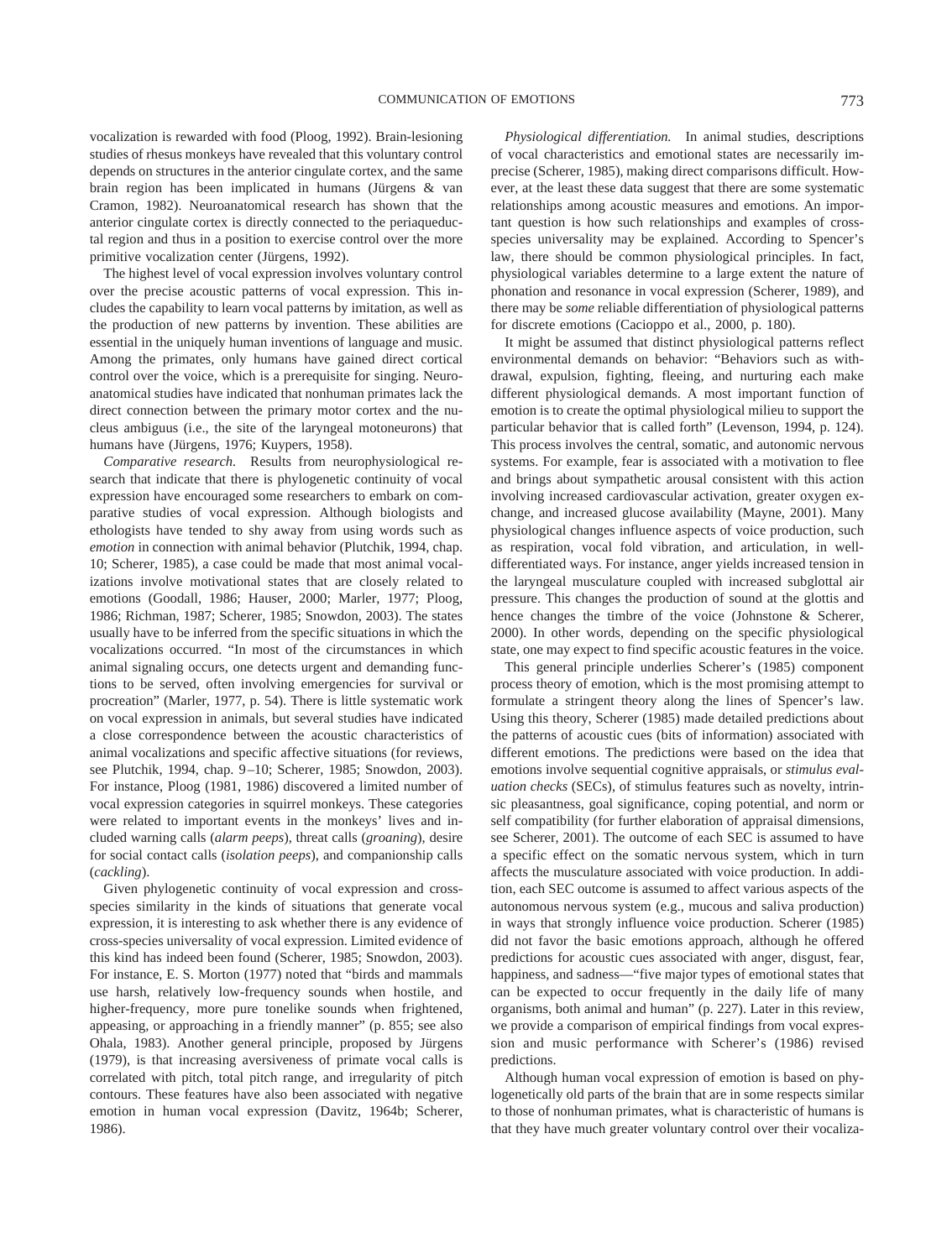tion (Jürgens, 2002). Therefore, an important distinction must be made between so-called push and pull effects in the determinants of vocal expression (Scherer, 1989). Push effects involve various physiological processes, such as respiration and muscle tension, that are naturally influenced by emotional response. Pull effects, on the other hand, involve external conditions, such as social norms, that may lead to strategic posing of emotional expression for manipulative purposes (e.g., Krebs & Dawkins, 1984). Vocal expression of emotions typically involves a combination of push and pull effects, and it is generally assumed that posed expression tends to be modeled on the basis of natural expression (Davitz, 1964c, p. 16; Owren & Bachorowski, 2001, p. 175; Scherer, 1985, p. 210). However, the precise extent to which posed expression is similar to natural expression is a question that requires further research.

## *Vocal Expression and Music Performance: Are They Related?*

It is a recurrent notion that music is a means of emotional expression (Budd, 1985; S. Davies, 2001; Gabrielsson & Juslin, 2003). Indeed, music has been defined as "one of the fine arts which is concerned with the combination of sounds with a view to beauty of form and the expression of emotion" (D. Watson, 1991, p. 8). It has been difficult to explain why music is expressive of emotions, but one possibility is that music is reminiscent of vocal expression of emotions.

*Previous perspectives.* The notion that there is a close relationship between music and the human voice has a long history (Helmholtz, 1863/1954; Kivy, 1980; Rousseau, 1761/1986; Scherer, 1995; Spencer, 1857; Sundberg, 1982). Helmholtz (1863/ 1954)—one of the pioneers of music psychology—noted that "an endeavor to imitate the involuntary modulations of the voice, and make its recitation richer and more expressive, may therefore possibly have led our ancestors to the discovery of the first means of musical expression" (p. 371). This impression is reinforced by the voicelike character of most musical instruments: "There are in the music of the violin... accents so closely akin to those of certain contralto voices that one has the illusion that a singer has taken her place amid the orchestra" (Marcel Proust, as cited in D. Watson, 1991, p. 236). Richard Wagner, the famous composer, noted that "the oldest, truest, most beautiful organ of music, the origin to which alone our music owes its being, is the human voice" (as cited in D. Watson, 1991, p. 2). Indeed, Stendhal commented that "no musical instrument is satisfactory except in so far as it approximates to the sound of the human voice" (as cited in D. Watson, 1991, p. 309). Many performers of blues music have been attracted to the vocal qualities of the slide guitar (Erlewine, Bogdanov, Woodstra, & Koda, 1996). Similarly, people often refer to the musical aspects of speech (e.g., Besson & Friederici, 1998; Fónagy & Magdics, 1963), particularly in the context of infantdirected speech, where mothers use changes in duration, pitch, loudness, and timbre to regulate the infant's level of arousal (M. Papoušek, 1996).

The hypothesis that vocal expression and music share a number of expressive features might appear trivial in the light of all the arguments by different authors. However, these comments are primarily anecdotal or speculative in nature. Indeed, many authors have disputed this hypothesis. S. Davies (2001) observed that

it has been suggested that expressive instrumental music recalls the tones and intonations with which emotions are given vocal expression (Kivy, 1989), but this . . . is dubious. It is true that blues guitar and jazz saxophone sometimes imitate singing styles, and that singing styles sometimes recall the sobs, wails, whoops, and yells that go with ordinary occasions of expressiveness. For the general run of cases, though, music does not sound very like the noises made by people gripped by emotion. (p. 31)

(See also Budd, 1985, p. 148; Levman, 2000, p. 194.) Thus, awaiting relevant data, it has been uncertain whether Spencer's law can provide an account of music's expressiveness.

*Boundary conditions of Spencer's law.* It does actually seem unlikely that Spencer's law can explain all of music's expressiveness. For instance, there are several aspects of musical form (e.g., harmonic progression) that have no counterpart in vocal expression but that nonetheless contribute to music's expressiveness (e.g., Gabrielsson & Juslin, 2003). Consequently, Spencer's law cannot be the whole story of music's expressiveness. In fact, there are many sources of emotion in relation to music (e.g., Sloboda & Juslin, 2001) including musical expectancy (Meyer, 1956), arbitrary association (J. B. Davies, 1978), and iconic signification that is, structural similarity between musical and extramusical features (Langer, 1951). Only the last of these sources corresponds to Spencer's law. Yet, we argue that Spencer's law should be part of any satisfactory account of music's expressiveness. For the hypothesis to have explanatory power, however, it must be constrained. What is required, we propose, is specification of the boundary conditions of the hypothesis.

We argue that the hypothesis that there is an iconic similarity between vocal expression of emotion and musical expression of emotion applies only to certain acoustic features—primarily those features of the music that the performer can control (more or less freely) during his or her performance such as tempo, loudness, and timbre. However, the hypothesis does not apply to such features of a piece of music that are usually indicated in the notation of the piece (e.g., harmony, tonality, melodic progression), because these features reflect to a larger extent characteristics of music as a human art form that follows its own intrinsic rules and that varies from one culture to another (Carterette & Kendall, 1999; Juslin, 1997c). Neuropsychological research indicates that certain aspects of music (e.g., timbre) share the same neural resources as speech, whereas others (e.g., tonality) draw on resources that are unique to music (Patel & Peretz, 1997; see also Peretz, 2002). Thus, we argue that musicians communicate emotions to listeners via their performances of music by using emotion-specific patterns of acoustic cues derived from vocal expression of emotion (Juslin, 1998). The extent to which Spencer's law can offer an explanation of music's expressiveness is directly proportional to the relative contribution of performance variables to the listener's perception of emotions in music. Because performance variables include such perceptually salient features as speed and loudness, this contribution is likely to be large.

It is well-known that the same sentence may be pronounced in a large number of different ways, and that the way in which it is pronounced may convey the speaker's state of emotion. In principle, one can separate the verbal message from its acoustic realization in speech. Similarly, the same piece of music can be played in a number of different ways, and the way in which it is played may convey specific emotions to listeners. In principle, one can sepa-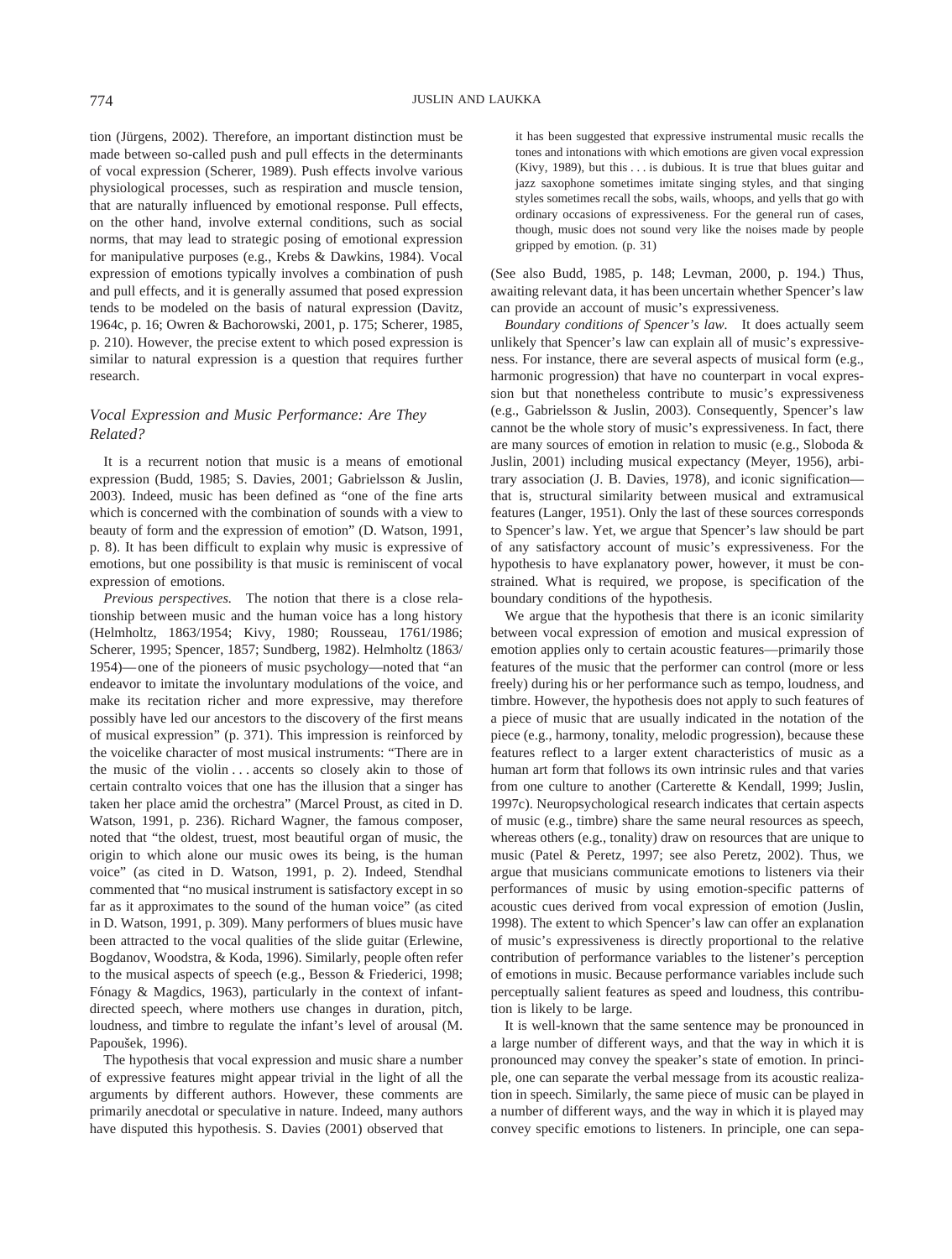rate the structure of the piece, as notated, from its acoustic realization in performance. Therefore, to obtain possible similarities, how speakers and musicians express emotions through the ways in which they convey verbal and musical contents should be explored (i.e., "It's not what you say, it's how you say it").

*The origins of the relationship.* If musical expression of emotion should turn out to resemble vocal expression of emotion, how did musical expression come to resemble vocal expression in the first place? The origins of music are, unfortunately, forever lost in the history of our ancestors (but for a survey of theories, see various contributions in Wallin, Merker, & Brown, 2000). However, it is apparent that music accompanies many important human activities, and this is especially true of so-called preliterate cultures (e.g., Becker, 2001; Gregory, 1997). It is possible to speculate that the origin of music is to be found in various cultural activities of the distant past, when the demarcation between vocal expression and music was not as clear as it is today. Vocal expression of discrete emotions such as happiness, sadness, anger, and love probably became gradually meshed with vocal music that accompanied related cultural activities such as festivities, funerals, wars, and caregiving. A number of authors have proposed that music served to harmonize the emotions of the social group and to create cohesion: "Singing and dancing serves to draw groups together, direct the emotions of the people, and prepare them for joint action" (E. O. Wilson, 1975, p. 564). There is evidence that listeners can accurately categorize songs of different emotional types (e.g., festive, mourning, war, lullabies) that come from different cultures (Eggebrecht, 1983) and that there are similarities in certain acoustic characteristics used in such songs; for instance, mourning songs typically have slow tempo, low sound level, and soft timbre, whereas festive songs have fast tempo, high sound level, and bright timbre (Eibl-Eibesfeldt, 1989, p. 695). Thus, it is reasonable to hypothesize that music developed from a means of emotion sharing and communication to an art form in its own right (e.g., Juslin, 2001b; Levman, 2000, p. 203; Storr, 1992, p. 23; Zucker, 1946, p. 85).

#### *Theoretical Predictions*

In the foregoing, we outlined an evolutionary perspective according to which music performers are able to communicate basic emotions to listeners by using a nonverbal code that derives from vocal expression of emotion. We hypothesized that vocal expression is an evolved mechanism based on innate, fairly stable, and universal affect programs that develop early and are fine-tuned by prenatal experiences (Mastropieri & Turkewitz, 1999; Verny & Kelly, 1981). We made the following five predictions on the basis of this evolutionary approach. First, we predicted that communication of basic emotions would be accurate in both vocal and musical expression. Second, we predicted that there would be cross-cultural accuracy of communication of basic emotions in both channels, as long as certain acoustic features are involved (speed, loudness, timbre). Third, we predicted that the ability to recognize basic emotions in vocal and musical expression develops early in life. Fourth, we predicted that the same patterns of acoustic cues are used to communicate basic emotions in both channels. Finally, we predicted that the patterns of cues would be consistent with Scherer's (1986) physiologically based predictions.

These five predictions are addressed in the following empirical review.

## Definitions and Method of the Review

## *Basic Issues and Terminology in Nonverbal Communication*

Vocal expression and music performance arguably belong to the general class of nonverbal communication behavior. Fundamental issues concerning nonverbal communication include (a) the content (What is communicated?), (b) the accuracy (How well is it communicated?), and (c) the code usage (How is it communicated?). Before addressing these questions, one should first make sure that communication has occurred. Communication implies (a) a socially shared code, (b) an encoder who intends to express something particular via that code, and (c) a decoder who responds systematically to that code (e.g., Shannon & Weaver, 1949; Wiener, Devoe, Rubinow, & Geller, 1972). True communication has taken place only if the encoder's expressive intention has become mutually known to the encoder and the decoder (e.g., Ekman & Friesen, 1969). We do not exclude that information may be unwittingly transmitted from one person to another, but this would not count as communication according to the present definition (for a different view, see Buck, 1984, pp. 4–5).

An important aspect of the communicative process is the coding of the nonverbal signs (the manner in which information is transmitted through the signal). According to Ekman and Friesen (1969), the nature of the coding can be described by three dimensions: discrete versus continuous, probabilistic versus invariant, and iconic versus arbitrary. Nonverbal signals are typically coded continuously, probabilistically, and iconically. To illustrate, (a) the loudness of the voice changes continuously (rather than discretely); (b) increases in loudness frequently (but not always) signify anger; and (c) the loudness is iconically (rather than arbitrarily) related to the intensity of the felt anger (e.g., the loudness increases when the felt intensity of the anger increases; Juslin & Laukka, 2001, Figure 4).

## *The Standard Content Paradigm*

Studies of vocal expression and studies of music performance have typically been carried out separately from each other. However, one could argue that the two domains share a number of important characteristics. First, both domains are concerned with a channel that uses patterns of pitch, loudness, and duration to communicate emotions (the content). Second, both domains have investigated the same questions (How accurate is the communication?, What is the nature of the code?). Third, both domains have used similar methods (decoding experiments, acoustic analyses). Hence, both domains have confronted many of the same problems (see the Discussion section).

In a typical study of communication of emotions in vocal expression or music performance, the encoder (speaker/performer in vocal expression/ music performance, respectively) is presented with material to be spoken/ performed. The material usually consists of brief sentences or melodies. Each sentence/melody is to be spoken/performed while expressing different emotions prechosen by the experimenter. The emotion portrayals are recorded and used in listening tests to study whether listeners can decode the expressed emotions. Each portrayal is analyzed to see what acoustic cues are used in the communicative process. The assumption is that, because the verbal/musical material remains the same in different portrayals, whatever effects that appear in listeners' judgments or acoustic measures should primarily be the result of the encoder's expressive intention. This procedure, often referred to as *the standard content paradigm* (Davitz, 1964b), is not without its problems, but we temporarily postpone our critique until the Discussion section.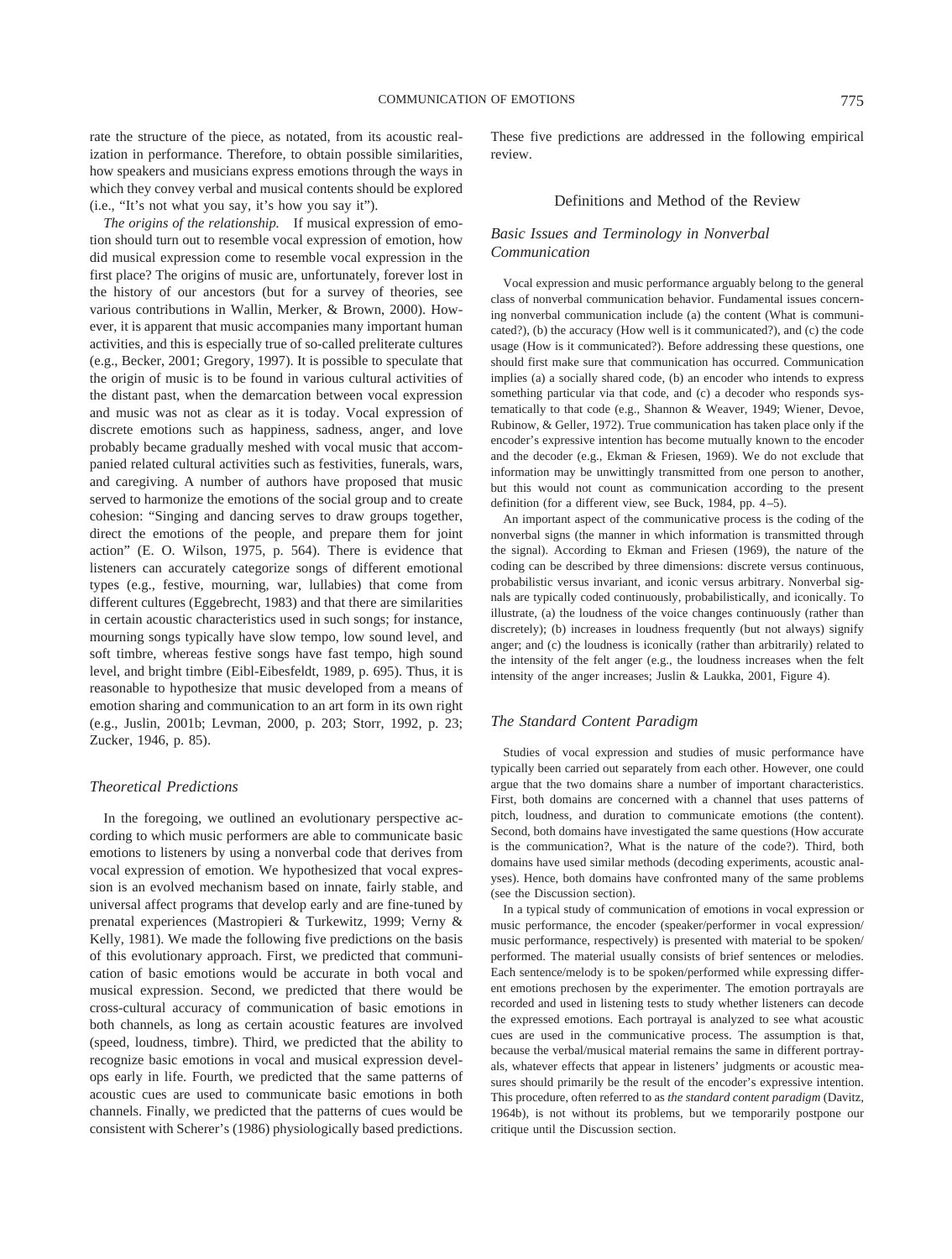#### JUSLIN AND LAUKKA

|  | ł<br>٧<br>× |
|--|-------------|

| Emotion category | Emotion words used by authors                                                                                                                                                                                                |
|------------------|------------------------------------------------------------------------------------------------------------------------------------------------------------------------------------------------------------------------------|
| Anger            | Aggressive, aggressive-excitable, aggressiveness, anger, anger-hate-rage, angry, ärger,<br>ärgerlich, cold anger, colère, collera, destruction, frustration, fury, hate, hot anger,<br>irritated, rage, repressed anger, wut |
| Fear             | Afraid, angst, ängstlich, anxiety, anxious, fear, fearful, fear of death, fear-pain, fear-<br>terror-horror, frightened, nervousness, panic, paura, peur, protection, scared,<br>schreck, terror, worry                      |
| Happiness        | Cheerfulness, elation, enjoyment, freude, freudig, gioia, glad, glad-quiet, happiness,<br>happy, happy-calm, happy-excited, joie, joy, laughter-glee-merriment, serene-<br>joyful                                            |
| <b>Sadness</b>   | Crying despair, depressed–sad, depression, despair, gloomy–tired, grief, quiet sorrow,<br>sad, sad-depressed, sadness, sadness-grief-crying, sorrow, trauer, traurig,<br>traurigkeit, tristesse, tristezza                   |
| Love–tenderness  | Affection, liebe, love, love–comfort, loving, soft–tender, tender, tenderness, tender<br>passion, tenerezza, zärtlichkeit                                                                                                    |

Table 1

*Classification of Emotion Words Used by Different Authors Into Emotion Categories*

## *Criteria for Inclusion of Studies*

We used two criteria for inclusion of studies in the present review. First, we included only studies focusing on nonverbal aspects of speech or performance-related aspects of music. This is in accordance with the boundary conditions of the hypothesis discussed above. Second, we included only studies that investigated the communication of discrete emotions (e.g., sadness). Hence, studies that focused on emotional arousal in general (e.g., Murray, Baber, & South, 1996) or on emotion dimensions (e.g., Laukka, Juslin, & Bresin, 2003) were not included in the review. Similarly, studies that used the standard paradigm but that did not use explicitly defined emotions (e.g., Cosmides, 1983) or that used only positive versus negative affect (e.g., Fulcher, 1991) were not included. Such studies do not allow for the relevant comparisons with studies of music performance, which have almost exclusively studied discrete emotions.

## *Search Strategy*

Emotion in vocal expression and music performance is a multidisciplinary field of research. The majority of studies have been conducted by psychologists, but contributions also come from, for instance, acoustics, speech science, linguistics, medicine, engineering, computer science, and musicology. Publications are scattered among so many sources that even many review articles have not surveyed more than a subset of the literature. To ensure that this review was as complete as possible, we searched for relevant investigations by using a variety of sources. More specifically, the studies included in the present review were gathered using the following Internet-based scientific databases: PsycINFO, MEDLINE, Linguistics and Language Behavior, Ingenta, and RILM Abstracts of Music Literature. Whenever possible, the year limits were set at articles published since 1900. The following words, in various combinations and truncations, were used in the literature search: *emotion*, *affective*, *vocal*, *voice*, *speech*, *prosody*, *paralanguage*, *music*, *music performance*, and *expression*. The goal was to include all English language publications in peer-reviewed journals. We have also included additional studies located via informal sources, including studies reported in conference proceedings, in other languages, and in unpublished doctoral dissertations that we were able to locate. It should be noted that the majority of studies in both domains correspond to the selection criteria above. We located 104 studies of vocal expression and 41 studies of music performance in our literature search, which was completed in June 2002.

## *Emotional States and Terminology*

We review the findings in terms of five general categories of emotion: anger, fear, happiness, sadness, and love–tenderness, primarily because

these are the only five emotion categories for which there is enough evidence in both vocal expression and music performance. They roughly correspond to the basic emotions described earlier.<sup>4</sup> These five categories represent a reasonable point of departure because all of them comprise what are regarded as typical emotions by lay people (Shaver et al., 1987; Shields, 1984). There is also evidence that these emotions closely correspond to the first emotion terms children learn to use (e.g., Camras & Allison, 1985) and that they serve as basic-level categories in cognitive representations of emotions (e.g., Shaver et al., 1987). Their role in musical expression of emotions is highlighted by questionnaire research (Lindström, Juslin, Bresin, & Williamon, 2003) in which 135 music students were asked what emotions can be expressed in music. *Happiness*, *sadness*, *fear*, *love*, and *anger* were among the 10 most highly rated words of a list of 38 words containing both basic and complex emotions.

An important question concerns the exact words used to denote the emotions. A number of different words have been used in the literature, and there is little agreement so far regarding the organization of the emotion lexicon (Plutchik, 1994, p. 45). Therefore, it is not clear how words such as *happiness* and *joy* should be distinguished. The most prudent approach to take is to treat different but closely related emotion words (e.g., *sorrow*, *grief*, *sadness*) as belonging to the same emotion family (e.g., the sadness family; Ekman, 1992). Table 1 shows how the emotion words used in the present studies have been categorized in this review (for some empirical support, see the analyses of emotion words presented by Johnson-Laird & Oatley, 1989; Shaver at al., 1987).

#### *Studies of Vocal Expression: Overview*

Darwin (1872/1998) discussed both vocal and facial expression of emotions in his treatise. In recent years, however, facial expression has received far more empirical research than vocal expression. There are a number of reasons for this, such as the problems associated with the recording and analysis of speech sounds (Scherer, 1982). The consequence is that the code used in facial expression of emotion is better understood than the code used in vocal expression. This is unfortunate, however, because recent studies using self-reports have revealed that, if anything,

<sup>4</sup> Most theorists distinguish between *passionate love* (eroticism) and *companionate love* (tenderness; Hatfield & Rapson, 2000, p. 660), of which the latter corresponds to our love–tenderness category. Some researchers suggest that all kinds of love originally derived from this emotional state, which is associated with infant–caregiver attachment (e.g., Eibl-Eibesfeldt, 1989, chap. 4; Oatley & Jenkins, 1996; p. 287; Panksepp, 1998, chap. 13).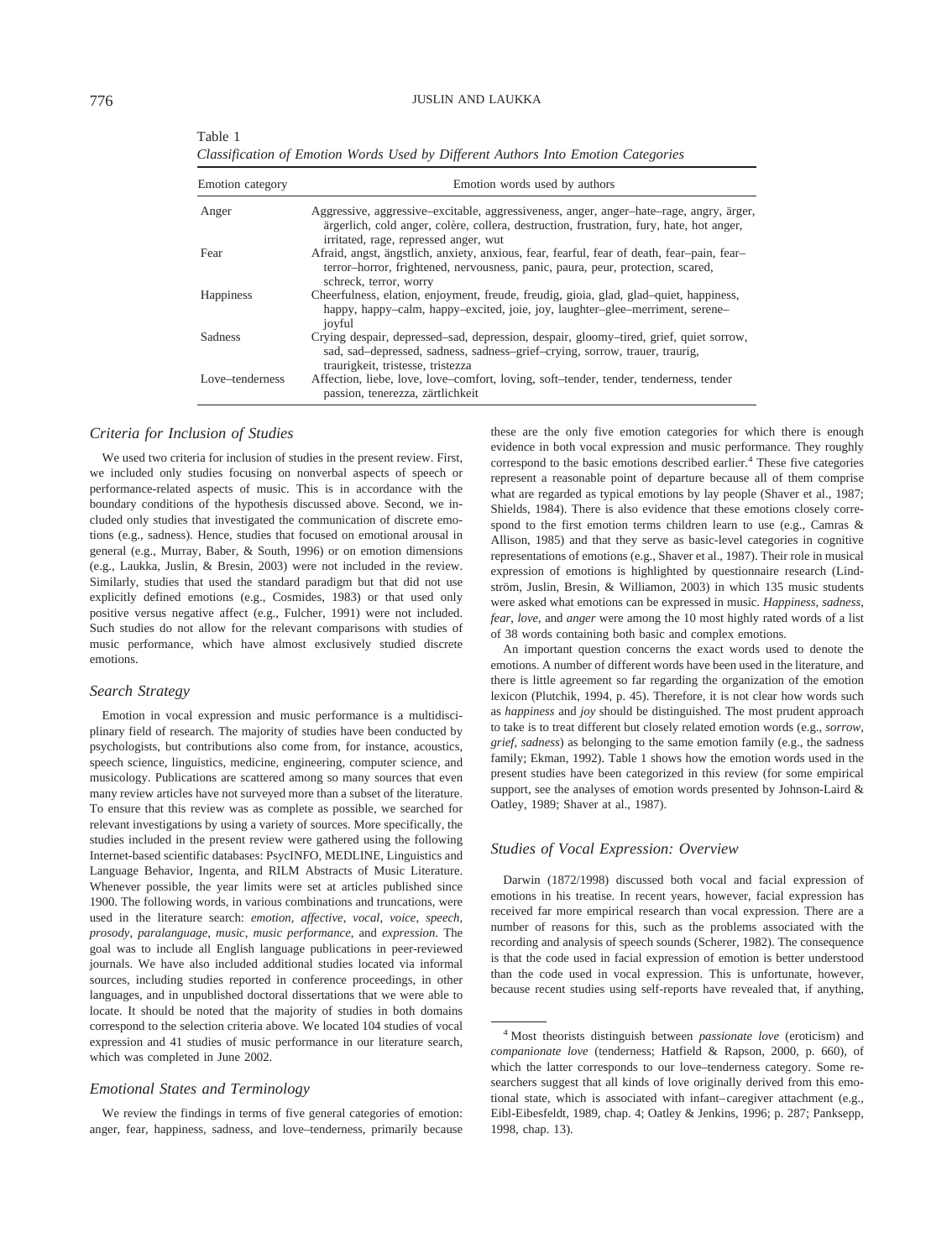vocal expressions may be even more important predictors of emotions than facial expressions in everyday life (Planalp, 1998). Fortunately, the field of vocal expression of emotions has recently seen renewed interest (Cowie, Douglas-Cowie, & Schröder, 2000; Cowie et al., 2001; Johnstone & Scherer, 2000). Thirty-two studies were published in the 1990s, and already 19 studies have been published between January 2000 and June 2002.

Table 2 provides a summary of 104 studies of vocal expression included in this review in terms of authors, publication year, emotions studied, method used (e.g., portrayal, manipulated portrayal, induction, natural speech sample, synthesis), language, acoustic cues analyzed (where applicable), and verbal material. Thirty-nine studies presented data that permitted us to include them in a meta-analysis of communication accuracy (detailed below). The majority of studies (58%) used English-speaking encoders, although as many as 18 different languages, plus nonsense utterances, are represented in the studies reviewed. Twelve studies (12%) can be characterized as more or less cross-cultural in that they included analyses of encoders or decoders from more than one nation. The verbal material features series of numbers, letters of the alphabet, nonsense syllables, or regular speech material (e.g., words, sentences, paragraphs). The number of emotions included ranges from 1 to 15 ( $M = 5.89$ ). Ninety studies (87%) used emotion portrayals by actors, 13 studies (13%) used manipulations of portrayals (e.g., filtering, masking, reversal), 7 studies (7%) used mood induction procedures, and 12 studies (12%) used natural speech samples. The latter comes mainly from studies of fear expressions in aviation accidents. Twenty-one studies (20%) used sound synthesis, or *copy synthesis*. <sup>5</sup> Seventy-seven studies (74%) reported acoustic data, of which 6 studies used listeners' ratings of cues rather than acoustic measurements.

### *Studies of Music Performance: Overview*

Studies of music performance have been conducted for more than 100 years (for reviews, see Gabrielsson, 1999; Palmer, 1997). However, these studies have almost exclusively focused on structural aspects of performance such as marking of the phrase structure, whereas emotion has been ignored. Those studies that have been concerned with emotion in music, on the other hand, have almost exclusively focused on expressive aspects of musical composition such as pitch or mode (e.g., Gabrielsson & Juslin, 2003), whereas they have ignored aspects of specific performances. That performance aspects of emotional expression did not gain attention much earlier is strange considering that one of the great pioneers in music psychology, Carl E. Seashore, made detailed proposals about such studies in the 1920s (Seashore, 1927). Seashore (1947) later suggested that music researchers could use the same paradigm that had been used in vocal expression (i.e., the standard content paradigm) to investigate how performers express emotions. However, Seashore's (1947) plea went unheard, and he did not publish any study of that kind himself. After slow initial progress, there was an increase of studies in the 1990s (23 studies published). This seems to continue into the 2000s (10 studies published 2000–2002). The increase is perhaps a result of the increased availability of software for digital analysis of acoustic cues, but it may also reflect a renaissance for research on musical emotion (Juslin & Sloboda, 2001). Figure 1 illustrates the timeliness of this review in terms of the studies available for a comparison of the two domains.

Table 3 provides a summary of the 41 studies of emotional expression in music performance included in the review in terms of authors, publication year, emotions studied, method used (e.g., portrayal, manipulated portrayal, synthesis), instrument used, number and nationality of performers and listeners, acoustic cues analyzed (where applicable), and musical material. Twelve studies (29%) provided data that permitted us to include them in a meta-analysis of communication accuracy. These studies covered a wide range of musical styles, including classical music, folk music, Indian ragas, jazz, pop, rock, children's songs, and free improvisations. The most common musical style was classical music (17 studies, 41%). Most studies relied on the standard paradigm used in studies of vocal expression of emotions. The number of emotions studied ranges from 3 to 9  $(M = 4.98)$ , and emotions typically included happiness, sadness, anger, fear, and tenderness. Twelve musical instruments were included. The most frequently studied instrument was singing voice (19 studies), followed by guitar (7), piano (6), synthesizer (4), violin (3), flute (2), saxophone (2), drums (1), sitar (1), timpani (1), trumpet (1), xylophone (1), and sentograph (1—a sentograph is an electronic device for recording patterns of finger pressure over time—see Clynes, 1977). At least 12 different nationalities are represented in the studies (Fónagy & Magdics, 1963, did not state the nationalities clearly), with Sweden being most strongly represented (39%), followed by Japan (12%) and the United States (12%). Most of the studies analyzed professional musicians (but see Juslin & Laukka, 2000), and the performances were usually monophonic to facilitate measurement of acoustic parameters (for an exception, see Dry & Gabrielsson, 1997). (Monophonic melody is probably one of the earliest forms of music, Wolfe, 2002.) A few studies (15%) investigated what means listeners use to decode emotions by means of synthesized performances. Eighty-five percent of the studies reported data on acoustic cues; of these studies, 5 used listeners' ratings of cues rather than acoustic measurements.

### Results

## *Decoding Accuracy*

Studies of vocal expression and music performance have converged on the conclusion that encoders can communicate basic emotions to decoders with above-chance accuracy, at least for the five emotion categories considered here. To examine these data closer, we conducted a meta-analysis of decoding accuracy. Included in this analysis were all studies that presented (or allowed computation of) forced-choice decoding data relative to some independent criterion of encoding intention. Thirty-nine studies of vocal expression and 12 studies of music performance met this criterion, featuring a total of 73 decoding experiments, 60 for vocal expression, 13 for music performance.

One problem in comparing accuracy scores from different studies is that they use different numbers of response alternatives in the decoding task. Rosenthal and Rubin's (1989) effect size index for one-sample, multiple–choice-type data, pi  $(\pi)$ , allows researchers to transform accuracy scores involving any number of response alternatives to a standard scale of dichotomous choice, on which .50 is the null value and 1.00 corresponds to 100% correct decoding. Ideally, an index of decoding accuracy should also take into account the response bias in the decoder's judgments (Wagner, 1993). However, this requires that results be presented in terms of a confusion matrix, which very few studies have done. Therefore, we summarize the data simply in terms of Rosenthal and Rubin's pi index.

*Summary statistics.* Table 4 summarizes the main findings from the meta-analysis in terms of summary statistics (i.e., unweighted mean, weighted mean, median, standard deviation, (*text continues on page 786*)

<sup>5</sup> Copy synthesis refers to copying acoustic features from real emotion portrayals and using them to resynthesize new portrayals. This method makes it possible to manipulate certain cues of an emotion portrayal while leaving other cues intact (e.g., Juslin & Madison, 1999; Ladd et al., 1985; Schröder, 2001).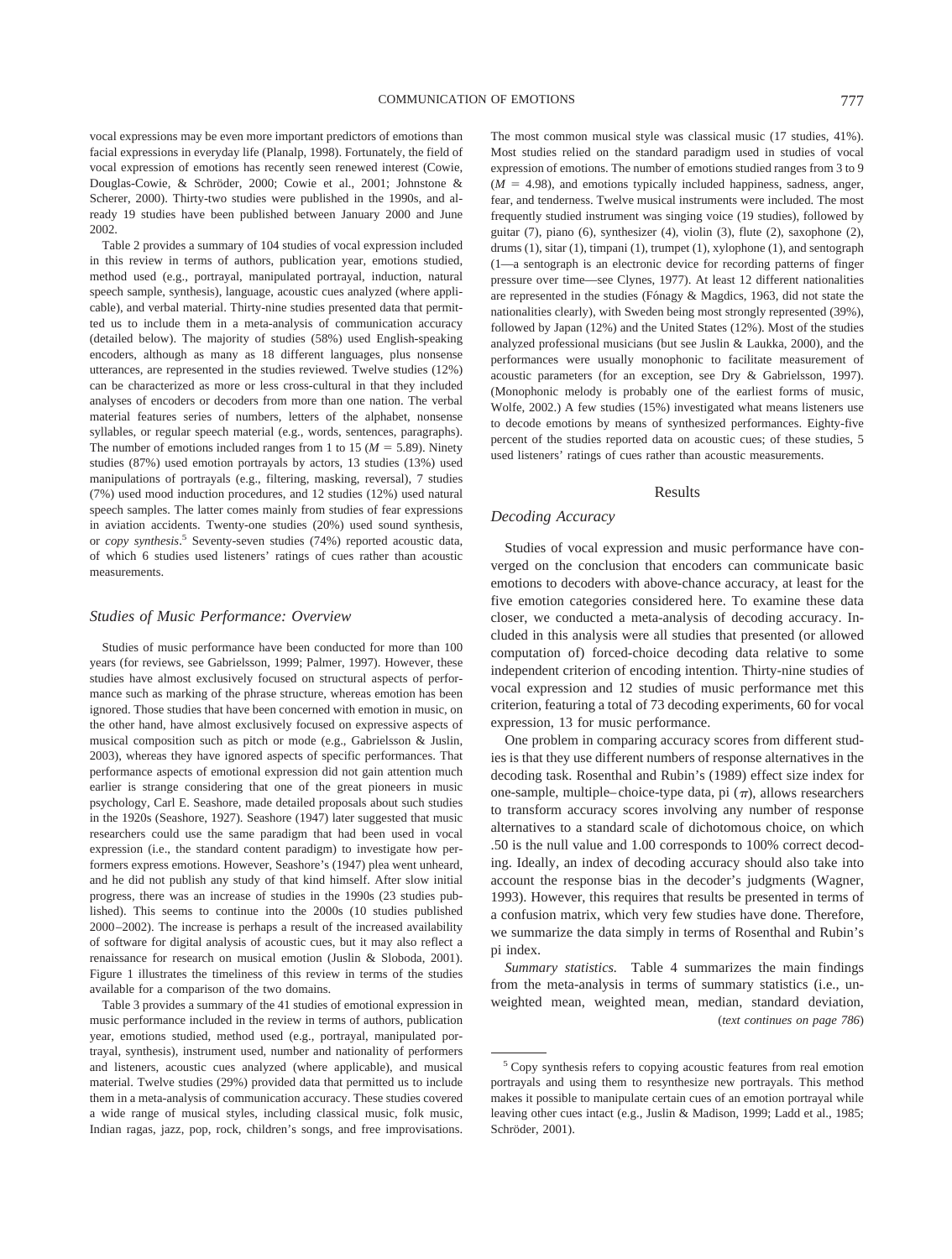| Summary of Studies on Vocal Expression of Emotion<br>Table 2 | Included in the Review                                                                                                                                                                                                                                                |                           |                           |                                                                                                               |                                                                                             |                                                   |
|--------------------------------------------------------------|-----------------------------------------------------------------------------------------------------------------------------------------------------------------------------------------------------------------------------------------------------------------------|---------------------------|---------------------------|---------------------------------------------------------------------------------------------------------------|---------------------------------------------------------------------------------------------|---------------------------------------------------|
|                                                              |                                                                                                                                                                                                                                                                       |                           |                           | Speakers/listeners                                                                                            |                                                                                             |                                                   |
| Study                                                        | (in terms used by authors)<br>Emotions studied                                                                                                                                                                                                                        | Method                    | z                         | Language                                                                                                      | Acoustic cues<br>analyzed <sup>a</sup>                                                      | Verbal material                                   |
| 1. Abelin & Allwood (2000)                                   | Anger, disgust, dominance, fear, happiness,<br>sadness, surprise, shyness                                                                                                                                                                                             | $\sim$                    | 1/93                      | $\begin{array}{l} \textrm{Swe/Eng (12), Swe/Fin (23),} \\ \textrm{Swe/Spa (23), Swe/Swe} \end{array}$<br>(35) | SR, pauses, F0, Int                                                                         | Brief sentence                                    |
| 2. Albas et al. (1976)                                       | Anger, happiness, love, sadness                                                                                                                                                                                                                                       | P, M                      | 12/80                     | Eng (6)/Eng (20), Cre (20),                                                                                   |                                                                                             | 'Any two sentences                                |
| 3. Al-Watban (1998)                                          | Anger, fear, happiness, neutral, sadness                                                                                                                                                                                                                              | $\sim$                    | 4/14                      | Cre (6)/Eng (20), Cre (20)<br>Ara                                                                             | SR, F0, Int                                                                                 | that come to mind"<br>Brief sentence              |
| 4. Anolli & Ciceri (1997)                                    | Collera [anger], disprezzo [disgust], gioia<br>paura [fear], tenerezza<br>[tenderness], tristezza [sadness]<br>[happiness],                                                                                                                                           | $\mathbb{P},\,\mathbb{M}$ | 2/100<br>4/15             | Eng<br>Ita                                                                                                    | SR, pauses, F0, Int,<br>Spectr                                                              | Brief sentence                                    |
| 5. Apple & Hecht (1982)<br>6. Banse & Scherer (1996)         | despair, disgust, elation, happiness, hot<br>Anxiety, boredom, cold anger, contempt,<br>anger, interest, panic, pride, sadness,<br>Anger, happiness, sadness, surprise<br>shame                                                                                       | P, M<br>$\sim$            | 43/48<br>12/12            | Non/Ger<br>Eng                                                                                                | SR, F0, Int, Spectr                                                                         | Brief sentence<br>Brief sentence                  |
| 7. Baroni et al. (1997)                                      | Anger, happiness, sadness                                                                                                                                                                                                                                             |                           |                           | Ita                                                                                                           | SR, F0, Int                                                                                 | Brief sentence                                    |
| 8. Baroni & Finarelli (1994)<br>9. Bergmann et al. (1988)    | Aggressive, depressed-sad, serene-joyful<br>nachdrücklich [insistent], traurig [sad],<br>entgegenkommend [accomodating],<br>freudig [glad], gelangweilt [bored],<br>[scomful], vorwurfsvoll<br>Ärgerlich [angry], ängstlich [afraid],<br>[reproachful]<br>verächtlich | $A$ $A$ $S$               | $3/42$<br>$3/8$<br>$0.88$ | Ger<br>Ita                                                                                                    | SR, F0, F0 contour,<br>Int, jitter<br>SR, Int                                               | Brief sentence<br>Brief sentence                  |
| 11. Bonebright et al. (1996)<br>10. Bonebright (1996)        | Anger, fear, happiness, neutral, sadness<br>Anger, fear, happiness, neutral, sadness<br>(same portrayals as in Study 10)                                                                                                                                              | $\sim \sim$               | 6/104<br>6/0              | ${\rm Eng}$<br>Eng                                                                                            | SR, F0, Int                                                                                 | Long paragraph<br>Long paragraph                  |
| 12. Bonner (1943)                                            | Fear                                                                                                                                                                                                                                                                  | $\mathbf{r}$              | 3/0                       | Eng                                                                                                           | SR, F0, pauses                                                                              | Brief sentence                                    |
| 13. Breitenstein et al. (2001)<br>14. Breznitz (1992)        | Angry, frightened, happy, neutral, sad<br>Angry, happy, sad, neutral (post hoc<br>classification)                                                                                                                                                                     | P, S                      | 1/65<br>11/0              | Ger/Ger (35), Ger/Eng (30)<br>Eng                                                                             | SR, FO<br>E0                                                                                | Responses from<br>Brief sentence<br>interviews    |
| 15. Brighetti et al. (1980)                                  | Anger, contempt, disgust, fear, happiness,<br>sadness, surprise                                                                                                                                                                                                       | $\sim$                    | 6/34                      | Ita                                                                                                           |                                                                                             | Series of numbers                                 |
| 16. Burkhardt (2001)                                         | Boredom, cold anger, crying despair, fear,<br>happiness, hot anger, joy, quiet sorrow                                                                                                                                                                                 | ΩA                        | 0/72<br>10/30             | Ger<br>Ger                                                                                                    | glottal waveform<br>formants, Art.,<br>SR, F0, Spectr,                                      | Brief sentence                                    |
| 17. Burns & Beier (1973)                                     | Angry, anxious, happy, indifferent, sad,<br>seductive                                                                                                                                                                                                                 | $\sim$                    | 30/21                     | Eng                                                                                                           |                                                                                             | Brief sentence                                    |
| 18. Cahn (1990)                                              | Angry, disgusted, glad, sad, scared,<br>surprised                                                                                                                                                                                                                     | S                         | 0/28                      | Eng                                                                                                           | SR, pauses, F0,<br>Spectr, Art.,                                                            | Brief sentence                                    |
| 19. Carlson et al. (1992)<br>20. Chung (2000)                | neutral, sad<br>Angry, happy,<br>Joy, sadness                                                                                                                                                                                                                         | P, S                      | 1/18<br>1/30              | Kor/Kor (10), Kor/Eng (10),<br>Kor/Fre (10)<br>Swe                                                            | SR, F0, F0 contour,<br>glottal waveform<br>SR, F0, F0 contour<br>Spectr, jitter,<br>shimmer | Responses from TV<br>Brief sentence<br>interviews |
|                                                              |                                                                                                                                                                                                                                                                       | ΩP                        | 5234<br>023<br>23,44      | ${\rm Eng}$                                                                                                   |                                                                                             |                                                   |
| 21. Costanzo et al. (1969)                                   | Anger, contempt, grief, indifference, love                                                                                                                                                                                                                            |                           |                           | Eng                                                                                                           | (SR, F0, Int)                                                                               | Brief paragraph                                   |

## 778 JUSLIN AND LAUKKA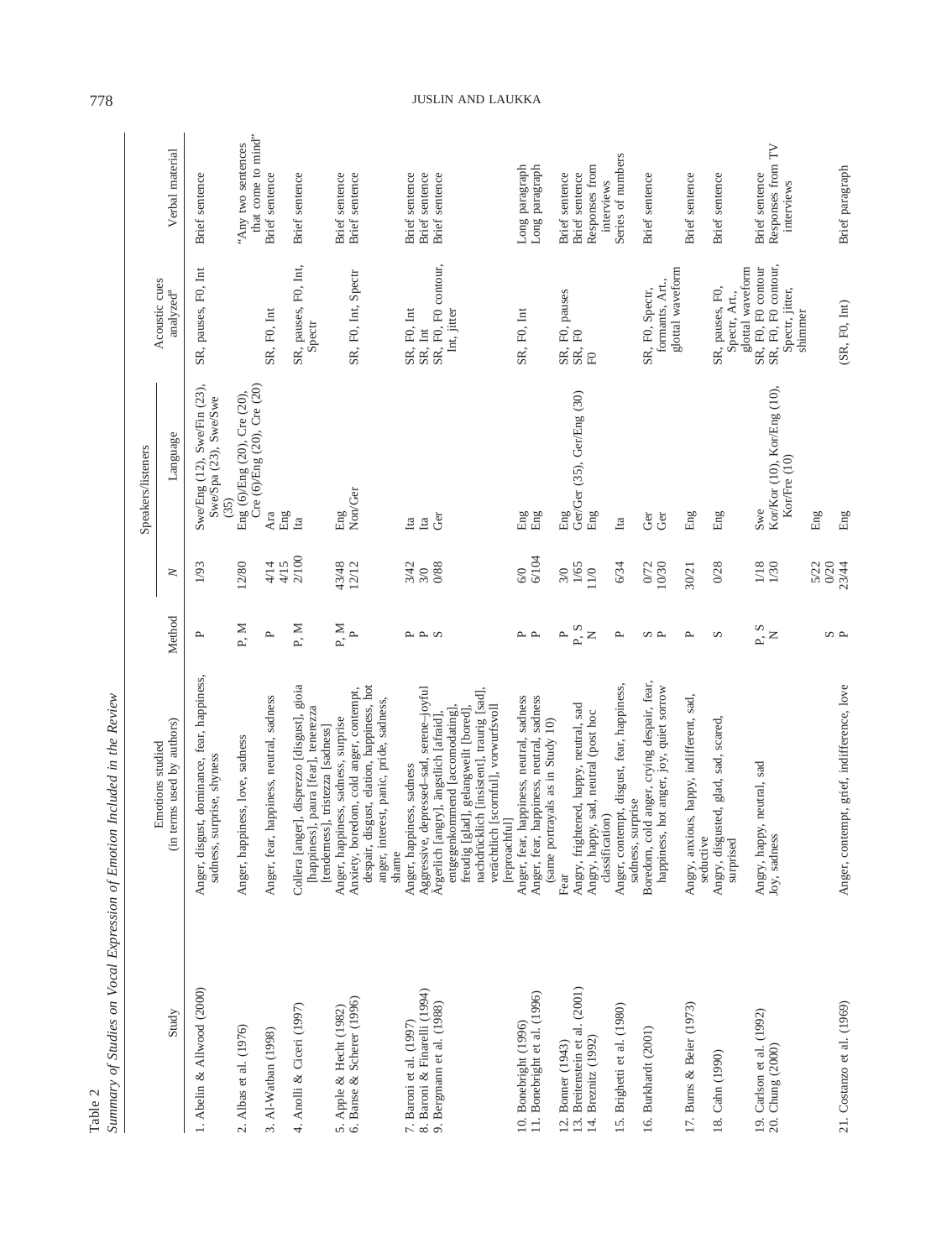|                                                                                 |                                                                                                                                                                                                                                                                                                               |                      |                             | Speakers/listeners                          |                                                       |                                                            |
|---------------------------------------------------------------------------------|---------------------------------------------------------------------------------------------------------------------------------------------------------------------------------------------------------------------------------------------------------------------------------------------------------------|----------------------|-----------------------------|---------------------------------------------|-------------------------------------------------------|------------------------------------------------------------|
| Study                                                                           | (in terms used by authors)<br>Emotions studied                                                                                                                                                                                                                                                                | Method               | z                           | Language                                    | Acoustic cues<br>analyzed <sup>a</sup>                | Verbal material                                            |
| 22. Cummings & Clements (1995)<br>23. Davitz (1964a)                            | boredom, cheerfulness, despair, disgust,<br>Admiration, affection, amusement, anger,<br>Angry $(+ 10$ nonemotion terms)<br>dislike, fear, impatience, joy,<br>surprise<br>satisfaction,                                                                                                                       | $\sim \sim$          | 2/20                        | Eng<br>Eng                                  | Glottal waveform                                      | Brief paragraph<br>Word                                    |
| 24. Davitz (1964b)                                                              | Affection, anger, boredom, cheerfulness,<br>impatience, joy, sadness, satisfaction                                                                                                                                                                                                                            | $\mathbf{r}$         | 5/5                         | Eng                                         | contour, Int, Art.,<br>(SR, F0, F0                    | Brief paragraph                                            |
| 25. Davitz & Davitz (1959)                                                      | nervousness, pride, sadness, satisfaction,<br>Anger, fear, happiness, jealousy, love,                                                                                                                                                                                                                         | $\mathbf{r}$         | 8/30                        | Eng                                         | rhythm, timbre)                                       | Letters of the<br>alphabet                                 |
| 26. Dusenbury & Knower (1939)                                                   | Amazement-astonishment-surprise, anger-<br>pity-sympathy-helpfulness,<br>grief-crying, sneering-contempt-scorn,<br>firmness, doubt-hesitation-questioning,<br>religious love-reverence-awe, sadness-<br>hate-rage, determination-stubborness-<br>fear-terror-horror, laughter-glee-<br>merriment,<br>sympathy | $\sim$               | 8/457                       | Eng                                         |                                                       | Letters of the<br>alphabet                                 |
| 27. Eldred & Price (1958)                                                       | torture-great pain-suffering<br>Anger, anxiety, depression                                                                                                                                                                                                                                                    | Z                    | 1/4                         | Eng                                         | (SR, pauses, F0,<br>Int)                              | psychotherapy<br>Speech from                               |
| 29. Fairbanks & Provonost (1938)<br>28. Fairbanks & Hoaglin (1941)              | Anger, contempt, fear, grief, indifference<br>Anger, contempt, fear, grief, indifference                                                                                                                                                                                                                      | $\sim$ $\sim$        | 6/64<br>6/0                 | Eng<br>Eng                                  | SR, pauses<br>$_{\rm F0}$                             | Brief paragraph<br>Brief paragraph<br>sessions             |
| 30. Fairbanks & Provonost (1939)                                                | Anger, contempt, fear, grief, indifference<br>(same portrayals as in Study 28)<br>(same portrayals as in Study 28)                                                                                                                                                                                            | $\sim$               | 6/64                        | Eng                                         | F0, F0 contour,                                       | Brief paragraph                                            |
| 31. Fenster et al. (1977)                                                       | Anger, contentment, fear, happiness, love,                                                                                                                                                                                                                                                                    | $\sim$               | 5/30                        | Eng                                         | pauses                                                | Brief sentence                                             |
| 32. Fónagy (1978)                                                               | longing, repressed anger, reproach,<br>Anger, coquetry, disdain, fear, joy,<br>sadness                                                                                                                                                                                                                        | P, M                 | 1/58                        | Fre                                         | F <sub>0</sub> , F <sub>0</sub> contour               | Brief sentence                                             |
| 33. Fónagy & Magdics (1963)                                                     | Anger, complaint, coquetry, fear, joy,<br>longing, sarcasm, scorn, surprise,<br>sadness, tenderness                                                                                                                                                                                                           | $\mathbf{r}$         | $\leq$                      | Hun, Fre, Ger, Eng                          | SR, F0, F0 contour,<br>Int, timbre                    | Brief sentence                                             |
| 36. Gårding & Abramson (1965)<br>35. Friend & Farrar (1994)<br>34. Frick (1986) | Anger, surprise, neutral $(+ 2$ nonemotion<br>Anger (frustration, threat), disgust<br>Angry, happy, neutral<br>tenderness                                                                                                                                                                                     | P, M<br>$\mathbf{r}$ | <b>13952828</b><br>19952828 | Eng<br>Eng<br>Eng                           | F0, F0 contour<br>F0, Int, Spectr<br>$_{\rm E}$       | Brief sentence, digits<br>Brief sentence<br>Brief sentence |
| 37. Gérard & Clément (1998)                                                     | Happiness, irony, sadness (+2<br>terms)                                                                                                                                                                                                                                                                       | $\sim$ 0 $\sim$      |                             | Fre                                         | SR, F0, F0 contour                                    | Brief sentence                                             |
| 38. Gobl & Ní Chasaide (2000)                                                   | Afraid/unafraid, bored/interested, content/<br>angry, friendly/hostile, relaxed/stressed<br>sad/happy, timid/confident<br>nonemotion terms)                                                                                                                                                                   | S                    |                             | Swe                                         | Int, jitter, formants,<br>Spectr, glottal<br>waveform | Brief sentence                                             |
| 39. Graham et al. (2001)                                                        | Anger, depression, fear, hate, joy,<br>nervousness, neutral, sadness                                                                                                                                                                                                                                          | $\sim$               | 4/177                       | Eng/Eng (85), Eng/Jap (54),<br>Eng/Spa (38) |                                                       | Long paragraph                                             |
| 40. Greasley et al. (2000)                                                      | Anger, disgust, fear, happiness, sadness                                                                                                                                                                                                                                                                      | Z                    | 32/158                      | Eng                                         |                                                       | (table continues)<br>Speech from TV and<br>radio           |

Table 2 (*continued*)

Table 2 (continued)

## COMMUNICATION OF EMOTIONS 779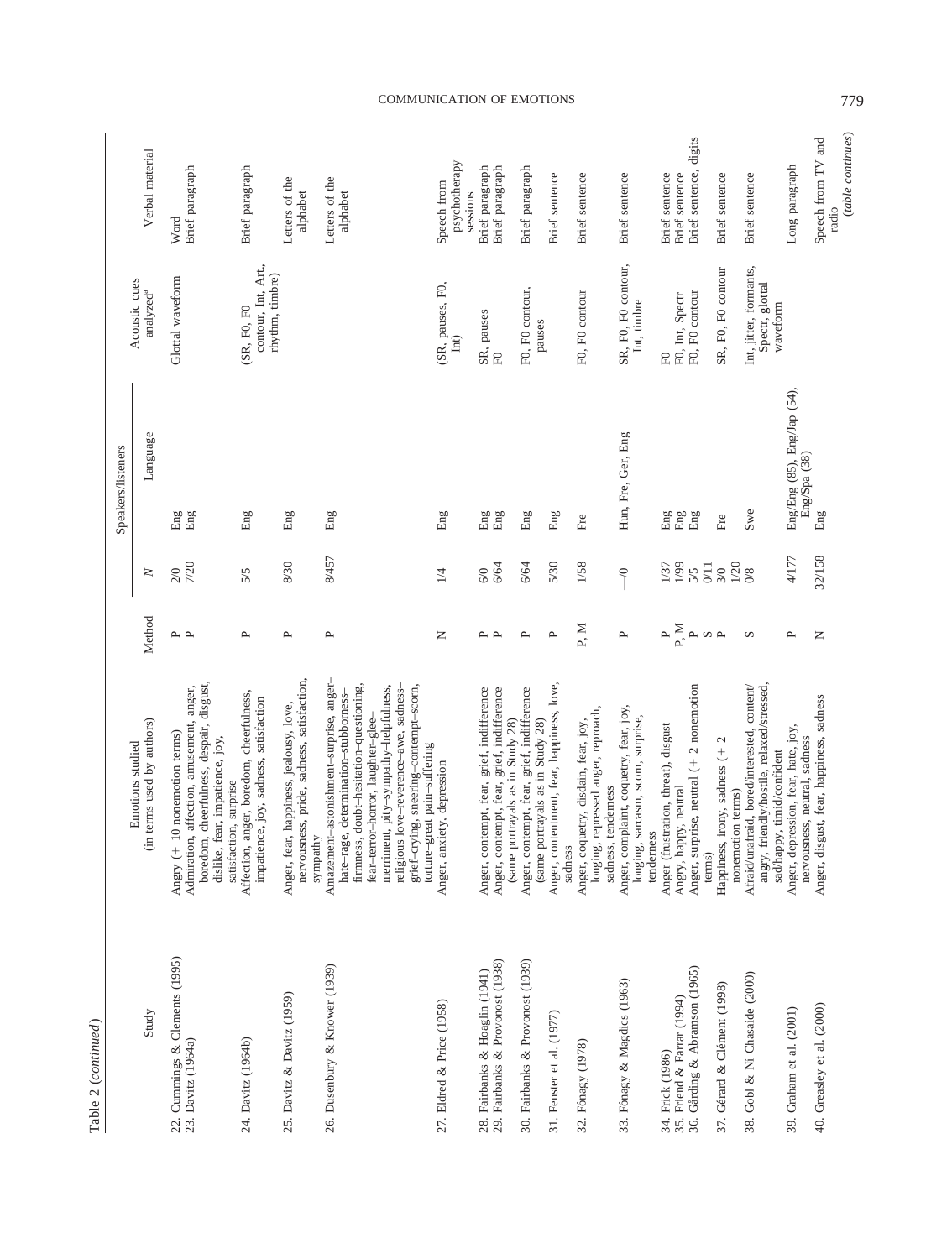| lable 2 (communed)                                |                                                                                                                                                                                                                                                                                                                                       |                                       |                                       |                           |                                                                                  |                                            |
|---------------------------------------------------|---------------------------------------------------------------------------------------------------------------------------------------------------------------------------------------------------------------------------------------------------------------------------------------------------------------------------------------|---------------------------------------|---------------------------------------|---------------------------|----------------------------------------------------------------------------------|--------------------------------------------|
|                                                   |                                                                                                                                                                                                                                                                                                                                       |                                       |                                       | Speakers/listeners        |                                                                                  |                                            |
| Study                                             | (in terms used by authors)<br>Emotions studied                                                                                                                                                                                                                                                                                        | Method                                | 2                                     | Language                  | Acoustic cues<br>analyzed <sup>a</sup>                                           | Verbal material                            |
| 41. Guidetti (1991)                               | joie [joy], neutre [neutral],<br>Colère [anger],                                                                                                                                                                                                                                                                                      | $\mathbf{r}$                          | 4/50                                  | Non/Fre                   |                                                                                  | Brief sentence                             |
| 42. Havrdova & Moravek (1979)<br>43. Höffe (1960) | [disappointment], erleichterung [relief],<br>[fear], trost [comfort], trotz [defiance],<br>freude [joy], schmerz [pain], schreck<br>wohlbehagen [satisfaction], zweifel<br>peur [fear], tristesse [sadness]<br>enttäuschung<br>Anger, anxiety, joy<br>Ärger [anger],                                                                  | $\mathbf{r}$                          | $6/0$<br>4/0                          | Cze<br>Ger                | SR, F0, Int, Spectr<br>F0, Int                                                   | Brief sentence<br>Word                     |
| 44. House (1990)<br>45. Huttar (1968)             | Angry, happy, neutral, sad<br>Afraid/bold, angry/pleased, sad/happy,<br>timid/confident, unsure/sure<br>[doubt]                                                                                                                                                                                                                       | P, M, S                               | $\frac{1}{112}$                       | Swe<br>Eng                | F0, F0 contour, Int<br>SR, F0, Int                                               | Brief sentence<br>Speech from<br>classroom |
| 46. Iida et al. (2000)                            | Anger, joy, sadness                                                                                                                                                                                                                                                                                                                   | $\overline{ }$                        | 0/36<br>2/0                           | Jap                       | SR, F0, Int                                                                      | discussions<br>Paragraph                   |
| 47. Iriondo et al. (2000)                         | Desire, disgust, fear, fury, joy, sadness,                                                                                                                                                                                                                                                                                            |                                       | 8/1,054                               | Spa                       | SR, pauses, F0, Int,                                                             | Paragraph                                  |
| 48. Jo et al. (1999)                              | surprise (three levels of intensity)<br>happy, sad<br>Afraid, angry,                                                                                                                                                                                                                                                                  | M <b>A</b>                            | 0/20<br>$\overline{\gamma}$<br>$\geq$ | Kor                       | Spectr<br>SR, FO                                                                 | Brief sentence                             |
| 49. Johnson et al. (1986)                         | Anger, fear, joy, sadness                                                                                                                                                                                                                                                                                                             | $\sum_{i=1}^{n}$ $\geq$ $\frac{1}{n}$ | 1/21<br>1/23                          | Eng                       |                                                                                  | Brief sentence                             |
| 50. Johnstone & Scherer (1999)                    | Anxious, bored, depressed, happy, irritated,<br>neutral, tense                                                                                                                                                                                                                                                                        |                                       | 8/0                                   | Fre                       | jitter, glottal<br>F0, Int, Spect,<br>waveform                                   | phoneme, numbers<br>Brief sentence,        |
| 51. Juslin & Laukka (2001)                        | expression, sadness (two levels of<br>fear, happiness, no<br>Anger, disgust,<br>intensity)                                                                                                                                                                                                                                            | $\sim$                                | 8/45                                  | Eng (4), Swe (4)/Swe (45) | Spectr, jitter, Art.<br>SR, pauses, F0, F0<br>attack, formants,<br>contour, Int, | Brief sentence                             |
| 52. L. Kaiser (1962)                              | Cheerfulness, disgust, enthusiasm,<br>grimness, kindness, sadness                                                                                                                                                                                                                                                                     | $\sim$                                | 8/51                                  | Dut                       | SR, F0, F0 contour,<br>Int, formants,<br>Spectr                                  | Vowels                                     |
| 53. Katz (1997)                                   | happy-calm, happy-<br>excited, neutral, sadness<br>Anger, disgust,                                                                                                                                                                                                                                                                    |                                       | 100/0                                 | ${\rm Eng}$               | SR, F0, Int                                                                      | Brief sentence                             |
| 54. Kienast & Sendlmeier (2000)                   | Anger, boredom, fear, happiness, sadness                                                                                                                                                                                                                                                                                              | $\sim$                                | 10/20                                 | Ger                       | Spectr, formants,<br>Art.                                                        | Brief sentence                             |
| 55. Kitahara & Tohkura (1992)                     | Anger, joy, neutral, sadness                                                                                                                                                                                                                                                                                                          | $P \geq 0$                            | $\frac{1}{8}$                         | $_{\mathrm{Jap}}$         | SR, F0, Int                                                                      | Brief sentence                             |
| 56. Klasmeyer & Sendlmeier (1997)                 | Anger, boredom, disgust, fear, happiness,<br>sadness                                                                                                                                                                                                                                                                                  |                                       | $0/27$<br>$3/20$                      | Ger                       | F0, Int, Spectr,<br>jitter, glottal<br>waveform                                  | Brief sentence                             |
| 57. Knower (1941)                                 | Amazement-astonishment-surprise, anger-<br>hate-rage, determination-stubbornness-<br>firmness, doubt-hesitation-questioning,<br>sneering-contempt-scorn,<br>religious love-reverence-awe, sadness-<br>merriment, pity-sympathy-helpfulness,<br>fear-terror-horror, laughter-glee-<br>pain-suffering<br>grief-crying,<br>torture-great | P, M                                  | 8/27                                  | Eng                       |                                                                                  | Letters of the<br>alphabet                 |

Table 2 (*continued*)

Table 2  $\left( continued \right)$ 

## 780 JUSLIN AND LAUKKA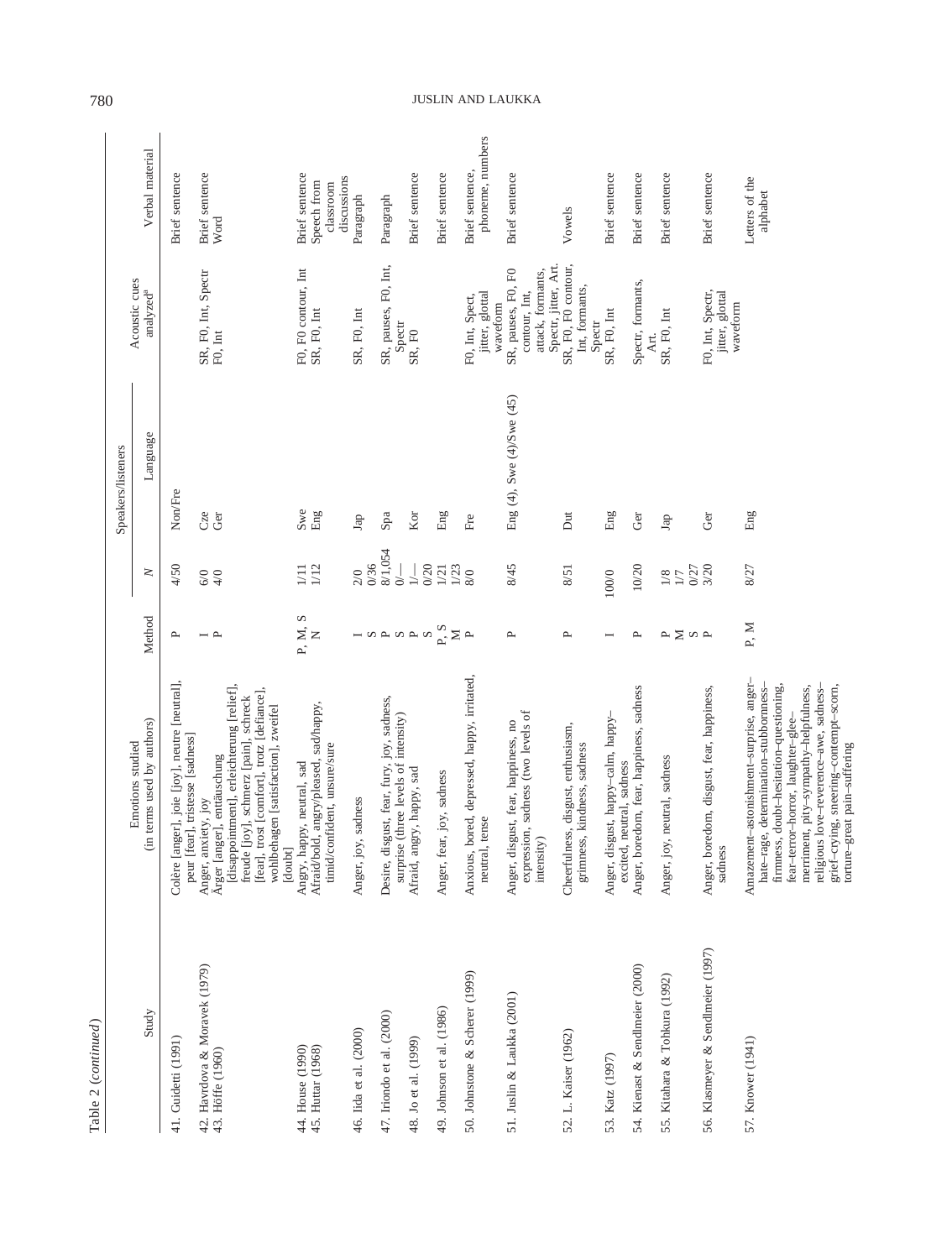|                                                                                  |                                                                                                                                                                                                                                                                                                 |                                                 |                | Speakers/listeners                    |                                                                                    |                                                              |
|----------------------------------------------------------------------------------|-------------------------------------------------------------------------------------------------------------------------------------------------------------------------------------------------------------------------------------------------------------------------------------------------|-------------------------------------------------|----------------|---------------------------------------|------------------------------------------------------------------------------------|--------------------------------------------------------------|
| Study                                                                            | (in terms used by authors)<br>Emotions studied                                                                                                                                                                                                                                                  | Method                                          | z              | Language                              | Acoustic cues<br>analyzed <sup>a</sup>                                             | Verbal material                                              |
| 58. Knower (1945)                                                                | Amazement-astonishment-surprise, anger-<br>hate-rage, determination-stubbornness-<br>merriment, pity-sympathy-helpfulness,<br>firmness, doubt-hesitation-questioning,<br>grief-crying, sneering-contempt-scorn,<br>religious love-reverence-awe, sadness-<br>fear-terror-horror, laughter-glee- | ≏                                               | 169/15         | Eng                                   |                                                                                    | Letters of the<br>alphabet                                   |
| 60. Kuroda et al. (1976)<br>59. Kramer (1964)                                    | Anger, contempt, grief, indifference, love<br>torture-great pain-suffering<br>Fear (emotional stress)                                                                                                                                                                                           | P, M<br>Z                                       | 10/27<br>14/0  | Eng $(7)$ /Eng, Jap $(3)$ /Eng<br>Eng |                                                                                    | Radio communication<br>(flight accidents)<br>Brief paragraph |
| 61. Laukkanen et al. (1996)                                                      | Anger, enthusiasm, neutral, sadness,<br>surprise                                                                                                                                                                                                                                                | $\sim$                                          | 3/25           | Non/Fin                               | F0, Int, glottal<br>waveform,<br>subglottal<br>pressure                            | Brief sentence                                               |
| 62. Laukkanen et al. (1997)                                                      | surprise (same portrayals as in Study 61)<br>Anger, enthusiasm, neutral, sadness,                                                                                                                                                                                                               | P, S                                            | 3/10           | Non/Fin                               | Glottal waveform,<br>formants                                                      | Brief sentence                                               |
| 63. Leinonen et al. (1997)                                                       | Admiring, angry, astonished, commanding,<br>naming, pleading, sad,<br>satisfied, scomful<br>frightened,                                                                                                                                                                                         | $\sim$                                          | 12/73          | Fin                                   | SR, F0, F0 contour,<br>Int, Spectr                                                 | Word                                                         |
| 64. Léon (1976)                                                                  | joie [joy], ironie [irony], neutre [neutral],<br>surprise [surprise], tristesse<br>Admiration [admiration], colère [anger],<br>peur [fear],<br>[sadness]                                                                                                                                        | д                                               | $1/20$         | Fre                                   | SR, pauses, F0, F0<br>contour, Int                                                 | Brief sentence                                               |
| 65. Levin & Lord (1975)<br>66. Levitt (1964)                                     | Destruction (anger), protection (fear)<br>Anger, contempt, disgust, fear, joy,<br>surprise                                                                                                                                                                                                      | $\mathbf{a} \mathbf{a}$                         | 5/0<br>50/8    | Eng<br>Eng                            | F0, Spectr                                                                         | Brief paragraph<br>Word                                      |
| 67. Lieberman (1961)                                                             | Bored, confidential, disbelief/doubt, fear,<br>happiness, objective, pompous                                                                                                                                                                                                                    | ≏                                               | 6/20           | Eng                                   | Jitter                                                                             | Brief sentence                                               |
| 68. Lieberman & Michaels (1962)                                                  | happiness, pompous, question, statement<br>Boredom, confidential, disbelief, fear,                                                                                                                                                                                                              | $\geq$ $-$<br>$\mathbf{r}$                      | $6/20$<br>3/60 | Eng                                   | F0, F0 contour, Int                                                                | Brief sentence                                               |
| 69. Markel et al. (1973)                                                         | Anger, depression                                                                                                                                                                                                                                                                               |                                                 | 50/0           | Eng                                   | (SR, F0, Int)                                                                      | Apperception Test<br>Responses to the<br>Thematic            |
| 70. Moriyama & Ozawa (2001)<br>71. Mozziconacci (1998)                           | Anger, boredom, fear, indignation, joy,<br>Anger, fear, joy, sorrow                                                                                                                                                                                                                             | $P$ $P$ $Q$ $Q$                                 | 3/10<br>1/8    | Jap<br>Dut                            | SR, F0, F0 contour,<br>SR, F0, Int                                                 | Brief sentence<br>Word                                       |
|                                                                                  | neutrality, sadness                                                                                                                                                                                                                                                                             |                                                 | 0/52<br>0/35   |                                       | rhythm                                                                             |                                                              |
| 72. Murray & Arnott (1995)                                                       | Anger, disgust, fear, grief, happiness,<br>sadness                                                                                                                                                                                                                                              |                                                 |                | Eng                                   | F <sub>0</sub><br>Spectr, glottal<br>SR, pauses, F0,<br>contour, Art.,<br>waveform | Brief sentence,<br>paragraph                                 |
| 74. Paeschke & Sendlmeier (2000)<br>75. Pell (2001)<br>73. Novak & Vokral (1993) | Anger, boredom, fear, happiness, sadness<br>Anger, joy, sadness, neutral                                                                                                                                                                                                                        | $\triangle$ $\triangle$ $\triangle$ $\triangle$ | 10/20<br>1/2   | Cze<br>Ger                            | F0, F0 contour<br>F0, Spectr                                                       | Long paragraph<br>Brief sentence                             |
| 76. Pfaff (1954)                                                                 | Disgust, doubt, excitement, fear, grief,<br>hate, joy, love, pleading, shame<br>Angry, happy, sad                                                                                                                                                                                               |                                                 | 1/304<br>10/10 | Eng<br>Eng                            | SR, F0, F0 contour                                                                 | Brief sentence<br>Numbers                                    |
|                                                                                  |                                                                                                                                                                                                                                                                                                 |                                                 |                |                                       |                                                                                    | (table continues)                                            |

Table 2 (*continued*)

 $Table\ 2\ (continued)$ 

## COMMUNICATION OF EMOTIONS 781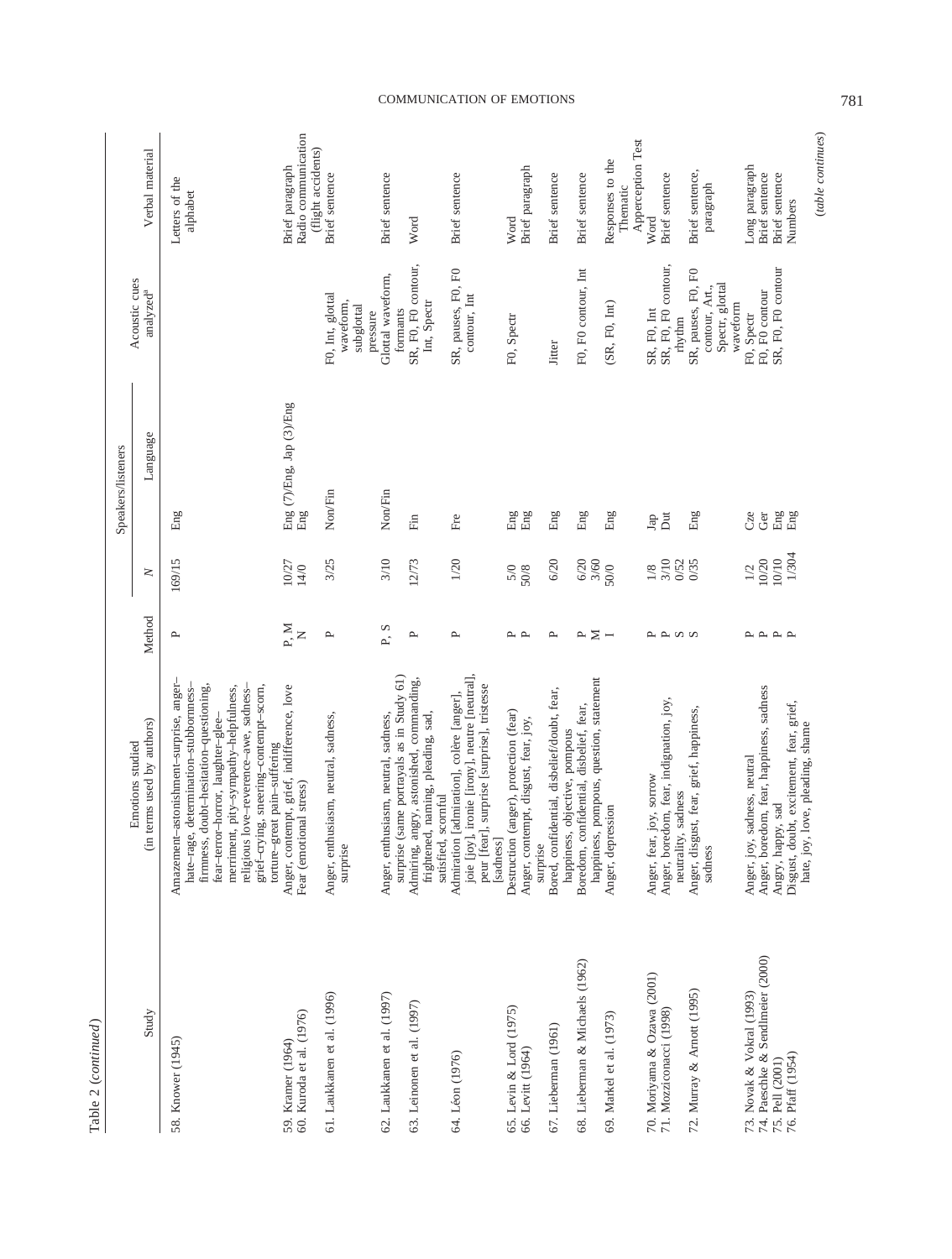|                                   |                                                                                                                                                                                                                                                                                                              |                          |                          | Speakers/listeners                                                                                                  |                                                      |                                           |
|-----------------------------------|--------------------------------------------------------------------------------------------------------------------------------------------------------------------------------------------------------------------------------------------------------------------------------------------------------------|--------------------------|--------------------------|---------------------------------------------------------------------------------------------------------------------|------------------------------------------------------|-------------------------------------------|
| Study                             | (in terms used by authors)<br>Emotions studied                                                                                                                                                                                                                                                               | Method                   | z                        | Language                                                                                                            | Acoustic cues<br>analyzed <sup>a</sup>               | Verbal material                           |
| 77. Pollack et al. (1960)         | objective, pedantic, sarcasm,<br>Anger, approval, boredom, confidentiality,<br>disbelief, disgust, fear, happiness,<br>surprise, threat, uncertainty<br>impatience,                                                                                                                                          | $\mathbb{L} \, \geq$     | 4/28<br>4/18             | Eng                                                                                                                 |                                                      | Brief sentence                            |
| 78. Protopapas & Lieberman (1997) | Terror                                                                                                                                                                                                                                                                                                       | znz                      | 0/50<br>$\overline{1/0}$ | Eng                                                                                                                 | F <sub>0</sub> , jitter                              | Radio communication<br>(flight accidents) |
| 79. Roessler & Lester (1976)      | fear, depression<br>Anger, affect,                                                                                                                                                                                                                                                                           |                          | $1/3$                    | Eng                                                                                                                 | F0, Int, formants                                    | psychotherapy<br>Speech from<br>sessions  |
| 80. Scherer (1974)                | happiness, interest, sadness, surprise<br>Anger, boredom, disgust, elation, fear,                                                                                                                                                                                                                            | S                        | 0/10                     | Non/Am                                                                                                              | SR, F0, F0 contour,<br>$\overline{\mathbb{H}}$       | Tone sequences                            |
| 81. Scherer et al. (2001)         | Anger, disgust, fear, joy, sadness                                                                                                                                                                                                                                                                           | $\sim$                   | 4/428                    | $(72)$ , Non/Fre $(96)$ , Non/<br>Non/Ind (38), Non/Spa<br>Ger (70), Non/Ita (43),<br>Non/Dut (60), Non/Eng<br>(49) |                                                      | Brief sentence                            |
| 82. Scherer et al. (1991)         | Anger, disgust, fear, joy, sadness                                                                                                                                                                                                                                                                           |                          | 4/454                    | Non/Ger                                                                                                             | SR, F0, Int, Spectr                                  | Brief sentence                            |
| 83. Scherer & Oshinsky (1977)     | Anger, boredom, disgust, fear, happiness,<br>sadness, surprise                                                                                                                                                                                                                                               | <b>A</b> ω               | 0/48                     | Non/Am                                                                                                              | SR, F0, F0 contour,<br>Int, attack, Spectr           | Tone sequences                            |
| 84. Schröder (1999)               | Anger, fear, joy, neutral, sadness                                                                                                                                                                                                                                                                           | $A \n0$                  | 0/13<br>3/4              | Ger                                                                                                                 |                                                      | Brief sentence                            |
| 85. Schröder (2000)               | elation, hot anger, relief, startle, threat,<br>Admiration, boredom, contempt, disgust,<br>WOITY                                                                                                                                                                                                             |                          | 6/20                     | Ger                                                                                                                 |                                                      | Affect bursts                             |
| 86. Sedláček & Sychra (1963)      | Angst [fear], einfacher aussage [statement],<br>feierlichkeit [solemnity], freude [joy],<br>liebesgefühle [love], trauer [sadness]<br>ironie [irony], komik [humor],                                                                                                                                         |                          | 23/70                    | Cze                                                                                                                 | F0, F0 contour                                       | Brief sentence                            |
| 87. Simonov et al. (1975)         | Anxiety, delight, fear, joy                                                                                                                                                                                                                                                                                  | $\mathbf{r}$             | 57/0                     | Rus                                                                                                                 | F <sub>0</sub> , formants                            | Vowels                                    |
| 88. Skinner (1935)                | Joy, sadness                                                                                                                                                                                                                                                                                                 |                          | 19/0                     | Eng                                                                                                                 | F0, Int, Spectr                                      | Word                                      |
| 89. Sobin & Alpert (1999)         | Anger, fear, joy, sadness                                                                                                                                                                                                                                                                                    | $\overline{\phantom{0}}$ | 31/12                    | Eng                                                                                                                 | SR, pauses, F0, Int                                  | Brief sentence                            |
| 90. Sogon (1975)                  | Anger, contempt, grief, indifference, love                                                                                                                                                                                                                                                                   | $\sim \sim$              | $4/10$                   | $_{\rm{lap}}$                                                                                                       |                                                      | Brief sentence                            |
| 91. Steffen-Batóg et al. (1993)   | Amazement, anger, boredom, joy,<br>indifference, irony, sadness                                                                                                                                                                                                                                              |                          | 4/70                     | Pol                                                                                                                 | (SR, F0, Int, voice<br>quality)                      | Brief sentence                            |
| 92. Stibbard (2001)               | (same speech material as in Study 40)<br>Anger, disgust, fear, happiness, sadness                                                                                                                                                                                                                            | Z                        | 32/                      | Eng                                                                                                                 | contour, Int, Art.,<br>voice quality)<br>SR, (F0, F0 | Speech from TV                            |
| 93. Sulc (1977)                   | Fear (emotional stress)                                                                                                                                                                                                                                                                                      | Z                        | 9/0                      | Eng                                                                                                                 | E <sub>0</sub>                                       | Radio communication<br>(flight accidents) |
| 94. Tickle (2000)                 | Angry, calm, fearful, happy, sad                                                                                                                                                                                                                                                                             | $\sim$                   | 6/24                     | Eng (3), Jap (3)/Eng (16),<br>Jap $(8)$                                                                             |                                                      | Brief sentence,<br>vowels                 |
| 95. Tischer (1993, 1995)          | Abneigung [aversion], angst [fear], ärger<br>[anger], freude [joy], liebe [love], lust<br>[tenderness], zufriedenheit<br>[lust], sehnsucht [longing], traurigkeit<br>[contentment], zuneigung [sympathy]<br>[insecurity], wut [rage],<br>[sadness], überraschung [surprise],<br>unsicherheit<br>zärtlichkeit | $\sim$                   | 4/931                    | Ger                                                                                                                 | SR, Pauses, FO, Int                                  | Brief sentence,<br>paragraph              |

Table 2 (*continued*)

 $Table~2~(continued)$ 

## 782 JUSLIN AND LAUKKA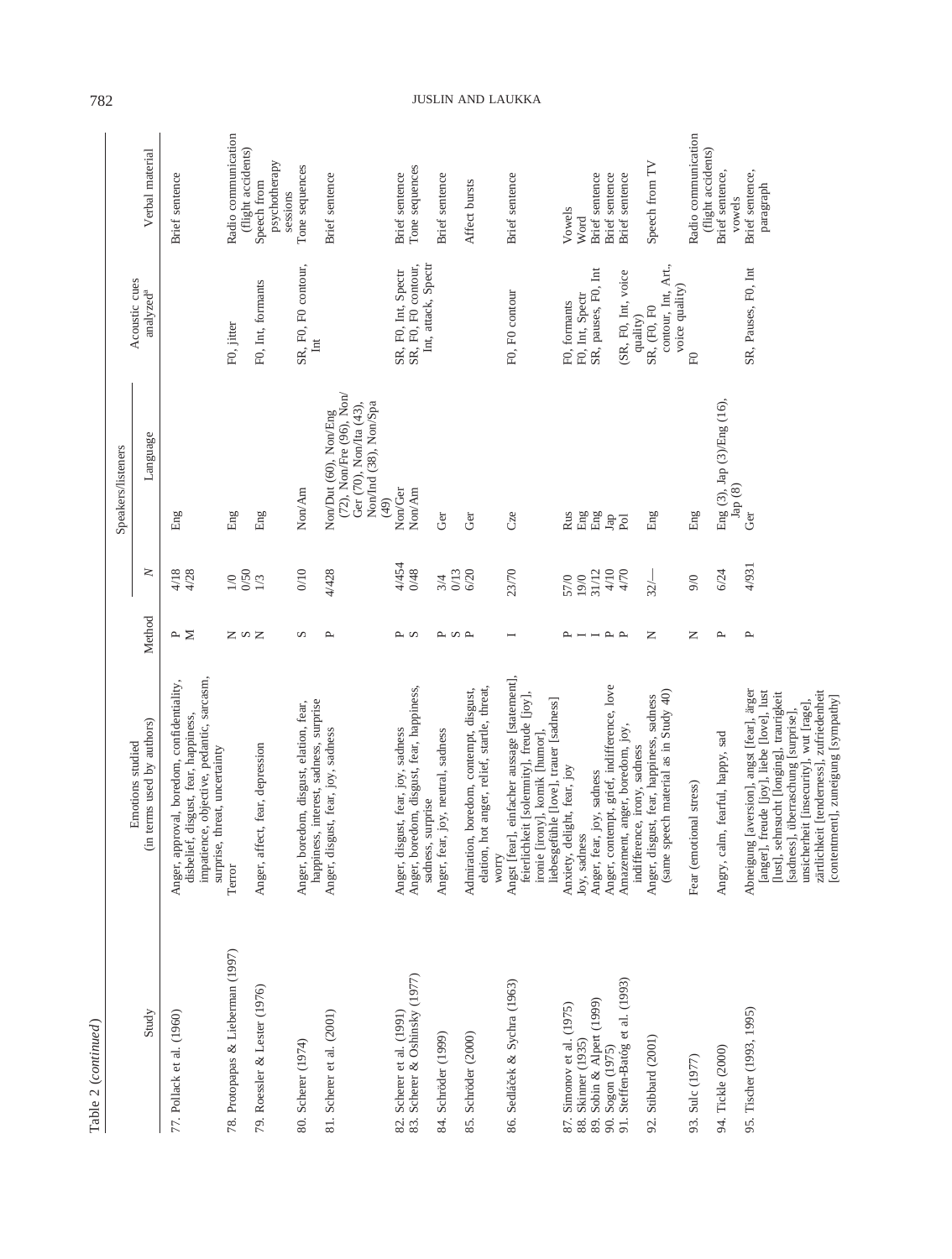| t<br>ï |
|--------|
| ٠,     |
|        |
|        |
|        |

|                                 |                                                                                                                                                                                                     |        |                     | Speakers/listeners                                      |                                                                     |                                           |
|---------------------------------|-----------------------------------------------------------------------------------------------------------------------------------------------------------------------------------------------------|--------|---------------------|---------------------------------------------------------|---------------------------------------------------------------------|-------------------------------------------|
| Study                           | (in terms used by authors)<br>Emotions studied                                                                                                                                                      | Method | $\geq$              | Language                                                | Acoustic cues<br>analyzed <sup>a</sup>                              | Verbal material                           |
| 96. Trainor et al. (2000)       | Comfort, fear, love, surprise                                                                                                                                                                       | ≏      | 23/6                | Eng                                                     | SR, F0, F0 contour,<br>rhythm                                       | Brief sentence                            |
| 97. van Bezooijen (1984)        | sadness, shame, surprise<br>Anger, contempt, disgust, fear, interest,<br>joy, neutral,                                                                                                              |        | 8/0                 | <b>Dut</b>                                              | SR, F0, Int, Spectr,<br>jitter, Art.                                | Brief sentence                            |
| 98. van Bezooijen et al. (1983) | joy, neutral, sadness, shame, surprise<br>Anger, contempt, disgust, fear, interest,<br>(same portrayals as in Study 97)                                                                             |        | 8/129               | Dut/Dut (48), Dut/Tai (40),<br>$\text{D}$ ut/Chi $(41)$ |                                                                     | Brief sentence                            |
| 99. Wallbott & Scherer (1986)   | Anger, joy, sadness, surprise                                                                                                                                                                       | ⋝      | 6/11<br>6/10<br>2/0 | Ger                                                     | SR, F0, Int                                                         | Brief sentence                            |
| 100. Whiteside (1999a)          | Cold anger, elation, happiness, hot anger,<br>interest, neutral, sadness                                                                                                                            | $\sim$ |                     | Eng                                                     | SR, formants                                                        | Brief sentence                            |
| 101. Whiteside (1999b)          | Cold anger, elation, happiness, hot anger,<br>interest, neutral, sadness (same<br>portrayals as in Study 100)                                                                                       | ≏      | 2/0                 | Eng                                                     | F0, Int, jitter,<br>shimmer                                         | Brief sentence                            |
| 102. Williams & Stevens (1969)  | Fear                                                                                                                                                                                                | z      | $\frac{3}{0}$       | Eng                                                     | F0, jitter                                                          | Radio communication<br>(flight accidents) |
| 103. Williams & Stevens (1972)  | Anger, fear, neutral, sorrow                                                                                                                                                                        | z<br>≏ | 4/0<br>1/0          | Eng<br>Eng                                              | SR, pauses, F0, F0<br>contour, Spectr,<br>jitter, formants,<br>Art. | Brief sentence                            |
| 104. Zuckerman et al. (1975)    | fear, happiness, sadness,<br>Anger, disgust,<br>surprise                                                                                                                                            | $\sim$ | 40/61               | Eng                                                     |                                                                     | Brief sentence                            |
|                                 | Note. A dash indicates that no information was provided. Types of method included portrayal (P), manipulated portrayal (M), synthesis (S), natural speech sample (N), and induction of emotion (I). |        |                     |                                                         |                                                                     |                                           |

Nove: A dash mucates that no information was provided. Lypes or memod included portrayal (P), mampulated portrayal (M), synthests (S), natural speech sample (N), and induction of emotion (I).<br>Swe = Swedish; Eng = English; *Note.* A dash indicates that no information was provided. Types of method included portrayal (P), manipulated portrayal (M), synthesis (S), natural speech sample (N), and induction of emotion (I). Italian; Spectr = cues related to spectral energy distribution (e.g., high-frequency energy); Non = Nonsense utterances; Ger = German; Art. = precision of articulation; Kor = Korean; Fre = French; Swe = Swedish; Eng = English; Finnish; Spa = Spanish; SR = speech rate; F0 = fundamental frequency; Int = voice intensity; Cre = Cree-speaking Canadian Indians; Ara = Arabic; Ita = Hun Hungarian; Am American; Jap Japanese; Cze Czechoslovakian; Dut Dutch; Ind Indonesian; Rus Russian; Pol Polish; Tai Taiwanese; Chi Chinese. Acoustic cues listed within parentheses were obtained by means of listener ratings rather than acoustic measurements.  $\approx$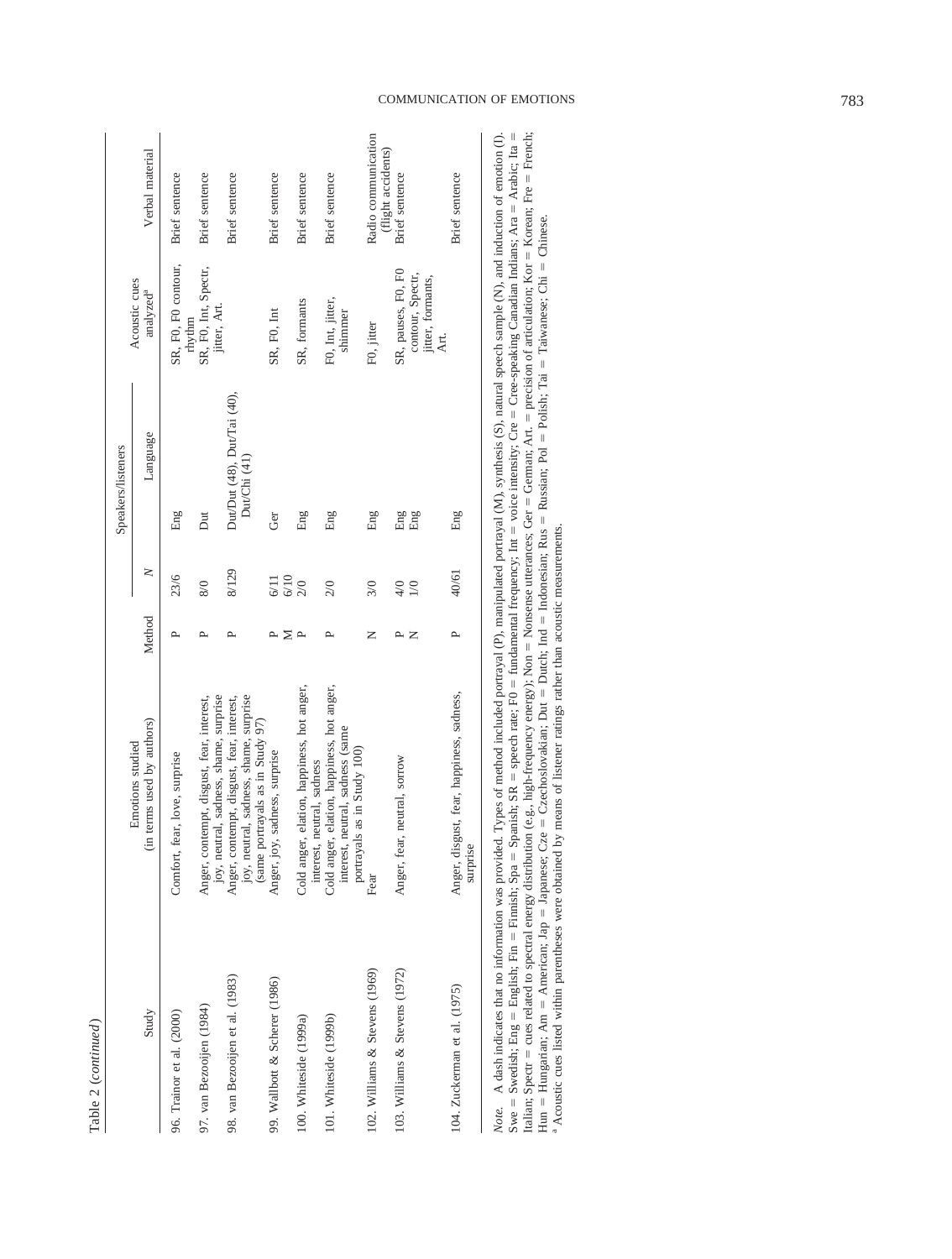|                                    |                                                                                                               |                   | $\geq$        |                                                               | Nat.                     |                                                             |                                                   |
|------------------------------------|---------------------------------------------------------------------------------------------------------------|-------------------|---------------|---------------------------------------------------------------|--------------------------|-------------------------------------------------------------|---------------------------------------------------|
| Study                              | by authors)<br>Emotions studied<br>(in terms used                                                             | Method            | $\mathbb N$   | Instrument $(n)$                                              | $\rm \stackrel{>}{\sim}$ | Acoustic cues analyzed <sup>a</sup>                         | Musical material                                  |
| 1. Arcos et al. (1999)             | Aggressive, calm, joyful, restless,<br>sad, tender                                                            | $\infty$<br>ρí,   | 닠             | Saxophone                                                     | Spa                      | Tempo, timing, Int, Art., attack,                           | Jazz ballads                                      |
| 2. Baars & Gabrielsson (1997)      | solemn, tender<br>Angry, fearful, happy, no<br>expression, sad,                                               | $\sim$            | 1/9           | Singing                                                       | Swe                      | Tempo, timing, Int, Art<br>vibrato                          | Folk music                                        |
| 3. Balkwill & Thompson (1999)      | sadness<br>Anger, joy, peace,                                                                                 | $\sim$            | 2/30          | Flute $(1)$ , sitar $(1)$                                     | Ind/Can                  | (Tempo, pitch, melodic and<br>rhythmic complexity)          | Indian ragas                                      |
| 4. Baroni et al. (1997)            | Aggressive, sad-depressed,                                                                                    | $\sim$            | 3/42          | Singing                                                       | Ita                      | Tempo, timing, Int, pitch                                   | Opera                                             |
| 5. Baroni & Finarelli (1994)       | Aggressive, sad-depressed,<br>serene-joyful<br>serene-joyful                                                  | $\sim$            | $\frac{3}{0}$ | Singing                                                       | Ita                      | Timing, Int                                                 | Opera                                             |
| 6. Behrens & Green (1993)          | Angry, sad, scared                                                                                            | $\sim$            | 8/58          | trumpet (2),<br>timpani (2)<br>violin $(2)$ ,<br>Singing (2), | Am                       |                                                             | Improvisations                                    |
| 7. Bresin & Friberg (2000)         | expression, sadness, solemnity,<br>Anger, fear, happiness, no<br>tenderness                                   | S                 | 0/20          | Piano                                                         | Swe                      | Tempo, timing, Int, Art.                                    | classical music<br>Children's song,<br>(romantic) |
| 8. Bunt & Pavlicevic (2001)        | Angry, fearful, happy, sad, tender                                                                            | $\sim$            | 24/24         | Var                                                           | Eng                      | (Tempo, timing, Int, timbre, Art.,<br>pitch)                | Improvisations                                    |
| 9. Canazza & Orio (1999)           | excitable, calm-oppressive,<br>Active-animated, aggressive-<br>glad-quiet, gloomy-tired,<br>powerful-restless | $\sim$            | 2/17          | Saxophone (1),<br>piano (1)                                   | Ita                      | Tempo, Int, Art.                                            | Jazz                                              |
| 10. Dry & Gabrielsson (1997)       | Angry, fearful, happy, neutral,<br>sad, solemn, tender                                                        | $\sim$            | 4/20          | Rock combo                                                    | Swe                      | (Tempo, timing, timbre, attack)                             | Rock music                                        |
| 11. Ebie (1999)                    | Anger, fear, happiness, sadness                                                                               | $\sim$            | 56/3          | Singing                                                       | Am                       |                                                             | music (classical)<br>Newly composed               |
| 12. Fónagy & Magdics (1963)        | coquetry, fear,<br>joy, longing, sarcasm, scorn,<br>Anger, complaint,<br>surprise                             | $\sim$            |               |                                                               | Var                      | (Tempo, Int, timbre, Art., pitch)                           | classical music,<br>Folk music,<br>opera          |
| 13. Gabrielsson & Juslin (1996)    | solemn, tender<br>Angry, fearful, happy, no<br>expression, sad,                                               | $\sim$            | 3/56<br>6/37  | $(1)$ , singing $(1)$<br>Flute (1), violin<br>Electric guitar | Swe                      | Tempo, timing, Int, Spectr, Art.,<br>pitch, attack, vibrato | classical music,<br>popular music<br>Folk music,  |
| 14. Gabrielsson & Lindström (1995) | Angry, happy, indifferent, soft-<br>tender, solemn                                                            | $\sim$            | 4/110         | sentograph<br>Synthesizer,                                    | Swe                      | Tempo, timing, Int, Art.                                    | popular music<br>Folk music,                      |
| 15. Jansens et al. (1997)          | Anger, fear, joy, neutral, sadness                                                                            | $\sim$            | 14/25         | Singing                                                       | Dut                      | Tempo, Int, F0, Spectr, vibrato                             | Classical music<br>(lied)                         |
| 16. Juslin (1993)                  | Anger, happiness, solemnity,<br>tenderness, no expression                                                     | $\sim$            | 3/13          | Electric guitar                                               | Swe                      | Tempo, timing, Int, timbre, Art.,<br>attack                 | Folk music                                        |
| 17. Juslin (1997a)                 | Anger, fear, happiness, sadness,<br>tenderness                                                                | P, S              | 1/15          | Electric guitar (1),<br>synthesizer                           | Swe                      |                                                             | Folk music                                        |
| 18. Juslin (1997b)                 | Anger, fear, happiness, no<br>expression, sadness                                                             | $\sim$            | 3/24          | Electric guitar                                               | Swe                      | Tempo, timing, Int, Art., attack                            | Jazz                                              |
| 19. Juslin (1997c)                 | Anger, fear, happiness, sadness,<br>tenderness                                                                | P, M, S           | 1/12          | Electric guitar (1),<br>synthesizer                           | Swe                      | Tempo, timing, Int, Spectr, Art.,<br>attack, vibrato        | Folk music                                        |
| 20. Juslin (2000)                  | Anger, fear, happiness, sadness                                                                               | $\Omega$ $\Delta$ | 3/30<br>0/42  | Electric guitar<br>Synthesizer                                | Swe                      | Tempo, Int, Spectr, Art.                                    | Jazz, folk music                                  |

Table 3<br>Summary of Studies on Musical Expression of Emotion Included in the Review Summary of Studies on Musical Expression of Emotion Included in the Review

## 784 JUSLIN AND LAUKKA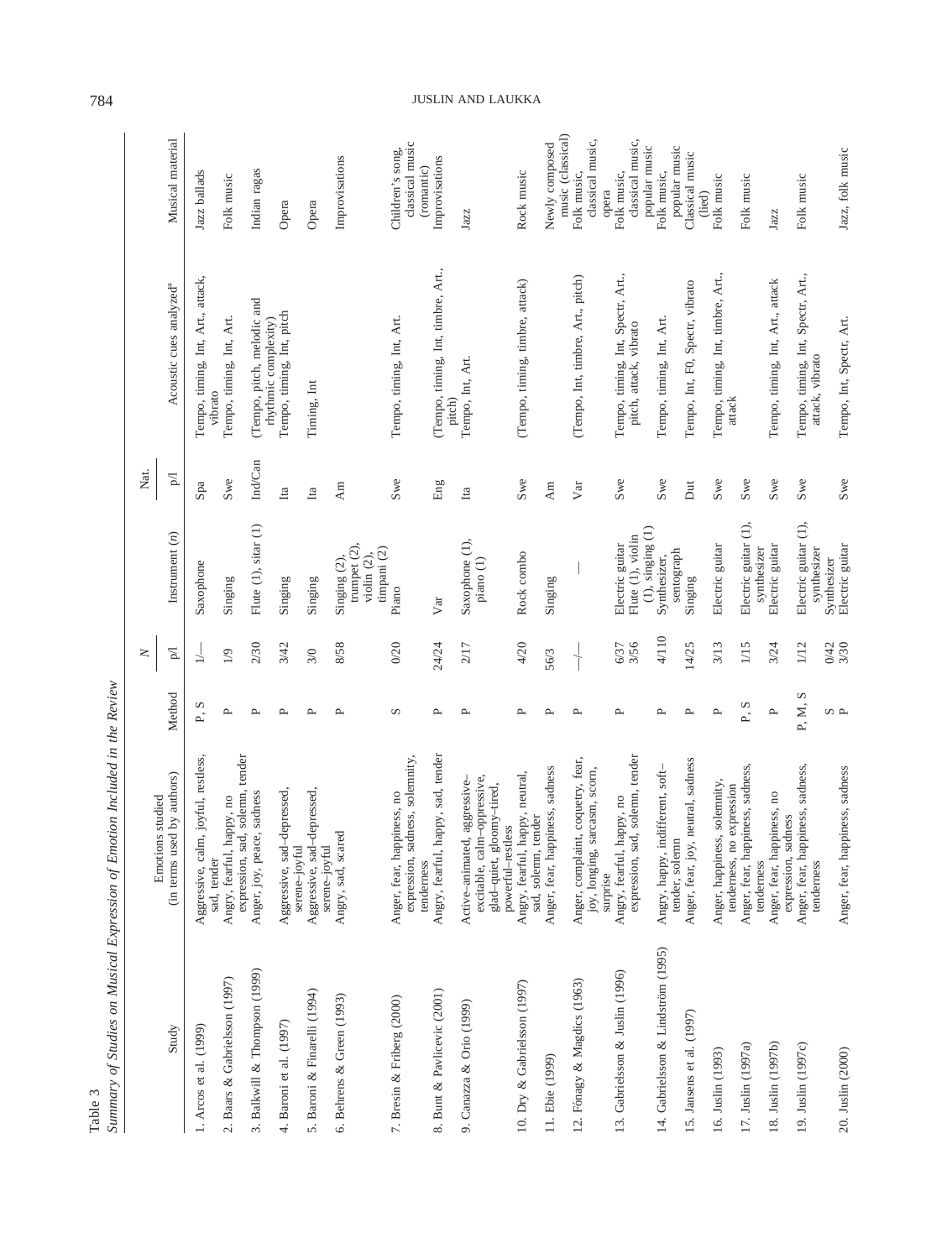|                                 |                                                                                                                       |                                                 | $\geq$             |                  | Nat.                        |                                                                                                                                                                          |                                    |
|---------------------------------|-----------------------------------------------------------------------------------------------------------------------|-------------------------------------------------|--------------------|------------------|-----------------------------|--------------------------------------------------------------------------------------------------------------------------------------------------------------------------|------------------------------------|
| Study                           | (in terms used by authors)<br>Emotions studied                                                                        | Method                                          | Σ                  | Instrument $(n)$ | Pd                          | Acoustic cues analyzed <sup>a</sup>                                                                                                                                      | Musical material                   |
| 21. Juslin et al. (2002)        | Sadness                                                                                                               |                                                 | 0/12               | Piano            | Swe                         | Tempo, Int, Art.                                                                                                                                                         | Ballad                             |
| 22. Juslin & Laukka (2000)      | Anger, fear, happiness, sadness                                                                                       | $\Omega$                                        | 8/50               | Electric guitar  | Swe                         | Tempo, timing, Int, Spectr, Art.                                                                                                                                         | Jazz, folk music                   |
| 23. Juslin & Madison (1999)     | Anger, fear, happiness, sadness                                                                                       | $\sum\limits_{\mathbf{p},\mathbf{p}}\mathbf{p}$ | 3/20               | Piano            | Swe                         | Tempo, timing, Int, Art                                                                                                                                                  | Jazz, folk music                   |
| 24. Konishi et al. (2000)       | Anger, fear, happiness, sadness                                                                                       |                                                 | 10/25              | Singing          | Jap<br>Rus                  | Vibrato                                                                                                                                                                  | Classical music                    |
| 25. Kotlyar & Morozov (1976)    | Anger, fear, joy, neutral, sorrow                                                                                     |                                                 | $rac{1}{2}$        | Singing          |                             | Tempo, timing, Art., Int, attack                                                                                                                                         | Classical music                    |
| 26. Langeheinecke et al. (1999) | Anger, fear, joy, sadness                                                                                             | $\Xi$ $\simeq$ $\simeq$                         | 11/0               | Singing          | Ger                         | Tempo, timing, Int, Spectr, vibrato                                                                                                                                      | Classical music                    |
| 27. Laukka & Gabrielsson (2000) | expression, sad, solemn, tender<br>Angry, fearful, happy, no                                                          |                                                 | 2/13               | Drums            | Swe                         | Tempo, timing, Int                                                                                                                                                       | Rhythm patterns<br>(jazz, rock)    |
| 28. Madison (2000b)             | Anger, fear, happiness, sadness                                                                                       | P, M                                            | 3/10               | Piano            | Swe                         | Timing, Int, Art. (patterns of<br>changes)                                                                                                                               | Popular music                      |
| 29. Mergl et al. (1998)         | Freude [joy], trauer [sadness],<br>wut [rage]                                                                         | $\sim$                                          | 20/74              | Xylophone        | Ger                         | (Tempo, Int, Art., attack)                                                                                                                                               | Improvisations                     |
| 30. Metfessel (1932)            | Anger, fear, grief, love                                                                                              | $\sim$                                          | $1/0$              | Singing          | Am                          | Vibrato                                                                                                                                                                  | Popular music                      |
| 31. Morozov (1996)              | Fear, hot anger, joy, neutral,<br>SOITOW                                                                              | P, M                                            | $\frac{1}{\Gamma}$ | Singing          | Rus                         | Spectr, formants                                                                                                                                                         | pop, hard rock<br>Classical music, |
| 32. Ohgushi & Hattori (1996a)   | Anger, fear, joy, neutral, sorrow                                                                                     |                                                 |                    | Singing          | Jap                         | Tempo, F0, Int, vibrato                                                                                                                                                  | Classical music                    |
| 33. Ohgushi & Hattori (1996b)   | Anger, fear, joy, neutral, sorrow                                                                                     | $\sim \sim \sim \sim$                           | 2222               | Singing          | $\mathop{\rm Jap}\nolimits$ |                                                                                                                                                                          | Classical music                    |
| 34. Oura & Nakanishi (2000)     | Anger, happiness, sadness                                                                                             |                                                 |                    | Piano            | Jap<br>Var                  | Tempo, Int                                                                                                                                                               | Classical music                    |
| 35. Rapoport (1996)             | short, transitional-multistage,<br>intermediate, neutral-soft,<br>Calm, excited, expressive,<br>virtuoso <sup>b</sup> |                                                 |                    | Singing          |                             | F0, intonation, vibrato, formants                                                                                                                                        | Classical music,<br>opera          |
| 36. Salgado (2000)              | Angry, fearful, happy, neutral,<br>sad                                                                                | д                                               | 3/6                | Singing          | Por                         | Int, Spectr                                                                                                                                                              | Classical music<br>(lied)          |
| 37. Scherer & Oshinsky (1977)   | Anger, boredom, disgust, fear,<br>happiness, sadness, surprise                                                        | S                                               | 0/48               | Synthesizer      | Am                          | Tempo, F0, F0 contour, Int, attack,<br>Spectr                                                                                                                            | Classical music                    |
| 38. Senju & Ohgushi (1987)      | Sad (+ 9 nonemotion terms)                                                                                            | $\sim$                                          |                    | Violin           | Jap                         |                                                                                                                                                                          | Classical music                    |
| 39. Sherman (1928)              | Anger-hate, fear-pain, sorrow,<br>surprise                                                                            | P, M                                            | 1/16<br>1/30       | Singing          | Am                          |                                                                                                                                                                          |                                    |
| 40. Siegwart & Scherer (1995)   | Fear of death, madness, sadness,<br>tender passion                                                                    | $\sim$                                          | 5/11               | Singing          |                             | Int, Spectr                                                                                                                                                              | Opera                              |
| 41. Sundberg et al. (1995)      | Angry, happy, hateful, loving,<br>sad, scared, secure                                                                 | $\sim$                                          | 1/5                | Singing          | Swe                         | Tempo, timing, Int, Spectr, pitch,<br>attack, vibrato                                                                                                                    | Classical music<br>(lied)          |
|                                 |                                                                                                                       |                                                 |                    |                  |                             | $M_{0.42}$ and influented information was movided. Types of method included normand (D) synthesis (S) and manipulated normand (M) $n =$ netomers. $M_{0.4}$ = $M_{0.61}$ |                                    |

Table 3 (*continued*)

Table 3 (continued)

*Note*. A dash indicates that no information was provided. Types of method included portrayal (P), synthesis (S), and manipulated portrayal (M). p = performers; 1 = listeners; Nat. = nationality;<br>Spa = Spanish; Int = inte nationality; *Note.* A dash indicates that no information was provided. Types of method included portrayal (P), synthesis (S), and manipulated portrayal (M). p = performers; Nat. = nationality; Spanish; Int = intensity; Art. = articulation; Swe = Swedish; Ind = Indian; Can = Canadian; Ita = Italian; Am = American; Var = various; Eng = English; Spectr = cues related to spectral <sup>a</sup> Acoustic cues listed within parentheses were obtained by means of listener ratings rather than acoustic measurements. b These terms denote particular modes of singing, which in turn are used to energy distribution (e.g., high-frequency energy); Dut = Dutch; F0 = fundamental frequency; Jap = Japanese; Rus = Russian; Ger = German; Por = Portuguese. express different emotions. express different emotions.

## COMMUNICATION OF EMOTIONS 785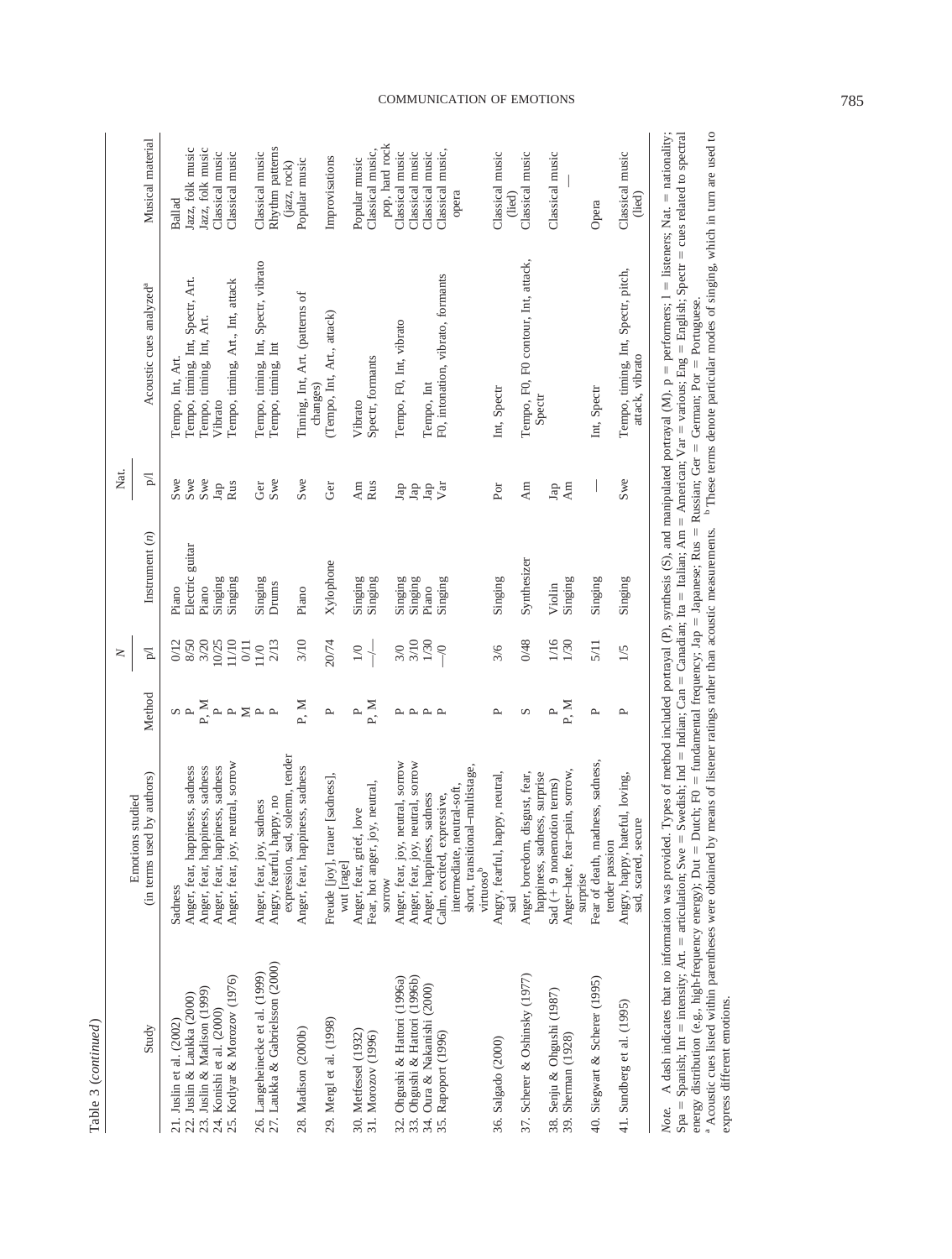

*Figure 1.* Number of studies of communication of emotions published for vocal expression and music performance, respectively, between 1930 and 2000.

range) of pi values, as well as confidence intervals.<sup>6</sup> Also indicated is the number of encoders (speakers or performers) and studies on which the estimates are based. The estimates for within-cultural vocal expression are generally based on more data than are those for cross-cultural vocal expression and music performance. As seen in Table 4, overall decoding accuracy is high for all three sets of data ( $\pi = .84-0.90$ ). Indeed, the confidence intervals suggest that decoding accuracy is typically significantly higher than what would be expected by chance alone ( $\pi$  = .50) for all three types of stimuli. The lowest estimate of overall accuracy in any of the 73 decoding experiments was .69 (Fenster, Blake, & Goldstein, 1977). Overall decoding accuracy across within-cultural vocal expression and music performance was .89, which is equivalent to a raw accuracy score of .70 in a forced-choice task with five response alternatives (the average number of alternatives across both channels; see, e.g., Table 1 of Rosenthal & Rubin, 1989). However, overall accuracy was significantly higher,  $t(58) = 3.14$ ,  $p \leq .01$ , for within-cultural vocal expression ( $\pi = .90$ ) than for cross-cultural vocal expression ( $\pi$  = .84). The differences in overall accuracy between music performance ( $\pi$  = .88) and within-cultural vocal expression and the differences between music performance and cross-cultural vocal expression were not significant. The results indicate that musical expression of emotions was about as accurate as vocal expression of emotions and that vocal expression of emotions was cross-culturally accurate, although cross-cultural accuracy was 7% lower than within-cultural accuracy in the present results. Note also that decoding accuracy for vocal expression was well above chance for both emotion portrayals and natural expressions.

The patterns of accuracy estimates for individual emotions are similar across the three sets of data. Specifically, anger ( $\pi$  > .88,  $M = .91$ ) and sadness ( $\pi > .91$ ,  $M = .92$ ) portrayals were best decoded, followed by fear ( $\pi$  > .82,  $M = .86$ ) and happiness portrayals ( $\pi$  > .74,  $M = .82$ ). Worst decoded throughout was tenderness ( $\pi$  > .71,  $M = .78$ ), although it must be noted that the estimates for this emotion were based on fewer data points. Further analysis confirmed that, across channels, anger and sadness were significantly better communicated ( $t$  tests,  $p < .001$ ) than fear, happiness, and tenderness (remaining differences were not significant). This pattern of results is consistent with previous reviews of vocal expression featuring fewer studies (Johnstone & Scherer, 2000) but differs from the pattern found in studies of facial expression of emotion, in which happiness was usually better decoded than other emotions (Elfenbein & Ambady, 2002).

The standard deviation of decoding accuracy across studies was generally small, with the largest being for tenderness in music performance. (This is also indicated by the small confidence intervals for all emotions except tenderness in the case of music performance.) This finding is surprising; one would expect the accuracy to vary considerably depending on the emotions studied, the encoders, the verbal or musical material, the decoders, the procedure, and so on. Yet, the present results suggest that the estimates of decoding accuracy are fairly robust with respect to these factors. Consideration of the different measures of central tendency (unweighted mean, weighted mean, and median) shows that they differed little and that all indices gave the same patterns of findings. This suggests that the data were relatively homogenous. This impression is confirmed by plotting the distribution of data on decoding accuracy for vocal expression and music performance (see Figure 2). Only eight (11%) of the experiments yielded accuracy estimates below .80. These include three cross-cultural vocal expression experiments (two that involved natural expression), four vocal expression experiments using emotion portrayals, and one music performance experiment using drum playing as stimuli.

*Possible moderators.* Although the decoding data appear to be relatively homogenous, we investigated possible moderators of decoding accuracy that could explain the variability. Among the moderators were the year of the study, number of emotions encoded (this coincided with the number of response alternatives in the present data set), number of encoders, number of decoders, recording method (dummy coded,  $0 =$  portrayal,  $1 =$  natural sample), response format ( $0 =$  forced choice,  $1 =$  rating scales), laboratory (dummy coded separately for Knower, Scherer, and Juslin labs; see Table 5), and channel (dummy coded separately for cross-cultural vocal expression, within-cultural vocal expression, and music performance). Table 5 presents the correlations among the investigated moderators as well as their correlations with overall decoding accuracy. Note that overall accuracy was negatively correlated with year of the study, use of natural expressions (recording method), and cross-cultural vocal expression, whereas it was positively correlated with number of emotions. The latter finding is surprising given that one would expect accuracy to decrease as the number of response alternatives increases (e.g., Rosenthal, 1982). One possible explanation is that certain earlier studies (e.g., those by Knower's laboratory) reported very high accuracy estimates (for Knower's studies, mean  $\pi$  = .97) although they used a large number of emotions (see Table 5). Subsequent studies featuring many emotions (e.g., Banse & Scherer, 1996) have reported lower accuracy estimates. The slightly lower overall accuracy for music performance than for within-cultural vocal expression could be related to the fact that more studies of music performance than studies of vocal expression used rating scales, which typically yield lower accuracy. In general, it is surprising

<sup>6</sup> The mean was weighted with regard to the number of encoders included.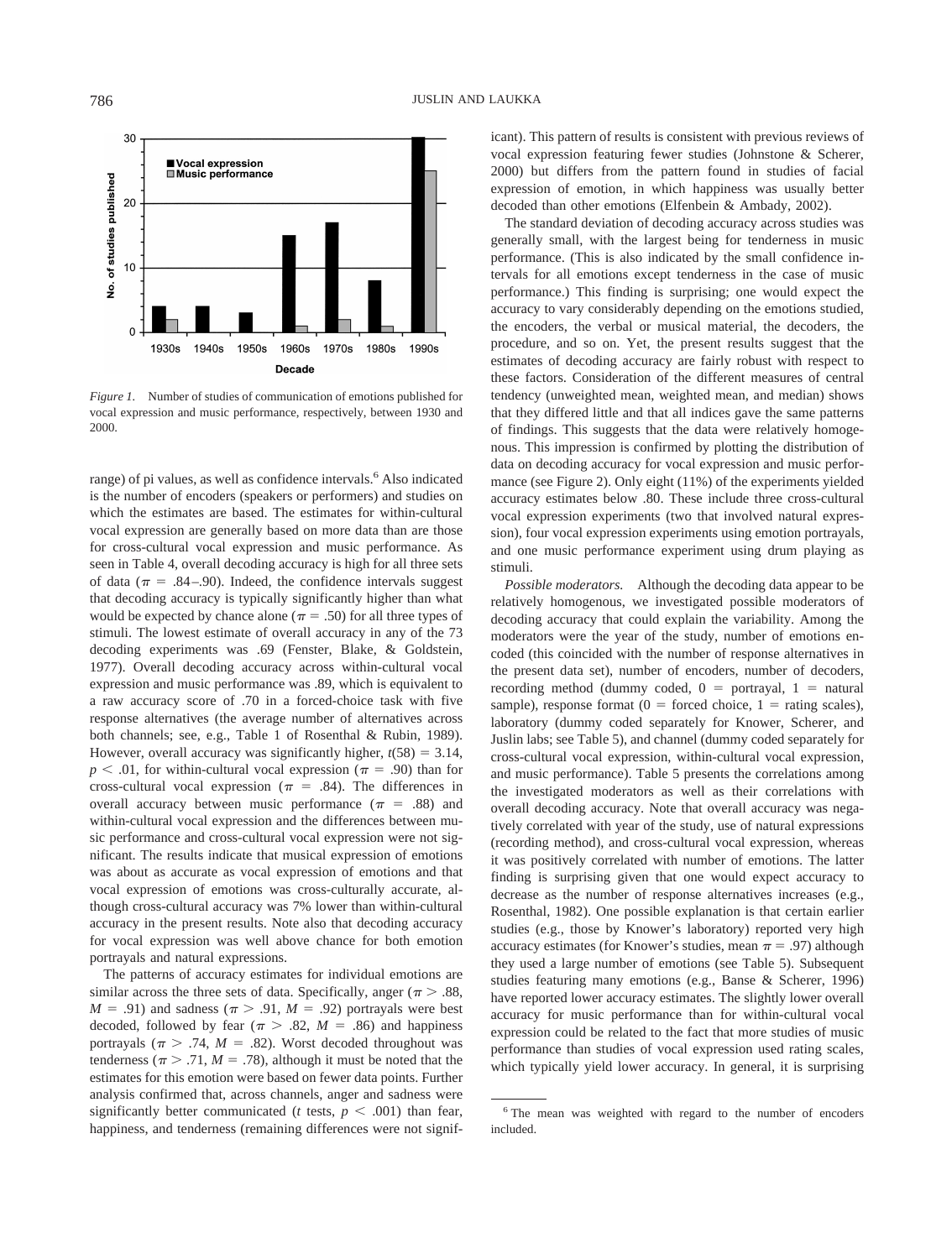|--|

*Summary of Results From Meta-Analysis of Decoding Accuracy for Discrete Emotions in Terms of Rosenthal and Rubin's (1989) Pi*

|                                  |              |              | Emotion      |              |              |              |
|----------------------------------|--------------|--------------|--------------|--------------|--------------|--------------|
| Category                         | Anger        | Fear         | Happiness    | Sadness      | Tenderness   | Overall      |
| Within-cultural vocal expression |              |              |              |              |              |              |
| Mean (unweighted)                | .93          | .88          | .87          | .93          | .82          | .90          |
| 95% confidence interval          | ±.021        | ±.037        | ±.040        | ±.020        | ±.083        | ±.023        |
| Mean (weighted)                  | .91          | .88          | .83          | .93          | .83          | .90          |
| Median                           | .95          | .90          | .92          | .94          | .85          | .92          |
| <b>SD</b>                        | .059         | .095         | .111         | .056         | .079         | .072         |
| Range                            | $.77 - 1.00$ | $.65 - 1.00$ | $.51 - 1.00$ | $.80 - 1.00$ | $.69 - .89$  | $.69 - 1.00$ |
| No. of studies                   | 32           | 26           | 30           | 31           | 6            | 38           |
| No. of speakers                  | 278          | 273          | 253          | 225          | 49           | 473          |
| Cross-cultural vocal expression  |              |              |              |              |              |              |
| Mean (unweighted)                | .91          | .82          | .74          | .91          | .71          | .84          |
| 95% confidence interval          | ±.017        | ±.062        | ± .040       | ±.018        |              | ±.024        |
| Mean (weighted)                  | .90          | .82          | .74          | .91          | .71          | .85          |
| Median                           | .90          | .88          | .73          | .91          |              | .84          |
| <b>SD</b>                        | .031         | .113         | .077         | .036         |              | .047         |
| Range                            | $.86 - .96$  | $.55 - .93$  | $.61 - .90$  | $.82 - .97$  |              | $.74 - .90$  |
| No. of studies                   | 6            | 5            | 6            | 7            | 1            | 7            |
| No. of speakers                  | 69           | 66           | 68           | 71           | 3            | 71           |
| Music performance                |              |              |              |              |              |              |
| Mean (unweighted)                | .89          | .87          | .86          | .93          | .81          | .88          |
| 95% confidence interval          | ±.067        | ±.099        | ±.068        | ±.043        | ±.294        | ±.043        |
| Mean (weighted)                  | .86          | .82          | .85          | .93          | .86          | .88          |
| Median                           | .89          | .88          | .87          | .95          | .83          | .88          |
| <b>SD</b>                        | .094         | .118         | .094         | .061         | .185         | .071         |
| Range                            | $.74 - 1.00$ | $.69 - 1.00$ | $.68 - 1.00$ | $.79 - 1.00$ | $.56 - 1.00$ | $.75 - .98$  |
| No. of studies                   | 10           | 8            | 10           | 10           | 4            | 12           |
| No. of performers                | 70           | 47           | 70           | 70           | 9            | 79           |

that recent studies tended to include fewer encoders, decoders, and emotions.

A simultaneous multiple regression analysis (Cohen & Cohen, 1983) with overall decoding accuracy as the dependent variable and six moderators (year of study, number of emotions, recording method, response format, Knower laboratory, and cross-cultural vocal expression) as independent variables yielded a multiple correlation of .58 (adjusted  $R^2 = .27$ ,  $F[6, 64] = 5.42$ ,  $p < .001$ ;  $N = 71$  with 2 outliers, standard residual  $\geq 2$   $\Sigma$ , removed). Cross-cultural vocal expression yielded a significant beta weight  $(\beta = -.38, p < .05)$ , but Knower laboratory ( $\beta = .20$ ), response format ( $\beta$  = -.19), recording method ( $\beta$  = -.18), number of emotions ( $\beta = .17$ ), and year of the study ( $\beta = .07$ ) did not. These results indicate that only about 30% of the variability in decoding data can be explained by the investigated moderators.<sup>7</sup>

*Individual differences.* The present results indicate that communication of emotions in vocal expression and music performance was relatively accurate. The accuracy (mean  $\pi$  across data sets  $= .87$ ) was well beyond the frequently used criterion for correct response in psychophysical research (proportion correct  $[P<sub>c</sub>] = .75$ , which is midway between the levels of pure guessing  $(P_c = .50)$  and perfect detection  $(P_c = 1.00;$  Gordon, 1989, p. 26). However, studies in both domains have yielded evidence of considerable individual differences in both encoding and decoding accuracy (see Banse & Scherer, 1996; Gabrielsson & Juslin, 1996; Juslin, 1997b; Juslin & Laukka, 2001; Scherer, Banse, Wallbott, & Goldbeck, 1991; Wallbott & Scherer, 1986; for a review of gender differences, see Hall, Carter, & Horgan, 2001). Particularly, encoders differ widely in their ability to portray specific emotions. This problem has probably contributed to the noted inconsistency of data concerning code usage in earlier research (Scherer, 1986). Because many researchers have not taken this problem seriously, several studies have investigated only one speaker or performer (see Tables 2 and 3).

Individual differences in decoding accuracy have also been reported, though they tend to be less pronounced than those in encoding. Moreover, even when decoders make incorrect responses their errors are not entirely random. Thus, error distributions are informative about the subjective similarity of various emotional expressions (Davitz, 1964a; van Bezooijen, 1984). It is of interest that the errors made in emotion decoding are similar for vocal expression and music performance. For instance, sadness and tenderness are commonly confused, whereas happiness and sadness are seldom confused (Baars & Gabrielsson, 1997; Davitz, 1964a; Davitz & Davitz, 1959; Dawes & Kramer, 1966; Fónagy, 1978; Juslin, 1997c). Similar error patterns in the two domains

<sup>7</sup> It may be argued that in many studies of vocal expression, estimates are likely to be biased because of preselection of effective portrayals before inclusion in decoding experiments. However, whether preselection of portrayals is a moderator of overall accuracy was not examined because only a minority of studies stated clearly the extent of preselection carried out. However, it should be noted that decoding accuracy of a comparable level has been found in studies that did not use preselection of emotion portrayals (Juslin & Laukka, 2001).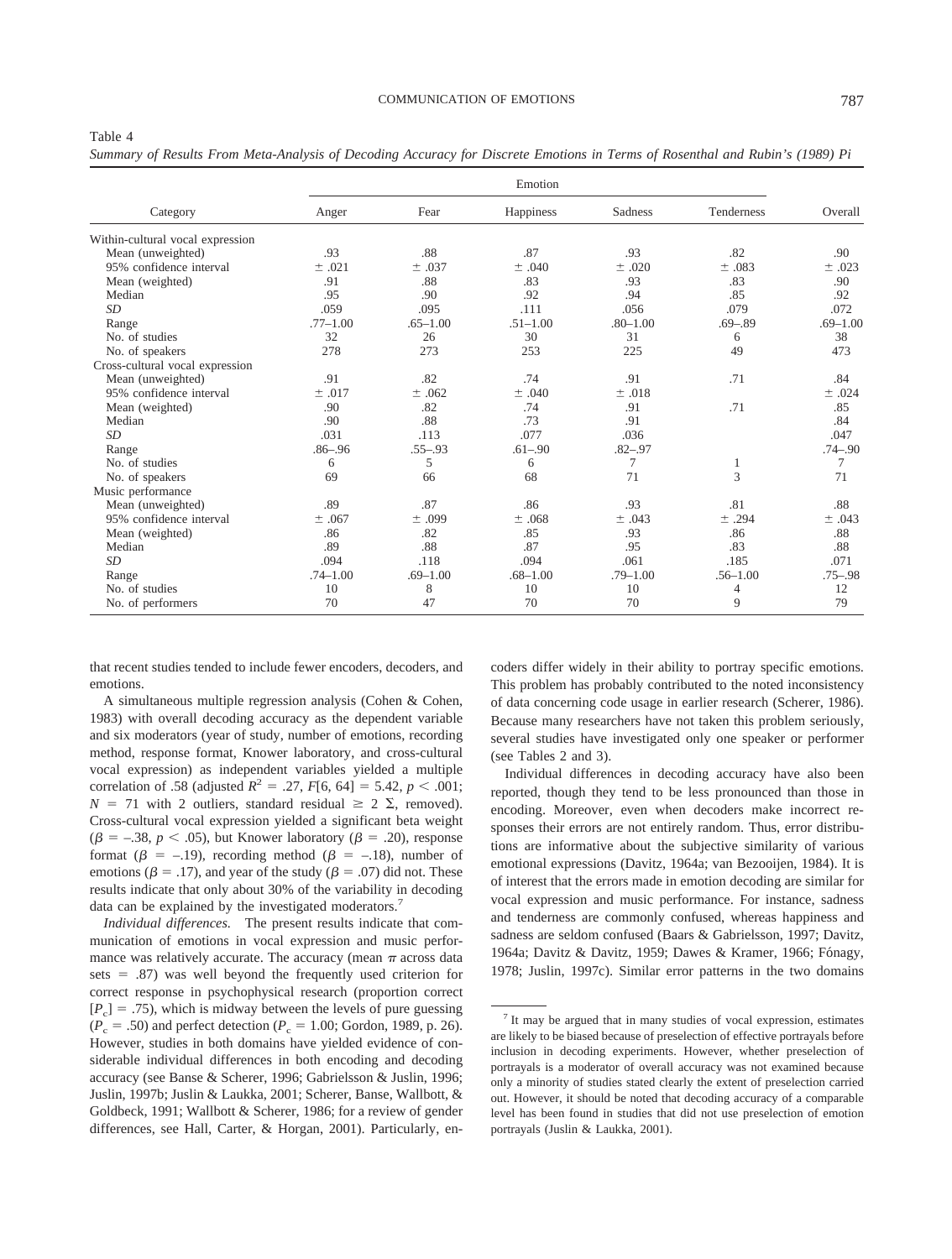

*Figure 2.* The distributions of point estimates of overall decoding accuracy in terms of Rosenthal and Rubin's (1989) pi for vocal expression and music performance, respectively.

provide a first indication that there could be similarities between the two channels in terms of acoustic cues.

*Developmental trends.* The development of the ability to decode emotions from auditory stimuli has not been well researched. Recent evidence, however, indicates that children as young as 4 years old are able to decode basic emotions from vocal expression with better than chance accuracy (Baltaxe, 1991; Friend, 2000; J. B. Morton & Trehub, 2001), at least when the verbal content is made unintelligible by using utterances in a foreign language or filtering out the verbal information (Friend,  $2000$ ).<sup>8</sup> The ability seems to improve with age, however, at least until school age (Dimitrovsky, 1964; Fenster et al., 1977; McCluskey & Albas, 1981; McCluskey, Albas, Niemi, Cuevas, & Ferrer, 1975) and perhaps even until early adulthood (Brosgole & Weisman, 1995; McCluskey & Albas, 1981).

Similarly, studies of music suggest that children as young as 3 or 4 years old are able to decode basic emotions from music with better than chance accuracy (Cunningham & Sterling, 1988; Dolgin & Adelson, 1990; Kastner & Crowder, 1990). Although few of these studies have distinguished between features of performance (e.g., tempo, timbre) and features of composition (e.g., mode), Dalla Bella, Peretz, Rousseau, and Gosselin (2001) found that 5-year-olds were able to use tempo (i.e., performance) but not mode (i.e., composition) to decode emotions in musical pieces. Again, decoding accuracy seems to improve with age (Adachi & Trehub, 2000; Brosgole & Weisman, 1995; Cunningham & Sterling, 1988; Terwogt & van Grinsven, 1988, 1991; but for exceptions, see Giomo, 1993; Kratus, 1993). It is interesting to note that the developmental curve over the life span appears similar for vocal expression and music but differs from that of facial expression. In a cross-sectional study, Brosgole and Weisman (1995) found that the ability to decode emotions from vocal expression and music improved during childhood and remained asymptotic through age 43. Then, it began to decline from middle age onward (see also McCluskey & Albas, 1981). It is hard to determine whether emotion decoding occurs in children younger than 2 years old, as they are unable to talk about their experiences. However, there is preliminary evidence that infants are at least able to discriminate between some emotions in vocal and musical expressions (see Gentile, 1998; Mastropieri & Turkewitz, 1999; Nawrot, 2003; Singh, Morgan, & Best, 2002; Soken & Pick, 1999; Svejda, 1982).

## *Code Usage*

Most early studies of vocal expression and music performance were mainly concerned with demonstrating that communication of emotions is possible at all. However, if one wants to explore communication as a process, one cannot ignore its mechanisms, in particular the code that carries the emotional meaning. A large number of studies have attempted to describe the cues used by speakers and musicians to communicate specific emotions to listeners. Most studies to date have measured only a small number of cues, but some recent studies have been more inclusive (see Tables 2 and 3). Before taking a closer look at the patterns of acoustic cues used to express discrete emotions in vocal expression and music performance, respectively, we need to consider the various cues that were used in each modality. Table 6 shows how each acoustic cue was defined and measured. The measurements were usually carried out using advanced computer software for digital analysis of speech signals. The cues extracted involve the basic dimensions of frequency, intensity, and duration, plus vari-

<sup>&</sup>lt;sup>8</sup> This is because the verbal content may interfere with the decoding of the nonverbal content in small children (Friend, 2000).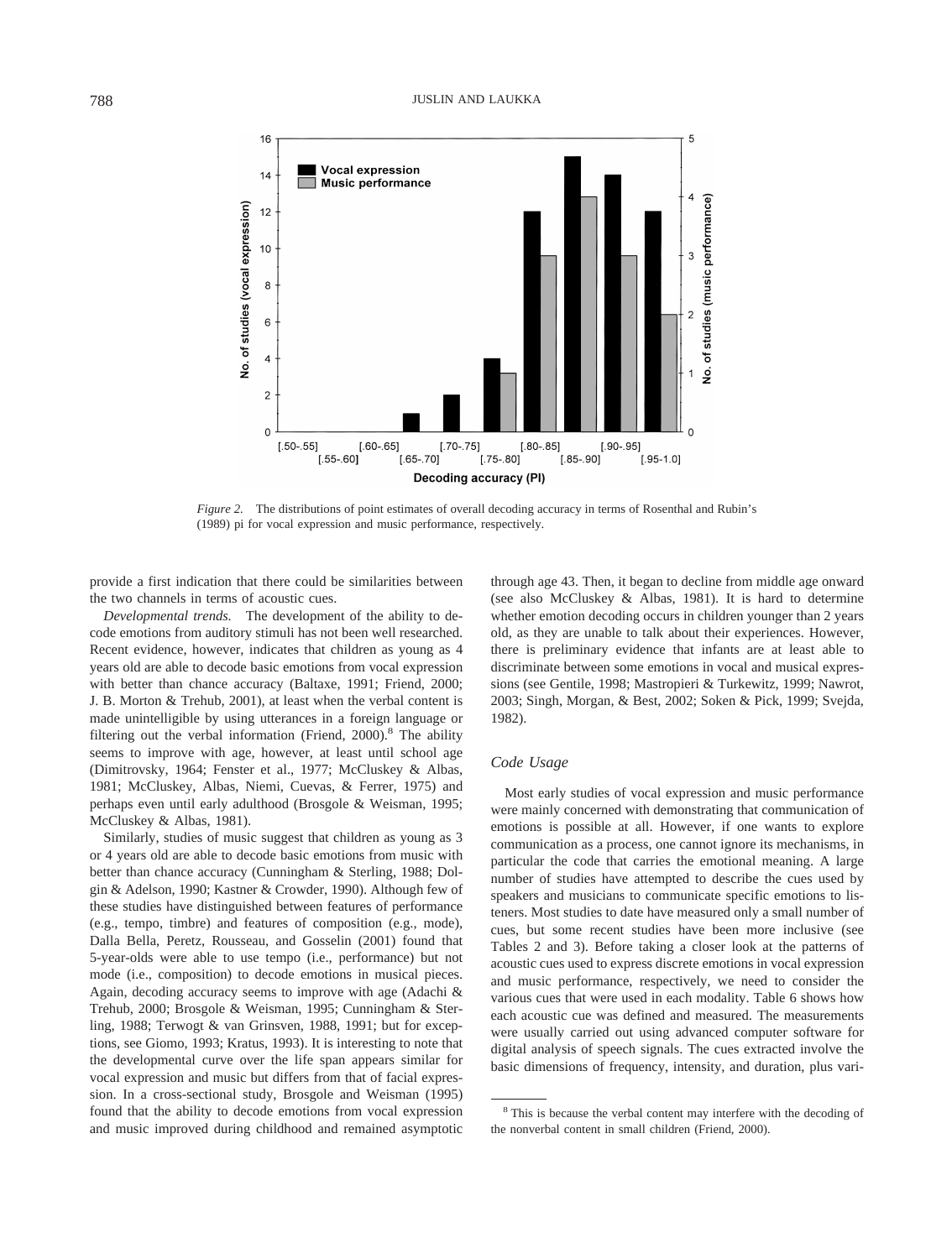#### COMMUNICATION OF EMOTIONS

| Moderators                                                                                                                                                                      | Acc.                                         |                                              | $\overline{2}$                                 | 3                                           | $\overline{4}$                           | 5                                           | 6                                               |                                      | 8                               | 9                           | 10     | 11 | 12 |
|---------------------------------------------------------------------------------------------------------------------------------------------------------------------------------|----------------------------------------------|----------------------------------------------|------------------------------------------------|---------------------------------------------|------------------------------------------|---------------------------------------------|-------------------------------------------------|--------------------------------------|---------------------------------|-----------------------------|--------|----|----|
| 1. Year of the study<br>2. Number of emotions<br>3. Number of encoders<br>4. Number of decoders                                                                                 | $-.26*$<br>$.35*$<br>.04<br>.15              | $-.56*$<br>$-.44*$<br>$-.36$                 | $.32*$<br>$.26*$                               | $-.10$                                      |                                          |                                             |                                                 |                                      |                                 |                             |        |    |    |
| 5. Recording method<br>6. Response format<br>7. Knower laboratory <sup>a</sup>                                                                                                  | $-.24*$<br>$-.10$<br>$.32*$                  | .14<br>.21<br>$-.67*$                        | $-.24*$<br>$-.21$<br>$.50*$                    | $-.11$<br>$-.07$<br>$.50*$                  | $-.09$<br>.09<br>$.36*$                  | $-.07$<br>$-.06$                            | $-.10$                                          |                                      |                                 |                             |        |    |    |
| 8. Scherer laboratory <sup>b</sup><br>9. Juslin laboratory <sup>c</sup><br>10. Cross-cultural vocal expression<br>11. Within-cultural vocal expression<br>12. Music performance | $-.08$<br>.02<br>$-.33*$<br>$.31*$<br>$-.03$ | $.26*$<br>.20<br>$.26*$<br>$-.41*$<br>$.24*$ | $-.07$<br>$-.15$<br>$-.11$<br>$.34*$<br>$-.32$ | $-.11$<br>$-.12$<br>$-.18$<br>.22<br>$-.08$ | .14<br>$-.14$<br>$-.08$<br>.18<br>$-.15$ | $-.09$<br>$-.07$<br>.20<br>$-.10$<br>$-.10$ | $-.04$<br>$.48*$<br>$-.20$<br>$-.32*$<br>$.64*$ | ◇<br>♦<br>$-.16$<br>$.23*$<br>$-.13$ | ◇<br>$.43*$<br>$-.22$<br>$-.21$ | $-.19$<br>$-.28*$<br>$.58*$ | ◇<br>◇ |    |    |

| Intercorrelations (rs) Among Investigated Moderators of Overall Decoding Accuracy Across Vocal Expression and Music |  |  |  |  |  |
|---------------------------------------------------------------------------------------------------------------------|--|--|--|--|--|
| Performance                                                                                                         |  |  |  |  |  |

*Note.* A diamond indicates that the correlation could not be given a meaningful interpretation because of the nature of the variables. Acc. = overall decoding accuracy.

<sup>a</sup> This includes the following studies: Dusenbury and Knower (1939) and Knower (1941, 1945). <sup>b</sup> This includes the following studies: Banse and Scherer (1996); Johnson, Emde, Scherer, and Klinnert (1986); Scherer, Banse, and Wallbott (2001); Scherer, Banse, Wallbott, and Goldbeck (1991); and Wallbott and Scherer (1986). <sup>c</sup> This includes the following studies: Juslin (1997a, 1997b, 1997c), Juslin and Laukka (2000, 2001), and Juslin and Madison (1999).  $* p < .05$ .

ous combinations of these dimensions (see Table 6). For a more extensive discussion of the principles underlying production of speech and music and associated measurements, see Borden, Harris, and Raphael (1994) and Sundberg (1991), respectively. In the following, we divide data into three sets: (a) cues that are common to vocal expression and music performance, (b) cues that are specific to vocal expression, and (c) cues that are specific to music performance. The common cues are of main importance to this review, although channel-specific cues may suggest additional aspects of potential overlap that can be explored in future research.

Table 5

*Comparisons of common cues.* Table 7 presents patterns of acoustic cues used to express different emotions as reported in 77 studies of vocal expression and 35 studies of music performance. Very few studies have reported data in such detail to permit inclusion in a meta-analysis. Furthermore, it is usually difficult to compare quantitative data across different studies because studies use different baselines (Juslin & Laukka, 2001, p. 406).<sup>9</sup> The most prudent approach was to summarize findings in terms of broad categories (e.g., high, medium, low), mainly according to the interpretation of the authors of each study but (whenever possible) with support from actual data provided in tables and figures. Many studies provided only partial reports of data or reported data in a manner that required careful analysis to extract usable data points. In the few cases in which we were uncertain about the interpretation of a particular data point, we simply omitted this data point from the review. In the majority of cases, however, the scoring of data was straightforward, and we were able to include 1,095 data points in the comparisons.

Starting with the cues used freely in both channels (i.e., in vocal expression/music performance, respectively: speech rate/tempo, voice intensity/sound level, and high-frequency energy), there are relatively similar patterns of cues for the two channels (see Table 7). For example, speech rate/tempo and voice intensity/sound level were typically increased in anger and happiness, whereas they were decreased in sadness and tenderness. Furthermore, the highfrequency energy was typically increased in happiness and anger, whereas it was decreased in sadness and tenderness. Although less data were available concerning voice intensity/sound level variability, the results were largely similar for the two channels. The variability increased in anger and fear but decreased in sadness and tenderness. However, there were differences as well. Note that fear was most commonly associated with high intensity in vocal expression, albeit low intensity (sound level) in music performance. One possible explanation of this inconsistency is that the results reflect various intensities of the same emotion (e.g., strong fear and weak fear) or qualitative differences among closely related emotions. For example, mild fear may be associated with low voice intensity and little high-frequency energy, whereas panic fear may be associated with high voice intensity and much high-frequency energy (Banse & Scherer, 1996; Juslin & Laukka, 2001). Thus, it is possible that studies of music performance have studied almost exclusively mild fear, whereas studies of vocal expression have studied both mild fear and panic fear. This explanation is clearly consistent with the present results when one considers our findings of bimodal distributions of intensity and high-frequency energy for vocal expression as compared with unimodal distributions of sound level and high-frequency energy for music performance (see Table 7). However, to confirm this interpretation one would need to conduct studies of music performance that systematically manipulate emotion intensity in expressions of fear. Such studies are currently underway (e.g., Juslin & Lindström, 2003). Overall, however, the results were relatively similar across the channels for the three major cues (speech rate/tempo, vocal intensity/sound level, and high-frequency energy), although there were relatively

<sup>9</sup> Baseline refers to the use of some kind of frame of reference (e.g., a neutral expression or the average across emotions) against which emotionspecific changes in acoustic cues are indexed. The problem is that many types of baseline (e.g., the average) are sensitive to what emotions were included in the study, which renders studies that included different emotions incomparable.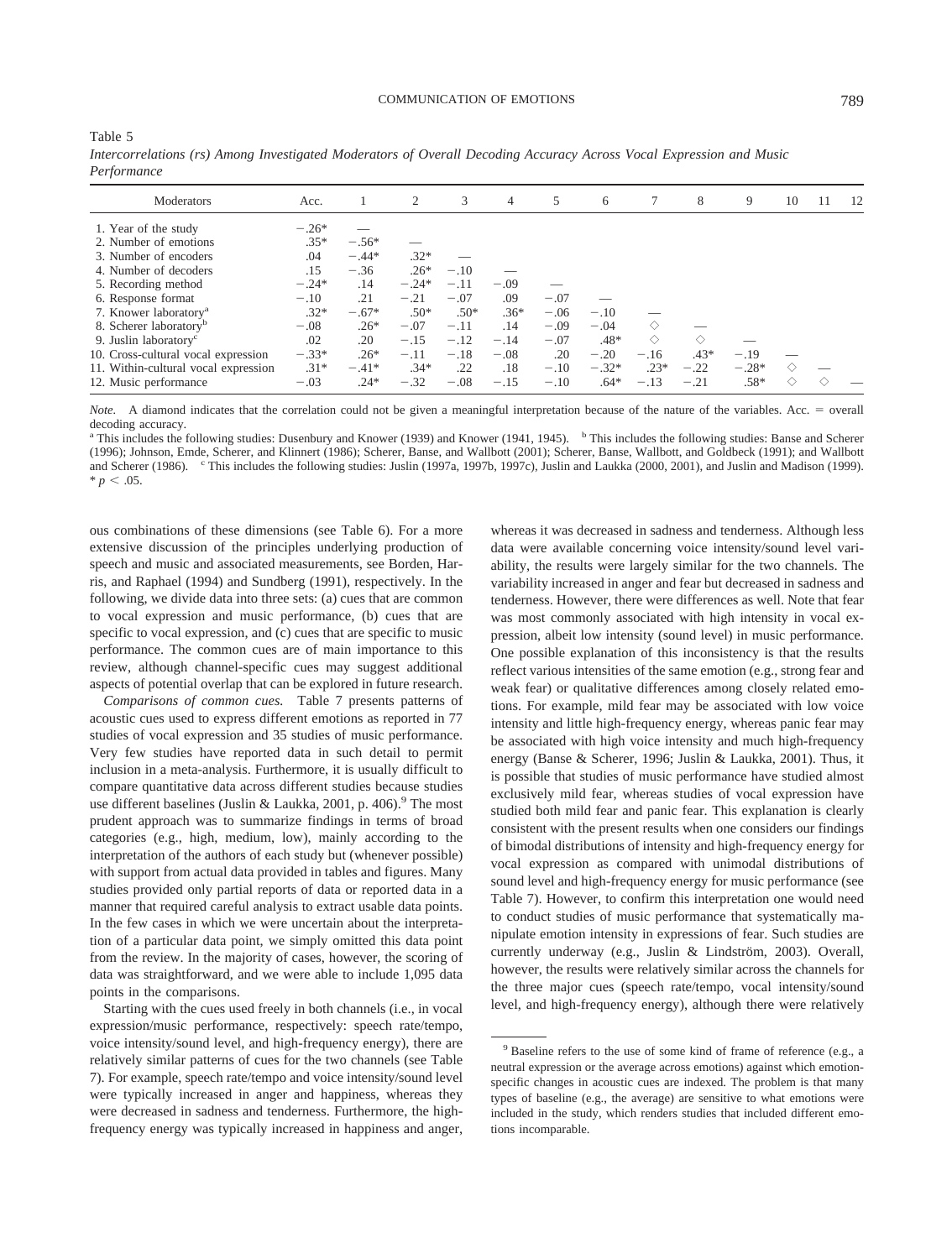## 790 JUSLIN AND LAUKKA

| Table 6 |                                                                                       |  |  |  |  |
|---------|---------------------------------------------------------------------------------------|--|--|--|--|
|         | Definition and Measurement of Acoustic Cues in Vocal Expression and Music Performance |  |  |  |  |

| Acoustic cues                       | Perceived correlate            | Definition and measurement                                                                                                                                                                                                                                                                                                                                                                                                                                                                                                                                                                      |
|-------------------------------------|--------------------------------|-------------------------------------------------------------------------------------------------------------------------------------------------------------------------------------------------------------------------------------------------------------------------------------------------------------------------------------------------------------------------------------------------------------------------------------------------------------------------------------------------------------------------------------------------------------------------------------------------|
|                                     |                                | Vocal expression                                                                                                                                                                                                                                                                                                                                                                                                                                                                                                                                                                                |
| Pitch<br>Fundamental frequency (F0) | Pitch                          | F0 represents the rate at which the vocal folds open and close across the glottis.<br>Acoustically, F0 is defined as the lowest periodic cycle component of the<br>acoustic waveform, and it is extracted by computerized tracking algorithms                                                                                                                                                                                                                                                                                                                                                   |
| F0 contour                          | Intonation contour             | (Scherer, 1982).<br>The F0 contour is the sequence of F0 values across an utterance. Besides changes<br>in pitch, the F0 contour also contains temporal information. The F0 contour is<br>hard to operationalize, and most studies report only qualitative classifications<br>(Cowie et al., 2001).                                                                                                                                                                                                                                                                                             |
| Jitter                              | Pitch perturbations            | Jitter is small-scale perturbations in F0 related to rapid and random fluctuations of<br>the time of the opening and closing of the vocal folds from one vocal cycle to<br>the next. Extracted by computerized tracking algorithms (Scherer, 1989).                                                                                                                                                                                                                                                                                                                                             |
| Intensity                           |                                |                                                                                                                                                                                                                                                                                                                                                                                                                                                                                                                                                                                                 |
| Intensity                           | Loudness of speech             | Intensity is a measure of energy in the acoustic signal, and it reflects the effort<br>required to produce the speech. Usually measured from the amplitude acoustic<br>waveform. The standard unit used to quantify intensity is a logarithmic transform<br>of the amplitude called the <i>decibel</i> (dB; Scherer, 1982).                                                                                                                                                                                                                                                                     |
| Attack                              | Rapidity of voice<br>onsets    | The attack refers to the rise time or rate of rise of amplitude for voiced speech<br>segments. It is usually measured from the amplitude acoustic waveform (Scherer,<br>1989).                                                                                                                                                                                                                                                                                                                                                                                                                  |
| Temporal aspects                    |                                |                                                                                                                                                                                                                                                                                                                                                                                                                                                                                                                                                                                                 |
| Speech rate                         | Velocity of speech             | The rate can be measured as overall duration or as units per duration (e.g., words<br>per min). It may include either complete utterances or only the voiced segments<br>of speech (Scherer, 1982).                                                                                                                                                                                                                                                                                                                                                                                             |
| Pauses                              | Amount of silence<br>in speech | Pauses are usually measured as number or duration of silences in the acoustic<br>waveform (Scherer, 1982).                                                                                                                                                                                                                                                                                                                                                                                                                                                                                      |
| Voice quality                       |                                |                                                                                                                                                                                                                                                                                                                                                                                                                                                                                                                                                                                                 |
| High-frequency energy               | Voice quality                  | High-frequency energy refers to the relative proportion of total acoustic energy<br>above versus below a certain cut-off frequency (e.g., Scherer et al., 1991). As the<br>amount of high-frequency energy in the spectrum increases, the voice sounds<br>more sharp and less soft (Von Bismarck, 1974). It is obtained by measuring the<br>long-term average spectrum, which is the distribution of energy over a range of<br>frequencies, averaged over an extended time period.                                                                                                              |
| Formant frequencies                 | Voice quality                  | Formant frequencies are frequency regions in which the amplitude of acoustic<br>energy in the speech signal is high, reflecting natural resonances in the vocal<br>tract. The first two formants largely determine vowel quality, whereas the higher<br>formants may be speaker dependent (Laver, 1980). The mean frequency and the<br>width of the spectral band containing significant formant energy are extracted<br>from the acoustic waveform by computerized tracking algorithms (Scherer,<br>1989).                                                                                     |
| Precision of articulation           | Articulatory effort            | The vowel quality tends to move toward the formant structure of the neutral schwa<br>vowel (e.g., as in <i>sofa</i> ) under strong emotional arousal (Tolkmitt & Scherer,<br>1986). The precision of articulation can be measured as the deviation of the                                                                                                                                                                                                                                                                                                                                       |
| Glottal waveform                    | Voice quality                  | formant frequencies from the neutral formant frequencies.<br>The glottal flow waveform represents the time air is flowing between the vocal<br>folds (abduction and adduction) and the time the glottis is closed for each<br>vibrational cycle. The shape of the waveform helps to determine the loudness of<br>the sound generated and its timbre. A jagged waveform represents sudden<br>changes in airflow that produce more high frequencies than a soft waveform. The<br>glottal waveform can be inferred from the acoustical signal using inverse<br>filtering (Laukkanen et al., 1996). |
|                                     |                                | Music performance                                                                                                                                                                                                                                                                                                                                                                                                                                                                                                                                                                               |
| Pitch                               |                                |                                                                                                                                                                                                                                                                                                                                                                                                                                                                                                                                                                                                 |
| F <sub>0</sub>                      | Pitch                          | Acoustically, F0 is defined as the lowest periodic cycle component of the acoustic<br>waveform. One can distinguish between the macro pitch level of particular<br>musical pieces, and the micro intonation of the performance. The former is often<br>given in the unit of the semitone, the latter is given in terms of deviations from                                                                                                                                                                                                                                                       |
| F0 contour                          | Intonation contour             | the notated macro pitch (e.g., in cents; Sundberg, 1991).<br>F0 contour is the sequence of F0 values. In music, intonation refers to manner in<br>which the performer approaches and/or maintains the prescribed pitch of notes in<br>terms of deviations from precise pitch (Baroni et al., 1997).                                                                                                                                                                                                                                                                                             |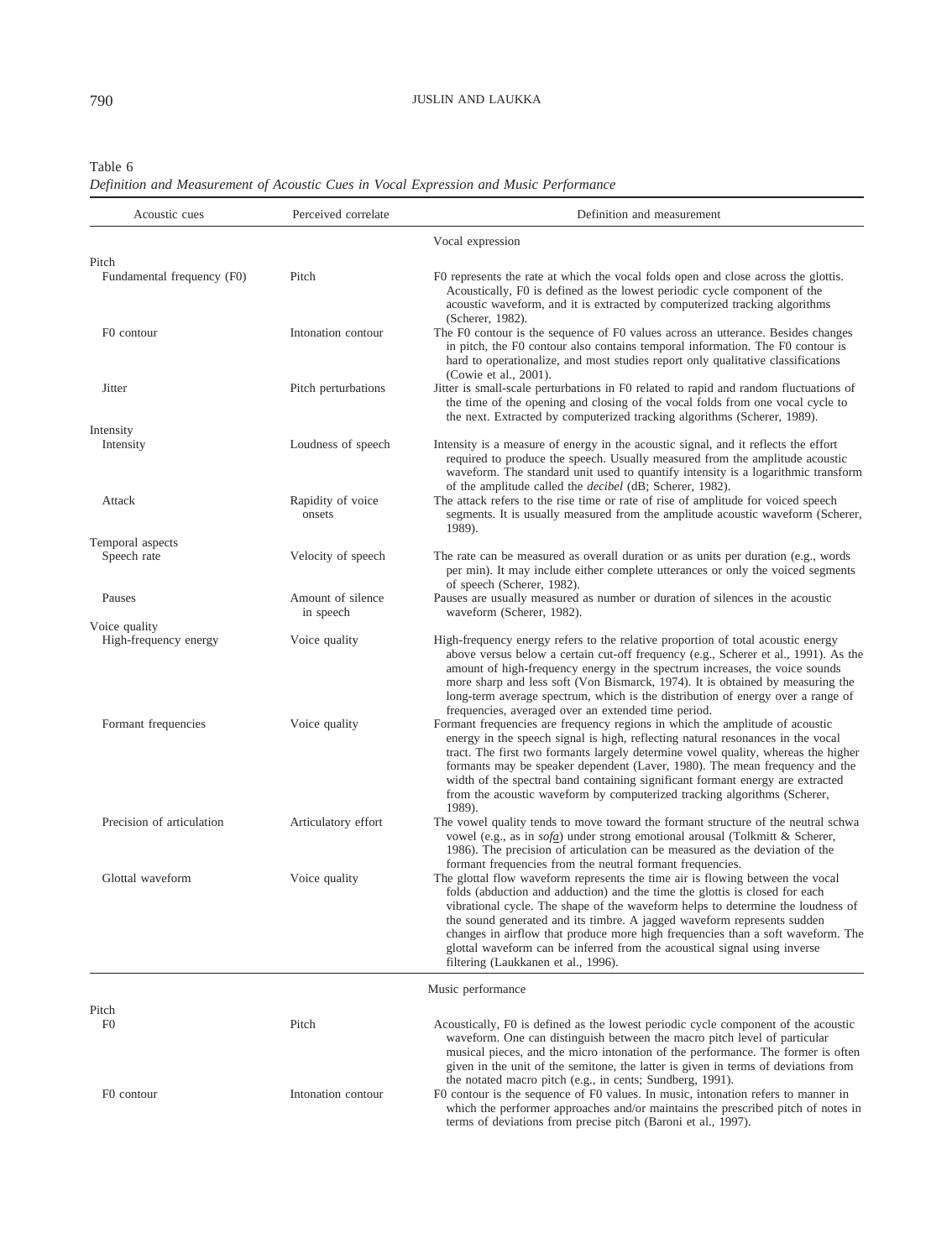#### COMMUNICATION OF EMOTIONS 791

#### Table 6 (*continued*)

| Acoustic cues             | Perceived correlate                                      | Definition and measurement                                                                                                                                                                                                                                                                                                                                                                                                                                                                                                                                                                                                                        |
|---------------------------|----------------------------------------------------------|---------------------------------------------------------------------------------------------------------------------------------------------------------------------------------------------------------------------------------------------------------------------------------------------------------------------------------------------------------------------------------------------------------------------------------------------------------------------------------------------------------------------------------------------------------------------------------------------------------------------------------------------------|
|                           |                                                          | Music performance ( <i>continued</i> )                                                                                                                                                                                                                                                                                                                                                                                                                                                                                                                                                                                                            |
| Vibrato                   | Vibrato                                                  | Vibrato refers to periodic changes in the pitch (or loudness) of a tone. Depth and<br>rate of vibrato can be measured manually from the F0 trace (or amplitude<br>envelope; Metfessel, 1932).                                                                                                                                                                                                                                                                                                                                                                                                                                                     |
| Intensity                 |                                                          |                                                                                                                                                                                                                                                                                                                                                                                                                                                                                                                                                                                                                                                   |
| Intensity                 | Loudness                                                 | Intensity is a measure of the energy in the acoustic signal. It is usually measured<br>from the amplitude of the acoustic waveform. The standard unit used to quantify<br>intensity is a logarithmic transformation of the amplitude called the <i>decibel</i> (dB;<br>Sundberg, 1991).                                                                                                                                                                                                                                                                                                                                                           |
| Attack                    | Rapidity of tone<br>onsets                               | Attack refers to the rise time or rate of rise of the amplitude of individual notes. It<br>is usually measured from the acoustic waveform (Kotlyar & Morozov, 1976).                                                                                                                                                                                                                                                                                                                                                                                                                                                                              |
| Temporal aspects          |                                                          |                                                                                                                                                                                                                                                                                                                                                                                                                                                                                                                                                                                                                                                   |
| Tempo                     | Velocity of music                                        | The mean tempo of a performance is obtained by dividing the total duration of the<br>performance until the onset of its final note by the number of beats and then<br>calculating the number of beats per min (bpm; Bengtsson & Gabrielsson, 1980).                                                                                                                                                                                                                                                                                                                                                                                               |
| Articulation <sup>a</sup> | Proportion of sound<br>to silence in<br>successive notes | The mean articulation of a performance is typically obtained by measuring two<br>durations for each tone—the duration from the onset of a tone until the onset of<br>the next tone $(d_{ii})$ , and the duration from the onset of a tone until its offset $(d_{ii})$ .<br>These durations are used to calculate the $d_{io}:d_{ii}$ ratio (the articulation) of each<br>tone (Bengtsson & Gabrielsson, 1980). These values are averaged across the per-<br>formance and expressed as a percentage. A value around 100% refers to <i>legato</i><br>articulation; a value of 70% or lower refers to <i>staccato</i> articulation (Woody,<br>1997). |
| Timing                    | Tempo and rhythm<br>variation                            | Timing variations are usually described as <i>deviations</i> from the nominal values of a<br>musical notation. Overall measures of the amount of deviations in a performance<br>may be obtained by calculating the number of notes whose deviation is less than<br>a given percentage of the note value. Another index of timing changes concerns<br>so-called durational contrasts between long and short notes in rhythm patterns.<br>Contrasts may be played with "sharp" durational contrasts (close to or larger<br>than the nominal ratio) or with "soft" durational contrasts (a reduced ratio;<br>Gabrielsson, 1995).                     |
| Timbre                    |                                                          |                                                                                                                                                                                                                                                                                                                                                                                                                                                                                                                                                                                                                                                   |
| High-frequency energy     | Timbre                                                   | High-frequency energy refers to the relative proportion of total acoustic energy<br>above versus below a certain cut-off frequency in the frequency spectrum of the<br>performance (Juslin, 2000). In music, timbre is in part a characteristic of the<br>specific instrument. However, different techniques of playing may also influence<br>the timbre of many instruments, such as the guitar (Gabrielsson & Juslin, 1996).                                                                                                                                                                                                                    |
| Singer's formant          | Timbre                                                   | The singer's formant refers to a strong resonance around 2500-3000 Hz and is that<br>which adds brilliance and carrying power to the voice. It is attributed to a<br>lowered larynx and widened pharynx, which forms an additional resonance<br>cavity (Sundberg, 1999).                                                                                                                                                                                                                                                                                                                                                                          |

<sup>a</sup> This use of the term *articulation* should be distinguished from its use in studies of vocal expression, where *articulation* refers to the settings of the articulators (lips, tongue, lower jaw, pharyngeal sidewalls) that determine the resonant characteristics of the vocal tract (Sundberg, 1999). To avoid confusion in this review, we use the term *articulation* only in its musical sense, whereas vocal expression articulation is considered only in terms of its consequences for voice quality (e.g., in the term *precision of articulation*).

few data points in some of the comparisons. It must be noted that these cues account for a large proportion of the variance in listeners' judgments of emotional expression in synthesized sound sequences (e.g., Juslin, 1997c; Juslin & Madison, 1999; Scherer & Oshinsky, 1977). The present results are not as clear cut as one would hope for, but some inconsistency in the data is only what should be expected given that there were large individual differences among encoders and that many studies included only a single encoder. (Further explanation of the inconsistency in these findings is provided in the Discussion section.)

In addition to the converging findings for the three major cues, there are also similarities with regard to some other cues. It can be seen in Table 7 that the degree to which emotion portrayals display microstructural regularity versus irregularity (with respect to frequency, intensity, and duration) can discriminate between certain emotions. Specifically, it would appear that positive emotions (happiness, tenderness) are more regular than negative emotions (anger, fear, sadness). That is, irregularities in frequency, intensity, and duration seem to be signs of negative emotion. This hypothesis, mentioned by Davitz (1964a), deserves more attention in future research.

Another cue that has been little studied so far is voice onsets/ tone attack. Sundberg (1999) observed that perceptual stimuli that change are easier to process than quasi-stationary stimuli and that the beginning and the end of a sound may be particularly revealing. Indeed, the limited data available suggest that voice onsets and tone attacks differed depending on the emotion expressed. As can be seen in Table 7, studies of music performance suggest that fast tone attacks were used in anger and happiness, whereas slow tone attacks were used in sadness and tenderness. (*text continues on page 796*)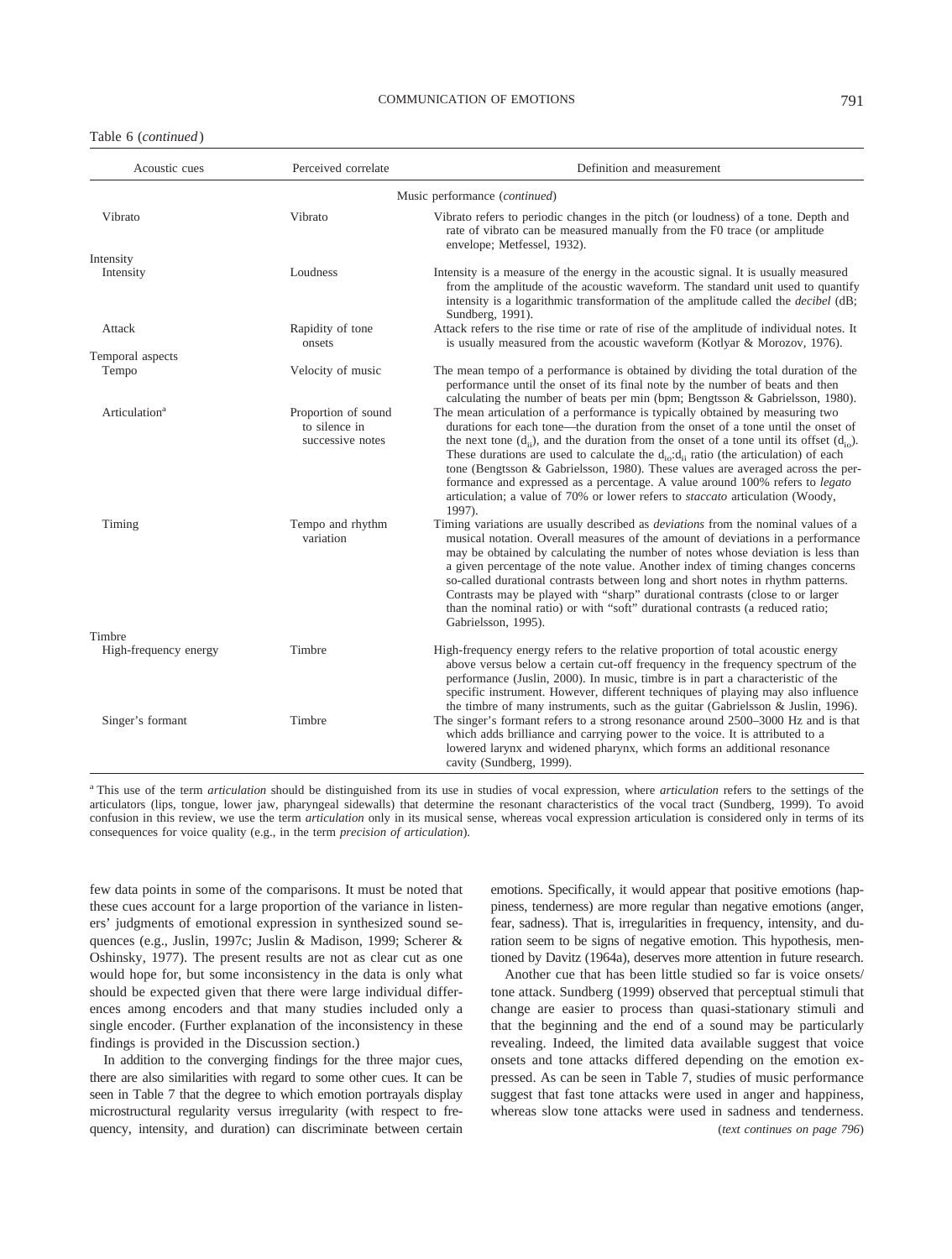| Thm           |                                                                 | Emotions in Studies of Vocal Expression and Music Performance<br>Patterns of Acoustic Cues Used to Express Discrete                                                                                                                           |                                                   |                                                                                                                                                |
|---------------|-----------------------------------------------------------------|-----------------------------------------------------------------------------------------------------------------------------------------------------------------------------------------------------------------------------------------------|---------------------------------------------------|------------------------------------------------------------------------------------------------------------------------------------------------|
| Emotion       | Category                                                        | Vocal expression studies                                                                                                                                                                                                                      | Category                                          | Music performance studies                                                                                                                      |
|               |                                                                 | rate<br>Speech                                                                                                                                                                                                                                |                                                   | Tempo                                                                                                                                          |
| Anger<br>Fear | Medium<br>Slow<br>Fast<br>Fast                                  | 48, 51, 63, 64, 71, 72, 80, 82, 83, 89,<br>28, 42, 48, 55, 64, 69, 70, 71, 72, 80,<br>$(1, 4, 6, 9, 13, 16, 18, 19, 24, 27,$<br>82, 83, 89, 92, 97, 99, 100, 103)<br>(3, 4, 9, 10, 13, 16, 18, 28, 33, 47)<br>(6, 10, 47, 53)<br>(51, 63, 75) | Medium<br>Slow<br>Fast<br>Fast                    | $(2, 4, 7, 8, 9, 10, 13, 14, 16, 18, 19, 20, 22, 23, 25, 26, 29, 34, 37, 41)$<br>(2, 8, 10, 23, 25, 26, 27, 32, 37)<br>(27)                    |
| Happiness     | Medium<br>Slow<br>Fast                                          | 42, 53, 55, 71, 72, 75, 80, 82, 83, 97,<br>(4, 6, 9, 10, 16, 19, 20, 24, 33, 37,<br>95, 96, 97, 103)<br>(1, 53, 70)<br>(12, 42)                                                                                                               | Medium<br>Slow<br>Fast                            | $(1, 2, 3, 4, 7, 8, 9, 12, 13, 14, 15, 16, 18, 19, 20, 22, 23, 26, 27, 29, 34, 37,$<br>(18, 20, 22)<br>(7, 19)                                 |
| Sadness       | Medium<br>Medium<br>Slow<br>Slow<br>Fast                        | $(1, 51, 53, 63, 70)$<br>$(3, 4, 6, 9, 10, 13, 16, 18, 19, 20, 24, 27, 28, 37, 48, 55, 64, 69, 71, 72, 75, 80, 82, 83, 89, 92, 97, 99, 100, 103)$<br>(1, 3, 48, 64, 70, 95)<br>(13, 18, 51, 89, 92)<br>99, 100)<br>(95)                       | Medium<br>Medium<br>Slow<br>Slow<br>Fast          | $(2, 3, 4, 7, 8, 9, 10, 13, 15, 16, 18, 19, 20, 21, 22, 23, 25, 26, 27, 29, 32, 34,$<br>(25, 32)<br>41)                                        |
| Tenderness    | Medium<br>Slow<br>Fast                                          | (24, 33, 96)<br>$\widehat{f}$                                                                                                                                                                                                                 | Medium<br>Slow<br>Fast                            | $(1, 2, 7, 8, 10, 13, 14, 16, 19, 27, 41)$<br>37)                                                                                              |
|               |                                                                 | Voice intensity (M)                                                                                                                                                                                                                           |                                                   | Sound level (M)                                                                                                                                |
| Anger         | High                                                            | $(1, 3, 6, 8, 9, 10, 18, 24, 27, 33, 42, 43, 44, 47, 50, 51, 55, 56, 61, 63, 64, 70, 72, 82, 89, 91, 95, 97, 99, 101)$                                                                                                                        | High                                              | $(2, 5, 7, 8, 9, 13, 14, 15, 16, 18, 19, 20, 22, 23, 25, 26, 27, 29, 32, 34, 35, 36,$<br>41)                                                   |
| Fear          | Medium<br>Medium<br>High<br>Low                                 | 89)<br>(3, 4, 6, 18, 45, 47, 50, 63, 79, 82,<br>(70, 95, 97)<br>(79)<br>$\widehat{E}$                                                                                                                                                         | Medium<br>Medium<br>High<br>Low                   | (27)                                                                                                                                           |
| Happiness     | Medium<br>High<br>Low<br>Low                                    | 51, 52, 56, 72, 82, 88, 89, 97, 99, 101)<br>$(9, 10, 33, 42, 43, 51, 56, 64)$<br>$(3, 4, 6, 8, 10, 24, 43, 44, 45, 50,$<br>(18, 42, 55, 70, 91, 95)                                                                                           | Medium<br>High<br>$_{\text{Low}}$<br>$_{\rm Low}$ | $(2, 7, 13, 18, 19, 20, 22, 23, 25, 26, 32)$<br>$(1, 2, 7, 13, 14, 26, 41)$<br>$(5, 8, 16, 18, 19, 20, 22, 23, 25, 27, 29, 32, 34)$<br>$\odot$ |
| Sadness       | Medium<br>High<br>$_{\text{Low}}$                               | (4, 95)<br>$(1, 3, 6, 8, 9, 10, 18, 24, 27, 44, 45, 47, 50, 51, 52, 55, 56, 61, 63, 64, 70, 72, 82, 88, 89, 91, 97, 99, 101)$<br>(79)                                                                                                         | Medium<br>$\rm High$<br>$_{\text{Low}}$           | $(18, 25)$<br>$(5, 7, 8, 9, 13, 15, 16, 19, 20, 21, 22, 23, 26, 27, 28, 29, 32, 34, 36)$                                                       |
| Tenderness    | Medium<br>High<br>Low                                           | 95)<br>33,<br>24,<br>4.<br>T                                                                                                                                                                                                                  | Medium<br>High<br>$_{\rm Low}$                    | $(1, 7, 8, 12, 13, 14, 16, 19, 27, 28, 41)$                                                                                                    |
|               |                                                                 | variability<br>Voice intensity                                                                                                                                                                                                                |                                                   | Sound level variability                                                                                                                        |
| Anger         | $\begin{array}{c}\text{Median}\\ \text{Low}\end{array}$<br>High | (51, 61, 64, 70, 80, 82, 89, 95, 101)<br>(10, 53)<br>$\odot$                                                                                                                                                                                  | Medium<br>High<br>$_{\rm Low}$                    | (14, 29, 41)<br>(23, 34)                                                                                                                       |

Table 7

## 792 JUSLIN AND LAUKKA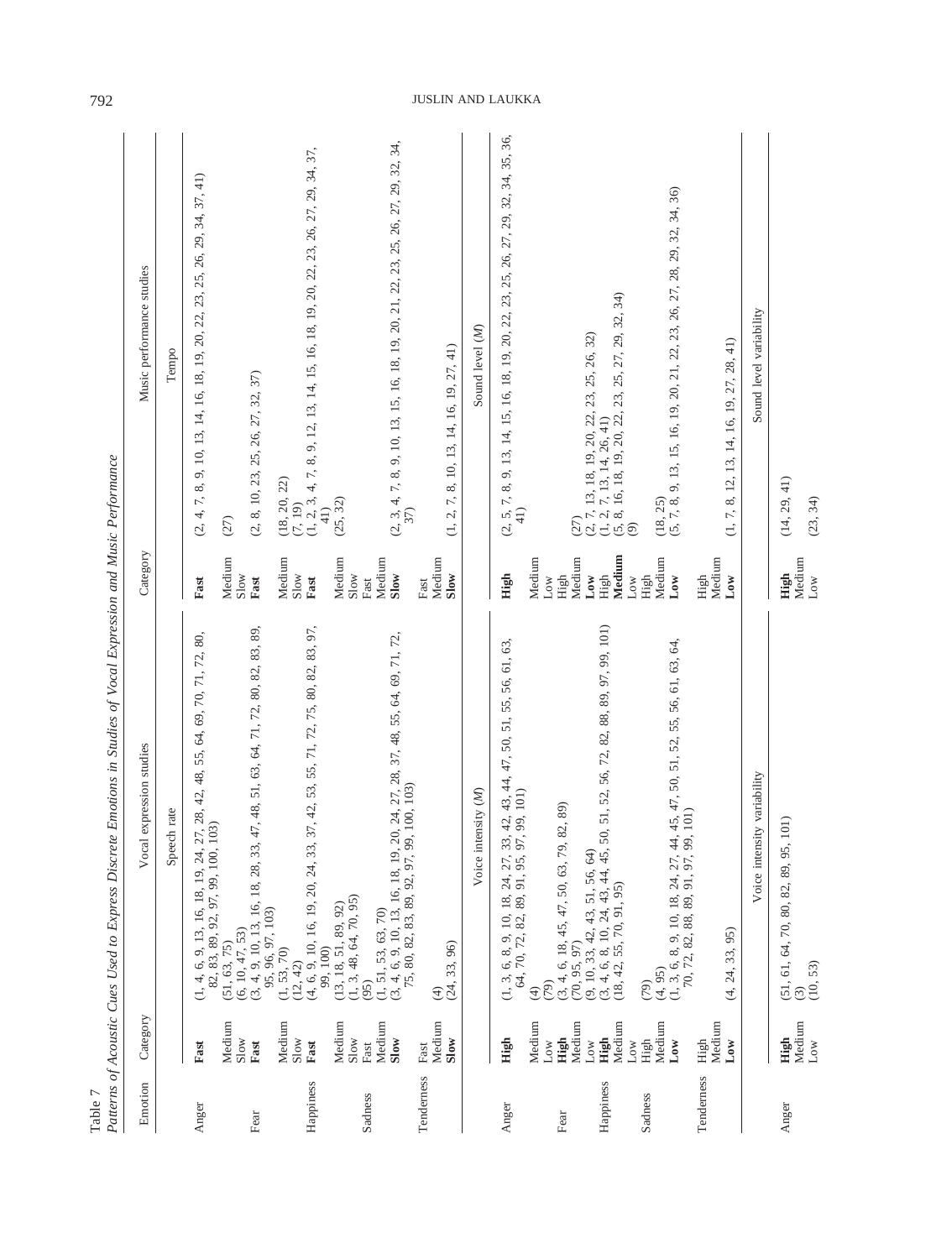| Table 7 (continued) |                                          |                                                                                                                                                                                                                                      |                                             |                                                              |
|---------------------|------------------------------------------|--------------------------------------------------------------------------------------------------------------------------------------------------------------------------------------------------------------------------------------|---------------------------------------------|--------------------------------------------------------------|
| Emotion             | Category                                 | pression studies<br>Vocal ex                                                                                                                                                                                                         | Category                                    | Music performance studies                                    |
|                     |                                          | Voice intensity variability (continued)                                                                                                                                                                                              |                                             | Sound level variability (continued)                          |
| Fear                | Medium<br>High<br>Low                    | 83, 95)<br>$(10, 64, 68, 80, 82,$<br>(3, 51, 53, 70)<br>(89)                                                                                                                                                                         | Medium<br>High<br>Low                       | (8, 10, 13, 23, 37)                                          |
| Happiness           | Medium<br>High                           | $(3, 10, 53, 64, 80, 82, 95, 101)$<br>$(51, 70, 89)$                                                                                                                                                                                 | Medium<br>High                              | (1, 14, 34)<br>(41)                                          |
| Sadness             | High<br>Low                              | (47, 83)<br>(10, 89)                                                                                                                                                                                                                 | High<br>Low                                 | (8, 23, 29, 37)<br>(23)                                      |
|                     | Medium<br>Low                            | (3, 51, 61, 64, 70, 82, 95, 101)<br>(53)                                                                                                                                                                                             | Medium<br>Low                               | (29, 34)                                                     |
| Tenderness          | Medium<br>High<br>Low                    |                                                                                                                                                                                                                                      | Medium<br>High<br>$_{\text{Low}}$           | (1, 14, 41)                                                  |
|                     |                                          | High-frequency energy                                                                                                                                                                                                                |                                             | High-frequency energy                                        |
| Anger               | High                                     | , 50, 51, 54, 56, 63, 65, 73, 82, 83, 91,<br>$(4, 6, 16, 18, 24, 33, 35, 38, 42, 47)$<br>97, 103)                                                                                                                                    | High                                        | $(8, 10, 13, 15, 16, 19, 20, 22, 26, 36, 37)$                |
|                     | Medium<br>$_{\text{Low}}$                |                                                                                                                                                                                                                                      | Medium<br>$_{\text{Low}}$                   |                                                              |
| Fear                | Medium<br>High                           | (18, 33, 54, 56, 63, 83, 97, 103)<br>(4, 6)                                                                                                                                                                                          | Medium<br>High                              | (10, 37)                                                     |
|                     | Low                                      |                                                                                                                                                                                                                                      | Low                                         | $(15, 19, 20, 22, 26, 36)$<br>$(15)$                         |
| Happiness           | Medium<br>High                           | $(16, 38, 42, 50, 51, 82)$<br>$(4, 42, 50, 51, 52, 54, 56, 73, 82, 83, 88, 91, 97)$<br>$(6, 18, 24)$<br>(83)                                                                                                                         | Medium<br>High                              | $(8, 10, 12, 13, 16, 19, 20, 22, 26, 36)$<br>(37)            |
| Sadness             | High<br>Medium<br>Low                    |                                                                                                                                                                                                                                      | High<br>Low                                 |                                                              |
| Tenderness          | $_{\text{Low}}$                          | $(4, 6, 16, 18, 24, 38, 50, 51, 52, 54, 56, 63, 73, 82, 83, 88, 91, 97, 103)$                                                                                                                                                        | Medium<br>High<br>Low                       | (8, 10, 19, 20, 22, 26, 35, 36, 37)                          |
|                     | High<br>Medium<br>Low                    | (4, 24, 33)                                                                                                                                                                                                                          | Medium<br>Low                               | 13, 16, 19)<br>(8, 10, 12,                                   |
|                     |                                          | F0(M)                                                                                                                                                                                                                                |                                             | $FO(M)^a$                                                    |
| Anger               | High                                     | $(3, 6, 10, 14, 16, 19, 24, 27, 29, 32, 34, 36, 45, 46, 48, 51, 55, 61, 63, 64, 65, 71, 72, 73, 74, 79, 82, 83, 95, 97, 99, 101, 103)$<br>$(4, 33, 50, 70, 75)$                                                                      | Sharp                                       | (26, 37)                                                     |
| Fear                | Medium<br>High<br>Low                    | 47, 48, 50, 53, 60, 63, 65, 70, 71, 72,<br>(18, 43, 44, 53, 89)                                                                                                                                                                      | Precise<br>Sharp<br>Flat                    | $(8)$<br>$(32, 37)$<br>(32)                                  |
| Happiness           | Medium<br>High<br>$_{\text{Low}}$        | $(1, 4, 6, 12, 16, 17, 18, 29, 43, 45, 47, 48, 50, 53, 60, 63, 65, 70, 71, 72, 74, 82, 83, 87, 89, 93, 97, 102)$<br>$(3, 10, 32, 47, 51, 95, 96, 103)$<br>$(3, 64, 79)$<br>$(1, 3, 4, 6, 10, 14, 16, 19, 20, 24, 32, 33, 37, 43, 44$ | Precise<br>Sharp<br>$_{\rm{flat}}$          | (8, 26, 32)<br>$\circledS$                                   |
| Sadness             | Medium<br>Medium<br>$_{\rm Low}$<br>High | $(16, 53, 70, 97)$<br>(18)<br>(70, 101)<br>(18, 89)                                                                                                                                                                                  | Precise<br>Precise<br>Sharp<br>High<br>Flat | (table continues)<br>(Hevner, 1937; Rigg, 1940; Wedin, 1972) |

COMMUNICATION OF EMOTIONS 793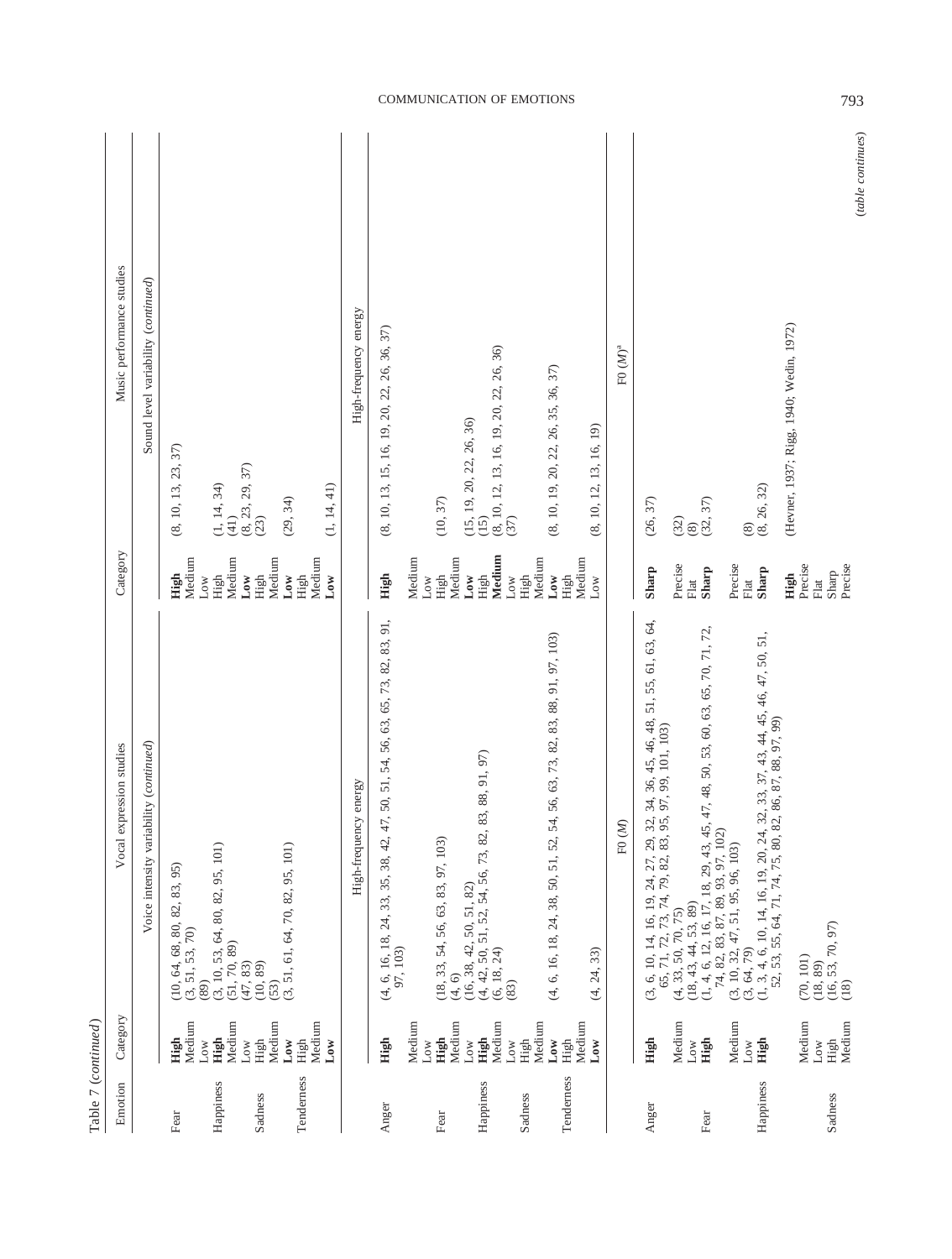| Table 7 (continued) |                           |                                                                                                                                                                                                                                                                                                                                                              |                         |                                                                                |
|---------------------|---------------------------|--------------------------------------------------------------------------------------------------------------------------------------------------------------------------------------------------------------------------------------------------------------------------------------------------------------------------------------------------------------|-------------------------|--------------------------------------------------------------------------------|
| Emotion             | Category                  | Vocal expression studies                                                                                                                                                                                                                                                                                                                                     | Category                | Music performance studies                                                      |
|                     |                           | F0 (M) (continued)                                                                                                                                                                                                                                                                                                                                           |                         | F0 $(M)^a$ (continued)                                                         |
|                     | Low                       | $(3, 4, 6, 10, 14, 16, 19, 20, 24, 27, 29, 32, 37, 44, 45, 46, 47, 50, 51, 52, 55, 61, 63, 64, 71, 72, 73, 74, 75, 79, 82, 83, 86, 88, 99, 92, 95, 99, 101$<br>103)                                                                                                                                                                                          | Flat                    | (4, 13, 16, 26, 32, 37)                                                        |
|                     |                           |                                                                                                                                                                                                                                                                                                                                                              | $_{\text{Low}}$         | (Gundlach, 1935; Hevner, 1937; Rigg, 1940; K. B. Watson, 1942; Wedin,<br>1972) |
| Tenderness          | High                      | (33)                                                                                                                                                                                                                                                                                                                                                         | Sharp                   |                                                                                |
|                     | Medium<br>$_{\text{Low}}$ | (4, 24, 32, 96)                                                                                                                                                                                                                                                                                                                                              | Precise<br>Flat         |                                                                                |
|                     |                           | F0 variability                                                                                                                                                                                                                                                                                                                                               |                         | F0 variability                                                                 |
| Anger               | High                      | 33, 36, 42, 47, 51, 55, 56, 63, 70, 71,<br>(1, 4, 6, 9, 13, 14, 16, 18, 24, 29,<br>72, 74, 89, 95, 97, 99, 103)                                                                                                                                                                                                                                              | High                    | (32)                                                                           |
|                     | Medium                    | (3, 64, 75, 82)                                                                                                                                                                                                                                                                                                                                              | Medium                  |                                                                                |
|                     | Low                       | (10, 44, 50, 83)                                                                                                                                                                                                                                                                                                                                             | Low                     | <u>යිසු</u>                                                                    |
| Fear                | Medium<br>High            | (4, 13, 16, 18, 29, 56, 80, 89, 103)                                                                                                                                                                                                                                                                                                                         | Medium<br>High          |                                                                                |
| Happiness           | High<br>Low               | $\begin{array}{l} (1,\,3,\,6,\,10,\,32,\,33,\,42,\,47,\,50,\,51,\,63,\,64,\,70,\,71,\,80,\,83,\,96) \\ (3,\,4,\,6,\,9,\,10,\,13,\,16,\,18,\,20,\,32,\,33,\,37,\,42,\,44,\,47,\,48,\,50,\,51,\,55,\,56, \\ 64,\,71,\,72,\,74,\,75,\,80,\,82,\,83,\,86,\,89,\,95,\,97,\,99) \end{array}$<br>$(47, 72, 74, 82, 95, 97)$<br>(1, 3, 6, 10, 32, 33, 42, 47, 50, 51 | High<br>$_{\text{Low}}$ | (3, 12, 37)<br>(12, 37)                                                        |
|                     | Medium                    | (14, 70)                                                                                                                                                                                                                                                                                                                                                     | Medium                  |                                                                                |
| Sadness             | High<br>Low               | (10, 20)<br>$\widehat{\Xi}$                                                                                                                                                                                                                                                                                                                                  | High<br>$_{\text{Low}}$ | (32)                                                                           |
|                     | Medium                    | $\odot$                                                                                                                                                                                                                                                                                                                                                      | Medium                  |                                                                                |
|                     | $_{\text{Low}}$           | , 4, 9, 13, 14, 16, 18, 29, 32, 37, 44, 47, 50, 51, 55, 56, 63, 64, 70, 71, 72, 74, 75, 80, 82, 86, 89, 95, 97, 99, 103)<br>(3, 4, 9, 13, 14, 16, 18, 29, 32, 37)                                                                                                                                                                                            | $_{\text{Low}}$         | (3, 29, 32)                                                                    |
| Tenderness          | Medium<br>High            |                                                                                                                                                                                                                                                                                                                                                              | Medium<br>High          |                                                                                |
|                     | $_{\text{Low}}$           | (4, 24, 33, 95, 96)                                                                                                                                                                                                                                                                                                                                          | $_{\text{Low}}$         | (12)                                                                           |
|                     |                           | F0 contours                                                                                                                                                                                                                                                                                                                                                  |                         | Pitch contours                                                                 |
| Anger               | Ьp                        | (30, 32, 33, 51, 83, 103)                                                                                                                                                                                                                                                                                                                                    | ភ្ន                     | (12, 37)                                                                       |
| Fear                | Down<br>Ůр                | (9, 18, 51, 74, 80, 83)<br>(9, 36)                                                                                                                                                                                                                                                                                                                           | Down<br>۵p              | (12, 37)                                                                       |
| Happiness           | Down<br>Ůр                | (18, 20, 24, 32, 33, 51, 52)                                                                                                                                                                                                                                                                                                                                 | Down<br>Ůр              | (1, 8, 12, 35, 37)                                                             |
| Sadness             | Down                      |                                                                                                                                                                                                                                                                                                                                                              | Down<br>Ъp              |                                                                                |
|                     | Down<br>Ъp                | $(20, 24, 30, 51, 52, 63, 72, 74, 83, 86, 103)$                                                                                                                                                                                                                                                                                                              | Down                    | (8, 37)                                                                        |
| Tenderness          | Down<br>Ъp                | 33, 96)<br>(32,<br>(24)                                                                                                                                                                                                                                                                                                                                      | Down<br>Ъp              | (12)                                                                           |
|                     |                           | Voice onsets                                                                                                                                                                                                                                                                                                                                                 |                         | Tone attack                                                                    |
| Anger               | Fast                      | (83)                                                                                                                                                                                                                                                                                                                                                         | Fast                    | (4, 13, 16, 18, 19, 25, 29, 35, 41)                                            |
| Fear                | Slow<br>$_{\rm Fast}$     | (51)<br>$(51)$<br>$(83)$                                                                                                                                                                                                                                                                                                                                     | Slow<br>Fast            | $(25)$<br>$(19, 37)$                                                           |
|                     | Slow                      |                                                                                                                                                                                                                                                                                                                                                              | Slow                    |                                                                                |

## 794 JUSLIN AND LAUKKA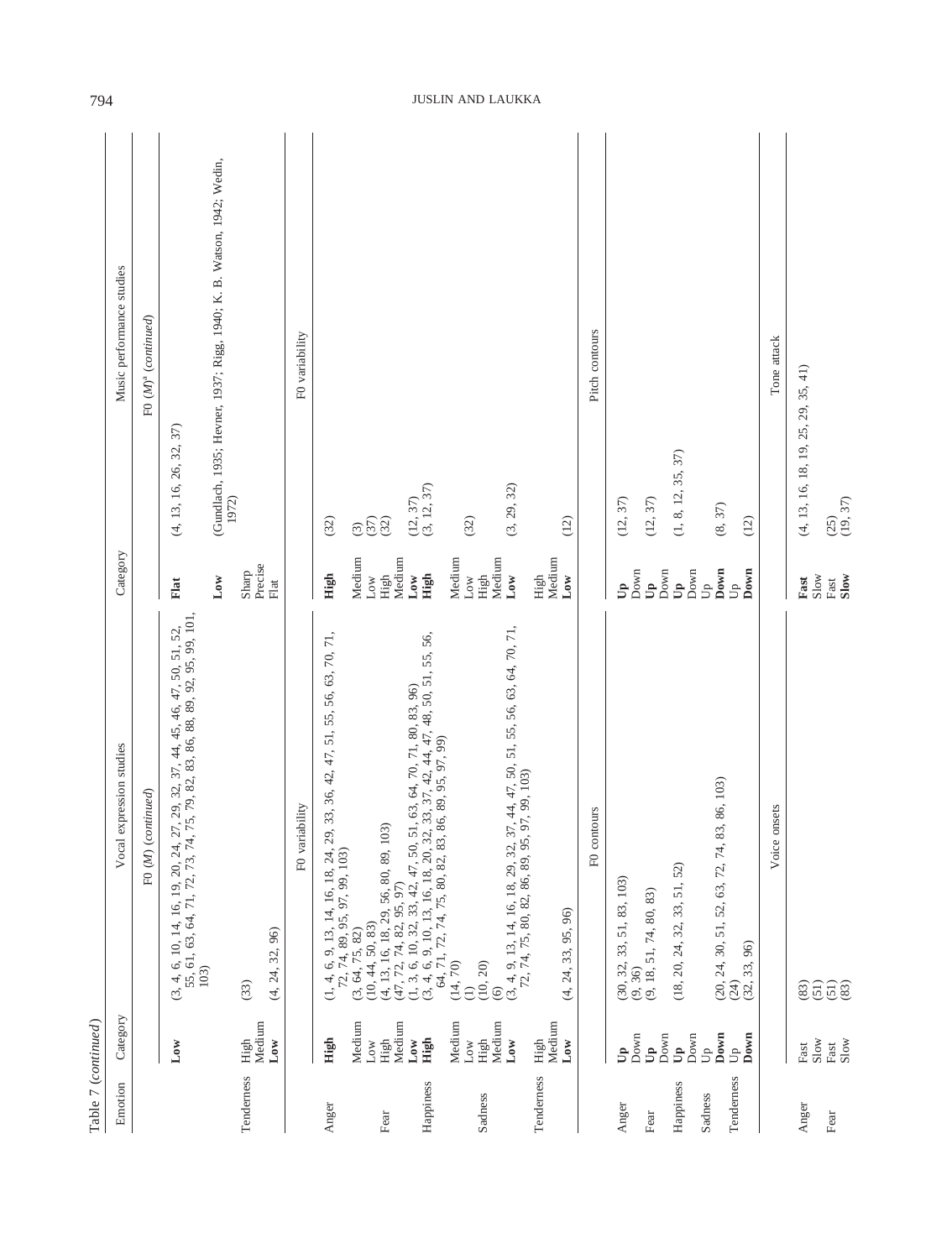| Emotion    | Category             |                        | Vocal expression studies      | Category             | Music performance studies                      |
|------------|----------------------|------------------------|-------------------------------|----------------------|------------------------------------------------|
|            |                      |                        | Voice onsets (continued)      |                      | Tone attack (continued)                        |
| Happiness  | Slow<br>Fast         | (51, 83)               |                               | Slow<br>Fast         | (13, 19, 25, 29, 37)<br>$\widehat{\mathrm{d}}$ |
| Sadness    | $\rm Fast$           | (51)                   |                               | $_{\rm Fast}$        |                                                |
|            | Slow                 | (83)                   |                               | Slow                 | (4, 10, 13, 16, 19, 25, 29, 37)                |
| Tenderness | Slow<br>Fast         | (31)                   |                               | Slow<br>Fast         | (10, 13, 19)                                   |
|            |                      |                        | regularity<br>Microstructural |                      | Microstructural regularity                     |
| Anger      | Regular              |                        |                               | Regular              | $\widehat{4}$                                  |
|            |                      | Irregular (8, 24, 103) |                               | Irregular            | (8, 13, 14, 28)                                |
| Fear       | Regular              | (30, 103)              |                               | Regular              | (8, 10, 13)<br>(28)                            |
| Happiness  | Irregular<br>Regular | (8, 24)                |                               | Irregular<br>Regular | (4, 8, 14, 28)                                 |
|            | Irregular            |                        |                               | Irregular            |                                                |
| Sadness    | Regular              |                        |                               | Regular              | (28)                                           |
|            | Irregular            | (8, 24, 27, 103)       |                               | Irregular            | (5, 8)                                         |
| Tenderness | Regular              | (24)                   |                               | Regular              | (8, 14, 28)                                    |
|            | Irregular            |                        |                               | Irregular            |                                                |

respective acoustic cue and modality. F0

a

As regards F0 (

fundamental frequency.

*M*) in music, one should distinguish between the micro intonation of the performance, which may be sharp (higher than prescribed pitch), precise (prescribed pitch), or flat (below

prescribed pitch) and the macro pitch level (e.g., high, low) of specific pieces of music (see Table 6). The additional studies cited here focus on the latter aspect.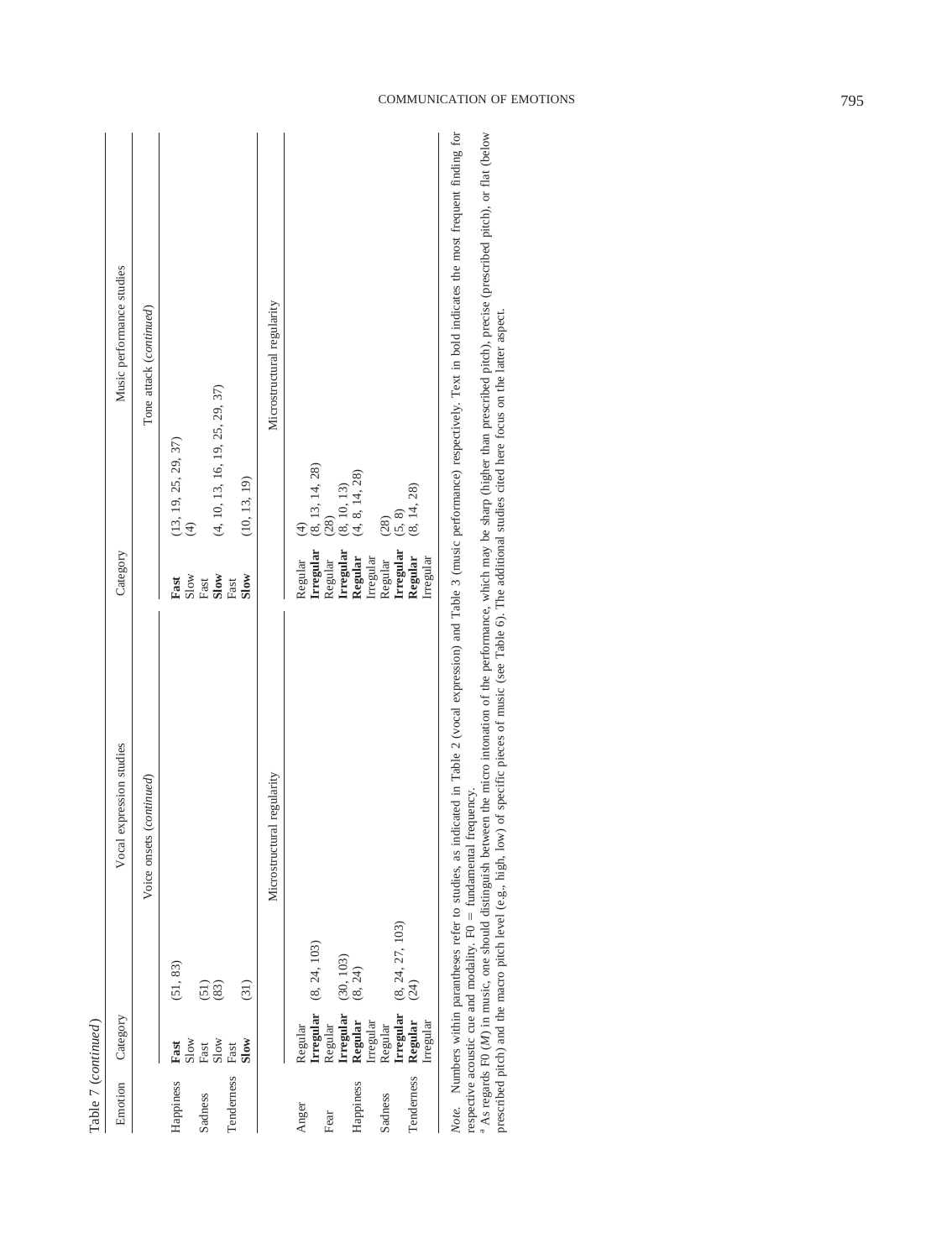The data for studies of vocal expression are less convincing. However, only three studies have reported data on voice onsets thus far, and these studies used different methods (synthesized sound sequences and listener judgments in Scherer & Oshinsky, 1977, vs. measurements of emotion portrayals in Fenster et al., 1977, and Juslin & Laukka, 2001).

In this review, we chose to concentrate on those features that may be independently controlled by speakers and performers almost regardless of the verbal and musical material used. As we noted, a number of variables in musical compositions (e.g., harmony, scales, mode) do not have any direct counterpart in vocal expression, and vice versa. However, if we broaden the perspective for one moment, there is actually one aspect of musical compositions that has an approximate counterpart in vocal expression, namely, the pitch level. The pitch level in musical compositions might be compared with the fundamental frequency (F0) in vocal expression. Thus, it is interesting to note that low pitch was associated with sadness in both vocal expression and musical compositions (see Table 7), whereas high pitch was associated with happiness in both vocal expression and musical compositions (for a review of the latter, see Gabrielsson & Juslin, 2003). The cross-modal evidence for the other three emotions is still provisionary, although studies of vocal expression suggest that anger and fear are primarily associated with high pitch, whereas tenderness is primarily associated with low pitch. A study by Patel, Peretz, Tramo, and Labreque (1998) suggests that the same neural resources may be involved in the processing of F0 contours in speech and melody contours in music; thus, there may also be similarities regarding pitch contours. For example, rising F0 contours may be associated with "active" emotions (e.g., happiness, anger, fear), whereas falling contours may be associated with less active emotions (e.g., sadness, tenderness; Cordes, 2000; Fónagy, 1978; M. Papoušek, 1996; Scherer & Oshinsky, 1977; Sedláček & Sychra, 1963). This hypothesis is supported by the present data (Table 7) in that anger, fear, and happiness were associated with a higher proportion of upward pitch contours than were sadness and tenderness. Further research is needed to confirm these preliminary results, because most of the data were based on informal observations or simple acoustic indices that do not capture the complex nature of F0 contours in vocal expression. (For an attempt to develop a more sensitive measure of F0 contour using curve fitting, see Katz, Cohn, & Moore, 1996.)

*Cues specific to vocal expression.* Table 8 presents additional data for acoustic cues measured specifically in vocal expression. These cues, by and large, have not been investigated systematically, but some tendencies can still be observed. For instance, there is fairly strong evidence that portrayals of sadness involved a large proportion of pauses, whereas portrayals of anger involved a small proportion of pauses. (Note that the former relationship has been considered as an acoustic correlate to depression; see Ellgring & Scherer, 1996.) The data were less consistent for portrayals of fear and happiness, and pause distributions in tenderness have been little studied thus far. As regards measurements of formant frequencies, the results were, again, most consistent for anger and sadness; beginning with precision of articulation, Table 8 shows that anger was associated with increases in precision of articulation, whereas sadness was associated with decreases. Similarly, results so far indicate that Formant 1 (F1) was raised in anger and happiness but lowered in fear and sadness. Furthermore, the data indicate that F1 bandwidth (bw) was narrowed in anger and happiness but widened in fear and sadness. Clearly, though, these findings must be regarded as preliminary.

It should be noted that the results for F1, F1 (bw), and precision of articulation may be partly explained by intercorrelations that reflect the underlying vocal production (Borden et al., 1994). A tense voice leads to pharyngeal constriction and tensing, as well as a shortening of the vocal tract, which leads to a rise in F1, a more narrow F1 (bw), and stronger high-frequency resonances. This pattern was seen in anger portrayals. Sadness portrayals, on the other hand, appear to have involved a lax voice, with unconstricted pharynx and lower subglottal pressure, which yields lower F1, precision of articulation, and high-frequency but wider F1 (bw). It has been found that formant frequencies can be affected by facial expression. Smiling tends to raise formant frequencies (Tartter, 1980), whereas frowning tends to lower them (Tartter & Braun, 1994). A few studies have measured glottal waveform (see, in particular, Laukkanen, Vilkman, Alku, & Oksanen, 1996), and again the results were most consistent for portrayals of anger and sadness: Anger was associated with steep glottal waveforms, whereas sadness was associated with rounded waveforms. Results regarding jitter (F0 perturbation) are still preliminary, partly because of the problems involved in reliably measuring jitter. As seen in Table 8, the results do not yet allow any definitive conclusions other than the possible tendency for anger portrayals to show more jitter than sadness portrayals. It is quite possible that jitter is a voice cue that is difficult to manipulate for actors and therefore that more consistent results require the use of natural samples of vocal expression (Bachorowski & Owren, 1995).

*Cues specific to music performance.* Table 9 shows additional data for acoustic cues measured specifically in music performance. One of the fundamental cues in music performance is articulation (i.e., the relative proportion of sound to silence in note values; see Table 6). *Staccato articulation* means that there is much air between the notes, whereas *legato articulation* means that the notes are played continuously. The results concerning articulation were relatively consistent. Anger, fear, and happiness were associated primarily with staccato articulation, whereas sadness and tenderness were associated primarily with legato articulation. One exception is that guitar players tended to play anger with legato articulation (see, e.g., Juslin, 1993, 1997b, 2000), suggesting that the code is not entirely invariant across musical instruments. Both the mean value and the standard deviation of the articulation can be important, although the two are intercorrelated to some extent (Juslin, 2000) such that when the articulation becomes more staccato the variability increases as well. This is explained by the fact that certain notes in the musical structure are performed legato regardless of the expression. Therefore, when the remaining notes are played staccato, the variability automatically increases. However, this intercorrelation is not perfect. For instance, anger and happiness expressions were both associated with staccato mean articulation, but only happiness expressions were associated with large articulation variability (Juslin & Madison, 1999; see Table 9). Closer study of the patterns of articulation within musical performances may provide important clues about characteristics associated with various emotions (Juslin & Madison, 1999; Madison, 2000b).

The data regarding use of vibrato (i.e., periodic changes in the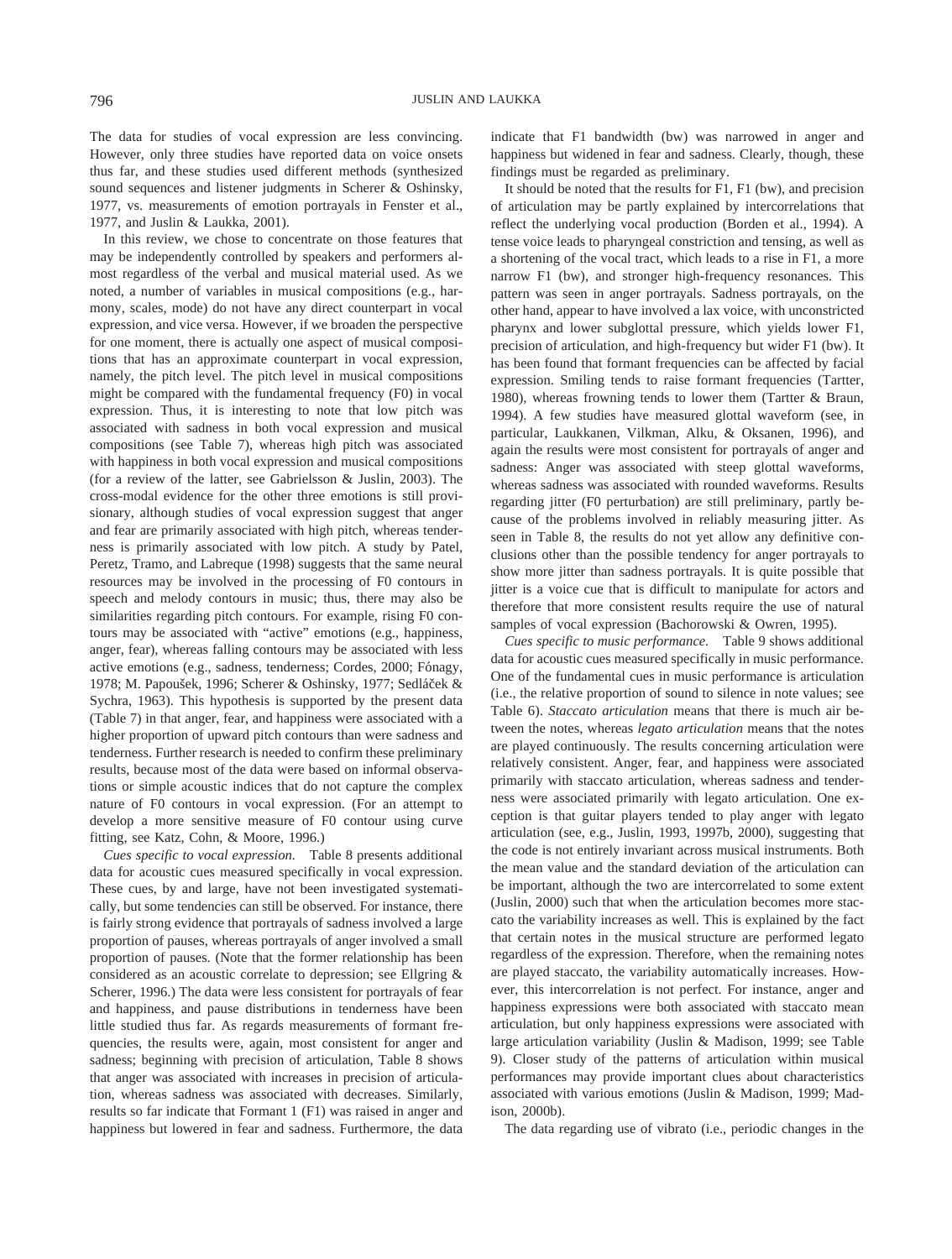pitch of a tone) were relatively inconsistent (see Table 9) and suggest that music performers did not use vibrato systematically to communicate particular emotions. Large vibrato extent in anger portrayals and slow vibrato rate in sadness portrayals were the only consistent tendencies, with the possible addition of fast vibrato rate in fear and happiness. It is still possible that extent and rate of vibrato is consistently related to listeners' judgments of emotion because it has been shown that listeners can correctly decode emotions like anger, fear, happiness, and sadness from single notes that feature vibrato (Konishi, Imaizumi, & Niimi, 2000).

Because music is usually performed according to a metrical framework, it is meaningful to describe the nature of a performance in terms of its microstructural deviations from prescribed note values (Gabrielsson, 1999). Data concerning timing variability suggest that fear portrayals showed most timing variability, followed by anger, sadness, and tenderness portrayals. Happiness portrayals showed the least timing variability of all. Moreover, limited findings regarding durational contrasts between long and short notes indicate that the contrasts were increased (sharp) in anger and fear portrayals, whereas they were reduced (soft) in sadness and tenderness portrayals. The results for happiness portrayals were still equivocal. Finally, a few studies measured the singer's formant as a function of emotional expression, although more data are needed before any definitive conclusions can be drawn (see Table 9).

*Relative importance of different cues.* What is the relative importance of the different acoustic cues in vocal expression and music performance? The findings from a number of studies have shown that speech rate/tempo, voice intensity/sound level, voice quality/timbre, and F0/pitch are among the most powerful cues in terms of their effects on listeners' ratings of emotional expression (Juslin, 1997c, 2000; Juslin & Madison, 1999; Lieberman & Michaels, 1962; Scherer & Oshinsky, 1977). In particular, studies that used synthesized sound sequences indicate that speech rate/tempo was of primary importance for listeners' judgments of emotional expression (Juslin, 1997c; Scherer & Oshinsky, 1977; see also Gabrielsson & Juslin, 2003), but in music performance, the impact of tempo was decreased if listeners were required to judge different melodies with different associated baselines of tempo (e.g., Juslin, 2000). Similar effects may also occur with regard to different baselines of speech rate for different speakers.

It is interesting to note that when researchers of nonverbal communication of emotion have investigated how people use various nonverbal channels to infer emotional states in everyday life, they most frequently report vocal cues. They particularly mention using loudness and speed of talking (e.g., Planalp, 1998), the same cues (i.e., sound level and tempo) that explain most variance in listeners' judgments of emotional expression in musical performances (Juslin, 1997c, 2000; Juslin & Madison, 1999). There is further indication that cue levels (e.g., mean tempo) have a larger influence on listeners' judgments than do patterns of cue variability (e.g., timing patterns; Figure 1 of Madison, 2000a).

terms of direction of effect rather than in terms of specific degrees of effect. Table 10 shows the data for eight voice cues and four emotions (Scherer, 1986, did not make predictions for love– tenderness), for a total of 32 comparisons. The comparisons are made in regard to Scherer's (1986) predictions for rage–hot anger, fear–terror, elation–joy, and sadness–dejection because these correspond best, in our view, with the emotions most frequently investigated. Careful inspection of Table 10 reveals that 27 (84%) of the predictions match the present results. Predictions and results did not match in the cases of F0 (*SD*) and F1 (*M*) for fear, as well as in the case of F1 (*M*) for happiness. However, the findings are generally consistent with Scherer's (1986) physiologically based predictions.

### Discussion

The empirical findings reviewed in this article generally support the theoretical predictions made at the outset. First, it is clear that communication of emotions may reach an accuracy well above the accuracy that would be expected by chance alone in both vocal expression and music performance—at least for broad emotion categories corresponding to basic emotions (i.e., anger, sadness, happiness, fear, love). Decoding accuracy for individual emotions showed similar patterns for the two channels. Anger and sadness were generally better communicated than fear, happiness, and tenderness. Second, the findings indicate that vocal expression of emotion was cross-culturally accurate, although the accuracy was lower than for within-cultural vocal expression. Unfortunately, relevant data with regard to music performance are still lacking. Third, there is preliminary evidence that the ability to decode basic emotions from vocal expression and music performance develops in early childhood at least, perhaps even in infancy. Fourth, the present findings strongly suggest that music performance uses largely the same emotion-specific patterns of acoustic cues as does vocal expression. Table 11 presents the hypothesized emotion-specific patterns of cues according to this review, which could be subjected to direct tests in listening experiments using synthesized and systematically varied sound sequences.10 However, the review has also revealed many gaps in the data base that must be filled in further research (see Tables 7–9). Finally, the emotion-specific patterns of acoustic cues were mainly consistent with Scherer's (1986) predictions, which presumed a correspondence between emotion-specific physiological changes and voice production.<sup>11</sup> Taken together, these findings, which are

*Comparison with Scherer's (1986) predictions.* Table 10 presents a comparison of the summarized findings in vocal expression and music performance with Scherer's (1986) theoretical predictions. Because of the problems associated with establishing a precise baseline, we compare results and predictions simply in

<sup>&</sup>lt;sup>10</sup> It may be noted that the pattern of cues for sadness is fairly similar to the pattern of cues obtained in studies of vocal correlates of clinical depression (see Alpert, Pouget, & Silva, 2001; Ellgring & Scherer, 1996; Hargreaves et al., 1965; Kuny & Stassen, 1993; Nilsonne, 1987; Stassen, Kuny, & Hell, 1998).

<sup>&</sup>lt;sup>11</sup> Note that these findings are consistent both with basic emotions theory and component process theory in showing that there are emotionspecific patterning of acoustic cues over and above what would be predicted by a dimensional approach involving the dimensions activation and valence. However, these studies did not test the most important of the component theory's assumptions, namely that there are highly differentiated, sequential patterns of cues that reflect the cumulative result of the adaptive changes produced by a specific appraisal profile (Scherer, 2001). See Johnstone (2001) for an attempt to test this notion.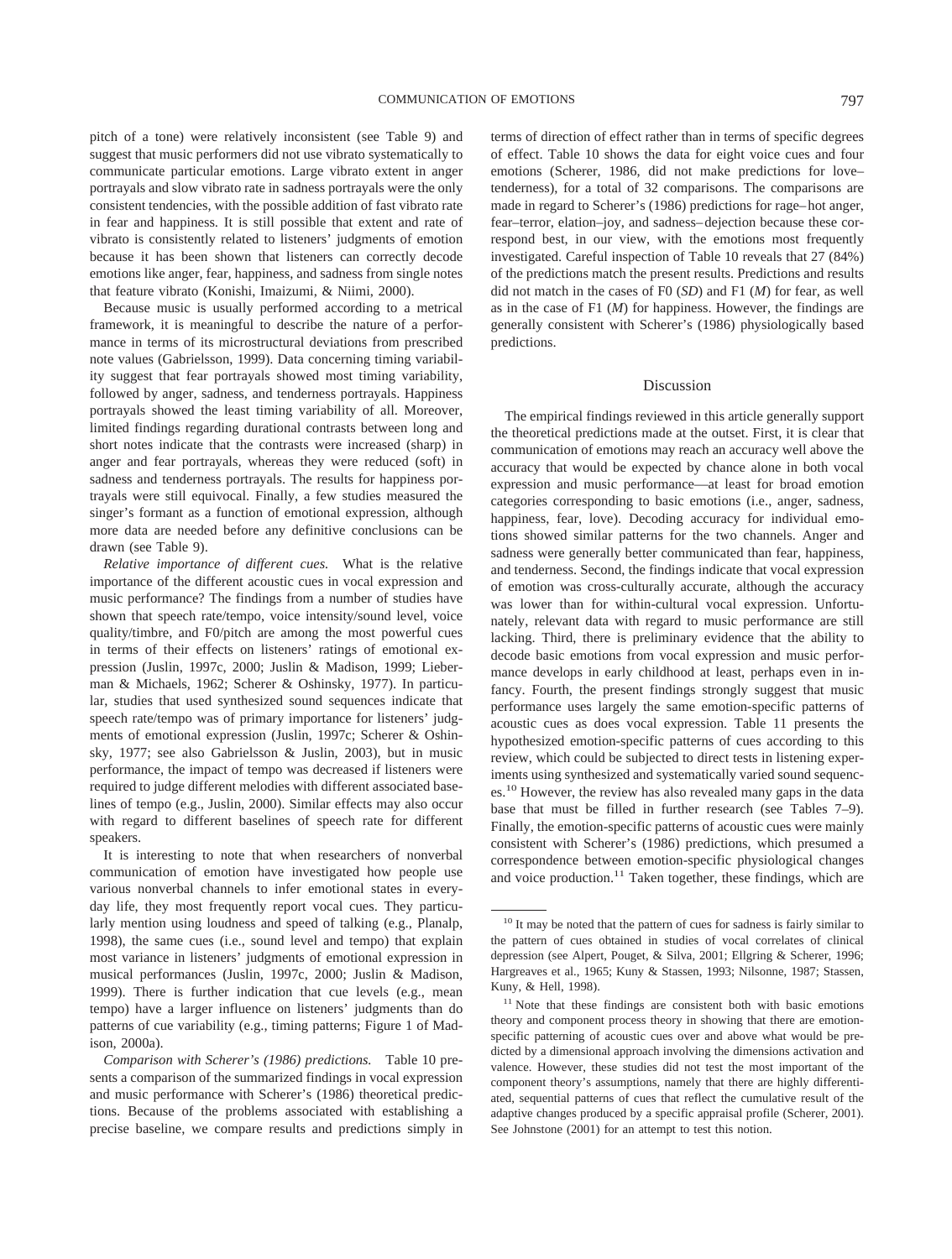| Emotion        | Category                  | Vocal expression studies                      |
|----------------|---------------------------|-----------------------------------------------|
|                | Proportion of pauses      |                                               |
| Anger          | Large                     |                                               |
|                | Medium                    |                                               |
|                | <b>Small</b>              | (4, 18, 27, 28, 47, 51, 89, 95)               |
| Fear           | Large                     | (4, 27)                                       |
|                | Medium                    | (18, 51, 95)                                  |
|                | <b>Small</b>              | (28, 30, 47, 89)                              |
| Happiness      | Large                     | (64)                                          |
|                | Medium                    | (51, 89)                                      |
|                | <b>Small</b>              | (4, 18, 47)                                   |
| Sadness        | Large                     | $(1, 4, 18, 24, 28, 47, 51, 72, 89, 95, 103)$ |
|                | Medium<br>Small           |                                               |
| Tenderness     | Large                     | (27)<br>(4)                                   |
|                | Medium                    |                                               |
|                | Small                     |                                               |
|                |                           |                                               |
|                | Precision of articulation |                                               |
| Anger          | <b>High</b><br>Medium     | (16, 18, 24, 51, 54, 97, 103)                 |
|                | Low                       |                                               |
| Fear           |                           |                                               |
|                | High<br>Medium            | (72, 103)<br>(18, 97)                         |
|                | Low                       | (51, 54)                                      |
| Happiness      | <b>High</b>               | (16, 51, 54)                                  |
|                | Medium                    | (18, 97)                                      |
|                | Low                       |                                               |
| <b>Sadness</b> | High                      |                                               |
|                | Medium                    |                                               |
|                | Low                       | (18, 24, 51, 54, 72, 97)                      |
| Tenderness     | High                      |                                               |
|                | Medium                    |                                               |
|                | Low                       | (24)                                          |
|                | Formant $1 \, (M)$        |                                               |
| Anger          | <b>High</b>               | (51, 54, 62, 79, 100, 103)                    |
|                | Medium                    |                                               |
|                | Low                       |                                               |
| Fear           | High                      | (87)                                          |
|                | Medium                    |                                               |
|                | Low                       | (51, 54, 79)                                  |
| Happiness      | <b>High</b>               | (16, 52, 54, 87, 100)                         |
|                | Medium                    | (51)                                          |
|                | Low                       |                                               |
| Sadness        | High                      | (100)                                         |
|                | Medium                    |                                               |
|                | Low                       | (51, 52, 54, 62, 79)                          |
| Tenderness     | High                      |                                               |
|                | Medium                    |                                               |
|                | Low                       |                                               |
|                | Formant 1 (bandwidth)     |                                               |
| Anger          | <b>Narrow</b>             | (38, 51, 100, 103)                            |
|                | Wide                      |                                               |
| Fear           | Narrow                    |                                               |
|                | Wide                      | (38, 51)                                      |
| Happiness      | <b>Narrow</b>             | (38, 100)                                     |
|                | Wide                      | (51)                                          |
| Sadness        | Narrow                    |                                               |
|                | Wide                      | (38, 51, 100)                                 |
| Tenderness     | Narrow                    |                                               |
|                | Wide                      |                                               |

Table 8 *Patterns of Acoustic Cues Used to Express Emotions Specifically in Vocal Expression Studies*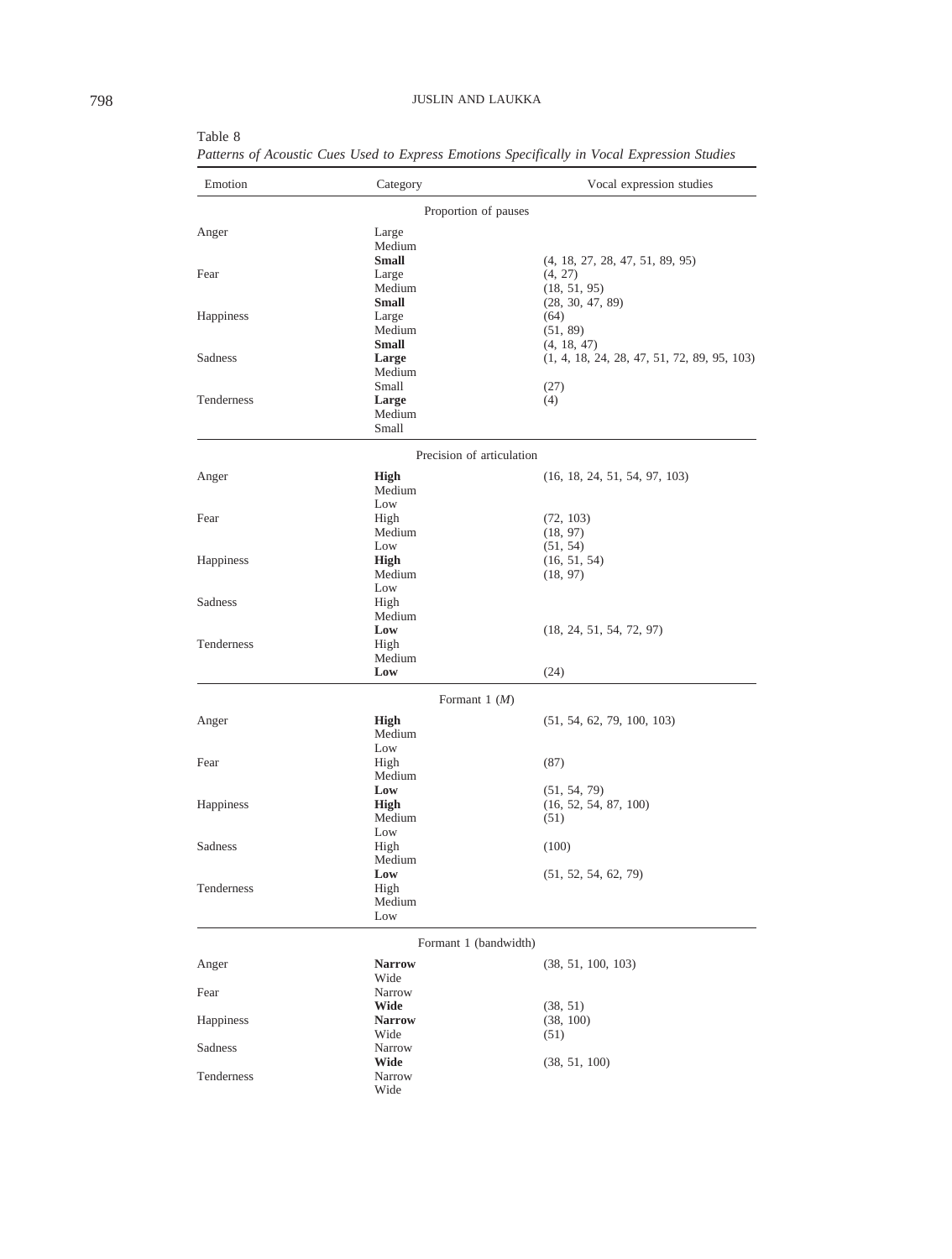| Emotion    | Category         | Vocal expression studies |
|------------|------------------|--------------------------|
|            | Jitter           |                          |
| Anger      | <b>High</b>      | (9, 38, 50, 51, 97, 101) |
|            | Low              | (56)                     |
| Fear       | High             | (51, 56, 102, 103)       |
|            | Low              | (50, 67, 78, 97)         |
| Happiness  | <b>High</b>      | (50, 51, 68, 97, 101)    |
|            | Low              | (20, 56, 67)             |
| Sadness    | High             | (56)                     |
|            | Low              | (20, 50, 51, 97, 101)    |
| Tenderness | High             |                          |
|            | Low              |                          |
|            | Glottal waveform |                          |
| Anger      | <b>Steep</b>     | (16, 22, 38, 50, 61, 72) |
|            | Rounded          |                          |
| Fear       | Steep            | (50, 72)                 |
|            | <b>Rounded</b>   | (16, 18, 38, 56)         |
| Happiness  | <b>Steep</b>     | (50, 56)                 |
|            | Rounded          |                          |
| Sadness    | Steep            |                          |
|            | <b>Rounded</b>   | (38, 50, 56, 61)         |
| Tenderness | Steep            |                          |
|            | Rounded          |                          |

| Table 8 (continued) |  |  |
|---------------------|--|--|
|---------------------|--|--|

*Note.* Numbers within parantheses refer to studies as numbered in Table 2. Text in bold indicates the most frequent finding for respective acoustic cue.

based on the most extensive review to date, strongly suggest contrary to some previous reviews (e.g., Russell, Bachorowski, & Fernández-Dols, 2003)—that there are emotion-specific patterns of acoustic cues that can be used to communicate discrete emotions in both vocal and musical expression of emotion.

## *Theoretical Accounts*

*Accounting for cross-modal similarities.* Similarities between vocal expression and music performance in terms of the acoustic cues used to express specific emotions could, on a superficial level, be interpreted in five ways. First, one could argue that these parallels are merely coincidental—a matter of sheer chance. However, because we have discovered a large number of similarities regarding many different aspects, this interpretation seems far fetched. Second, one might argue that the obtained similarities are due to some third variable—for instance, that both vocal expression and music performance are based on principles of body language. However, that vocal expression and music performance share many characteristics that are unique to acoustic signals (e.g., timbre) renders this explanation less than optimal. Furthermore, an account in terms of body language is less parsimonious than Spencer's law. Why evoke an explanation through a different perceptual modality when there is an explanation within the same modality? Vocal expression of emotions mainly reflects physiological responses associated with specific emotions that have a direct and differentiated impact on the voice organs. Third, one could argue that speakers base their vocal expressions of emotions on how performers express emotions in music. To support this hypothesis one would have to demonstrate that music performers' use of the code logically precedes its use in vocal expression. However, given phylogenetic continuity of vocal expression of emotion, involving subcortical parts of the brain that humans share with other social mammals (Panksepp, 2000), and that music seems to involve specialized neural networks that are more recent and require cortical mediation (e.g., Peretz, 2001), this hypothesis is implausible. Fourth, one could argue, as indeed some authors have, that both channels evolved in parallel without one preceding the other. However, this argument is similarly inconsistent with neuropsychological results that suggest that those parts of the brain that are concerned with vocal expressions of emotions are probably phylogenetically older than those parts concerned with the processing of musical structures. Finally, one could argue that musicians communicate emotions to listeners on the basis of the principles of vocal expression of emotion. This is the explanation that is advocated here. Human vocal expression of emotion is organized and initiated by evolved affect programs that are also present in nonhuman primates. Hence, vocal expression is the model on which musical expression is based rather than the other way around, as postulated by Spencer's law. This evolutionary perspective is consistent with the present findings that (a) vocal expression of emotions is cross-culturally accurate and (b) decoding of vocal expression of emotions develops early in ontogeny. However, it is crucial to note that our argument applies only to the nonverbal aspects of vocal communication. In our estimation, it is likely that vocal expression of emotions developed first and that music performance developed concurrently with speech (Brown, 2000) or even prior to speech (Darwin, 1872/1998; Rousseau, 1761/1986).

*Accounting for inconsistency in code usage.* In a previous review of vocal expression published in this journal, Scherer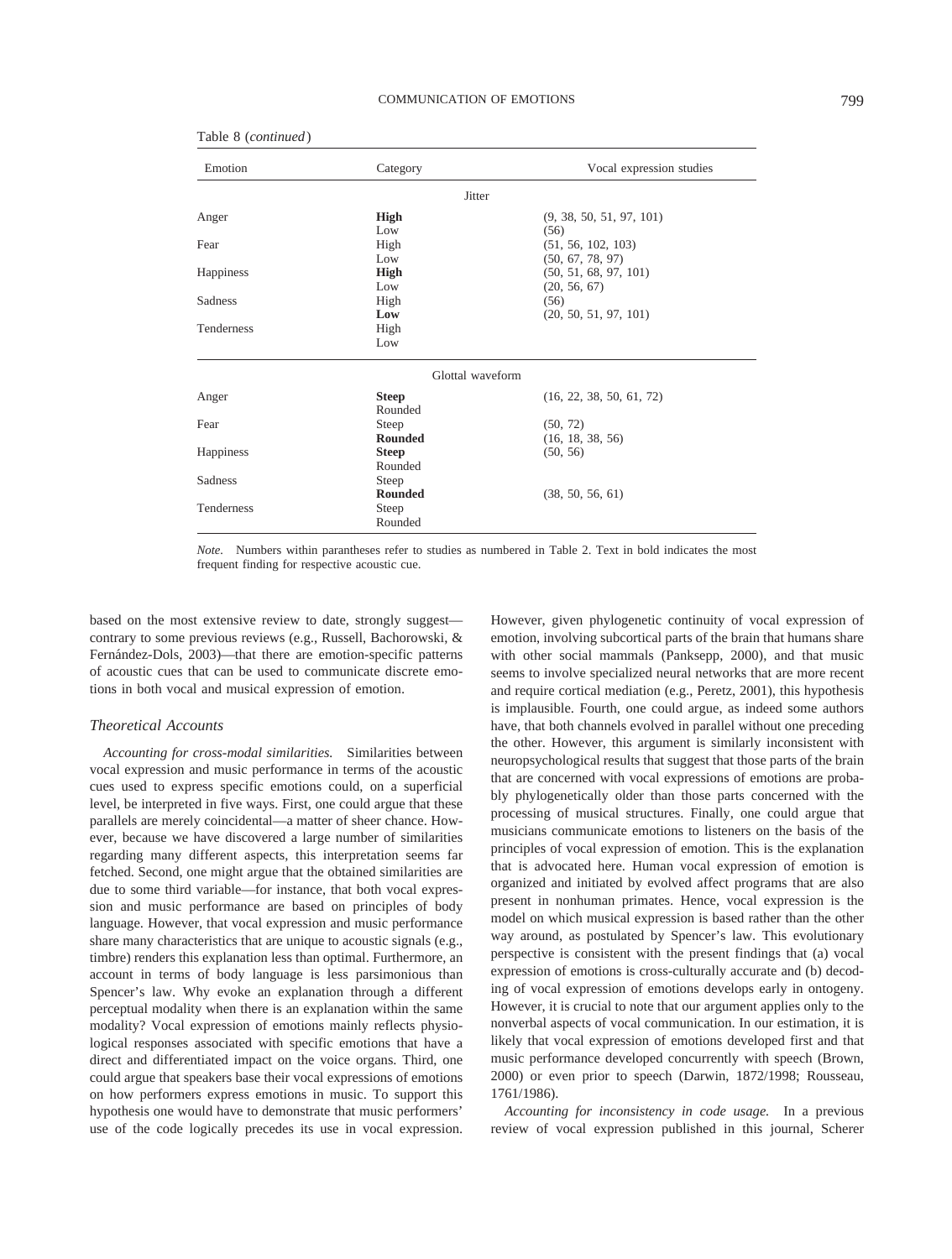| 800 | JUSLIN AND LAUKKA |
|-----|-------------------|
|     |                   |

Emotion Category Music performance studies

|                  |                                                                                 | Articulation ( <i>M</i> ; $d_{i0}/d_{ii}$ )            |              |                     |
|------------------|---------------------------------------------------------------------------------|--------------------------------------------------------|--------------|---------------------|
| Anger            | <b>Staccato</b>                                                                 | (2, 7, 8, 9, 10, 13, 14, 19, 23, 29)                   |              |                     |
|                  | Legato                                                                          | (16, 18, 20, 22, 25)                                   |              |                     |
|                  | Fear<br><b>Staccato</b><br>(2, 7, 13, 18, 19, 20, 22, 23, 25)<br>Legato<br>(16) |                                                        |              |                     |
| Happiness        | <b>Staccato</b>                                                                 | $(1, 7, 8, 13, 14, 16, 18, 19, 20, 22, 23, 29, 35)$    |              |                     |
|                  | Legato                                                                          | (9, 25)                                                |              |                     |
| Sadness          | Staccato<br>Legato                                                              | $(2, 7, 8, 9, 13, 16, 18, 19, 20, 21, 22, 23, 25, 29)$ |              |                     |
| Tenderness       | Staccato                                                                        |                                                        |              |                     |
|                  | Legato                                                                          | (1, 2, 7, 8, 12, 13, 14, 16, 19)                       |              |                     |
|                  |                                                                                 | Articulation (SD; $d_{i0}/d_{ii}$ )                    |              |                     |
| Anger            | Large                                                                           |                                                        |              |                     |
|                  | Medium<br>Small                                                                 | (14, 18, 20, 22, 23)                                   |              |                     |
| Fear             | Large                                                                           | (18, 20, 22, 23)                                       |              |                     |
|                  | Medium                                                                          |                                                        |              |                     |
| <b>Happiness</b> | Small<br>Large                                                                  | (10, 14, 18, 20, 22, 23)                               |              |                     |
|                  | Medium                                                                          |                                                        |              |                     |
|                  | Small                                                                           |                                                        |              |                     |
| Sadness          | Large                                                                           |                                                        |              |                     |
|                  | Medium<br>Small                                                                 | (18, 20, 22, 23)                                       |              |                     |
| Tenderness       | Large                                                                           |                                                        |              |                     |
|                  | Medium                                                                          |                                                        |              |                     |
|                  | Small                                                                           | (14)                                                   |              |                     |
|                  |                                                                                 | Vibrato (magnitude/rate)                               |              |                     |
| Anger            | Large                                                                           | (13, 15, 16, 24, 26, 30, 32, 35)                       | Fast         | (24)                |
| Fear             | Small<br>Large                                                                  | (30, 32)                                               | Slow<br>Fast | (13, 19, 24)        |
|                  | Small                                                                           | (13, 24, 30)                                           | Slow         |                     |
| Happiness        | Large                                                                           | (26, 32)                                               | Fast         | (1, 13, 24)         |
| Sadness          | Small<br>Large                                                                  | (13, 24)<br>(24)                                       | Slow<br>Fast |                     |
|                  | <b>Small</b>                                                                    | (26, 30, 32)                                           | Slow         | (8, 13, 19, 24, 16) |
| Tenderness       | Large                                                                           |                                                        | Fast         |                     |
|                  | Small                                                                           | (30)                                                   | Slow         | (1)                 |
|                  |                                                                                 | Timing variability                                     |              |                     |
| Anger            | Large                                                                           |                                                        |              |                     |
|                  | <b>Medium</b>                                                                   | (8, 14, 23)                                            |              |                     |
| Fear             | Small<br>Large                                                                  | (22, 29)<br>(2, 8, 10, 13, 18, 22, 23, 27)             |              |                     |
|                  | Medium                                                                          |                                                        |              |                     |

Table 9 *Patterns of Acoustic Cues Used to Express Emotions Specifically in Music Performance Studies*

|       | Medium<br>Small      | (14)                                              |
|-------|----------------------|---------------------------------------------------|
|       |                      | Duration contrasts (between long and short notes) |
| Anger | <b>Sharp</b><br>Soft | (13, 14, 16, 27, 28)                              |

**Small** (27)<br> **Small** (1, 8, 13, 14, 22, 23, 29)<br>
Large (2, 13, 16)

Medium (10, 22, 23) Small (29)<br>**Large** (1, 2, 13)

Soft Fear **Sharp** (27, 28)

Soft

Small

Medium<br>Small

Sadness Large (2, 13, 16)

Happiness

Tenderness **Large**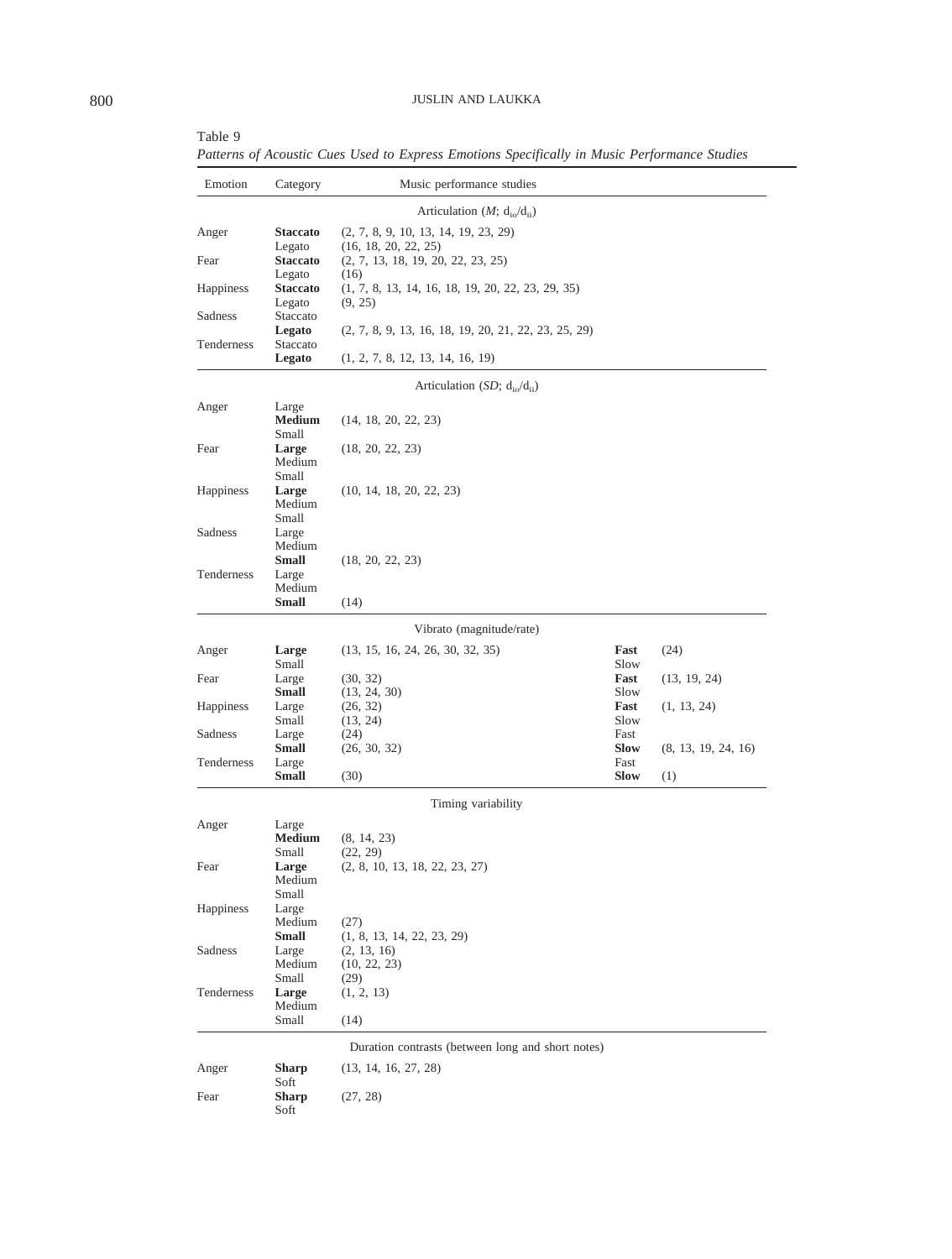| Emotion    | Category     | Music performance studies                                     |
|------------|--------------|---------------------------------------------------------------|
|            |              | Duration contrasts (between long and short notes) (continued) |
| Happiness  | <b>Sharp</b> | (13, 16, 27)                                                  |
|            | Soft         | (14, 28)                                                      |
| Sadness    | Sharp        |                                                               |
|            | Soft         | (13, 16, 27, 28)                                              |
| Tenderness | Sharp        |                                                               |
|            | Soft         | (13, 14, 16, 27, 28)                                          |
|            |              | Singer's formant                                              |
| Anger      | <b>High</b>  | (31)                                                          |
|            | Low          |                                                               |
| Fear       | High         | (40)                                                          |
|            | Low          | (31)                                                          |
| Happiness  | <b>High</b>  | (31)                                                          |
|            | Low          |                                                               |
| Sadness    | High         |                                                               |
|            | Low          | (31, 40)                                                      |
| Tenderness | High         |                                                               |
|            | Low          | (40)                                                          |

Table 9 (*continued*)

*Note.* Numbers within parantheses refer to studies as numbered in Table 3. Text in bold indicates the most frequent finding for respective acoustic cue.  $d_{io}$  = duration of time from the onset of tone until its offset;  $d_{ii}$  = the duration of time from the onset of a tone until the onset of the next tone.

(1986) observed the apparent paradox that listeners are successful at decoding emotions from vocal expressions despite researchers' having found it difficult to identify acoustic cues that reliably differentiate among emotions. In the present review, which has benefited from additional data collected since Scherer's (1986) review, we have found evidence of emotion-specific patterns of cues. Even so, some inconsistency in code usage remains (see Table 7) and requires explanation. We argue that part of this explanation should be sought in terms of the coding of the communicative process.

Studies of vocal expression and studies of music performance have shown that the relevant cues are coded probabilistically,

### Table 10

*Comparison of Results for Acoustic Cues in Vocal Expression With Scherer's (1986) Predictions*

|                           | Main finding/prediction<br>by emotion category |        |                  |             |
|---------------------------|------------------------------------------------|--------|------------------|-------------|
| Acoustic cue              | Anger                                          | Fear   | <b>Happiness</b> | Sadness     |
| Speech rate               | $+/+$                                          | $+/-$  | $+/-$            | $-\prime -$ |
| Intensity $(M)$           | $+/+$                                          | $+/-$  | $+/+$            | $-\prime -$ |
| Intensity $(SD)$          | $+/+$                                          | $+/-$  | $+/-$            | $-\prime -$ |
| F0(M)                     | $+/-$                                          | $+/-$  | $+/-$            | $-$ /+      |
| F0(SD)                    | $+/+$                                          | $-/+$  | $+/-$            | $-\prime -$ |
| $F0$ contour <sup>a</sup> | $+/-$                                          | $+/-$  | $+/+$            | $-\prime -$ |
| High-frequency energy     | $+/+$                                          | $+/-$  | $+/+$            | $-/\pm$     |
| Formant $1 \ (M)$         | $+/+$                                          | $-$ /+ | $+/-$            | $-\prime -$ |

*Note.* Only the direction of the effect (positive  $[+]$  vs. negative  $[-]$ ) is indicated. No predictions were made by Scherer (1986) for the tenderness category or for mean fundamental frequency (F0) in the anger category.  $\pm$ 

 $=$  predictions in opposing directions.<br><sup>a</sup> For F0 contour, a plus sign indicates an upward contour, a minus sign indicates a downward contour, and an equal sign indicates no change.

continuously, and iconically (e.g., Juslin, 1997b; Scherer, 1982). Furthermore, there are intercorrelations between the cues, and these correlations are of about the same magnitude in both channels (Banse & Scherer, 1996; Juslin, 2000; Juslin & Laukka, 2001). These features of the coding could explain many characteristics of the communicative process in both vocal expression and music performance. To capture these characteristics, one might benefit from consideration of Brunswik's (1956) conceptual framework (Hammond & Stewart, 2001). Specifically, it has been suggested that Brunswik's lens model may be useful to describe the communicative process in vocal expression (Scherer, 1982) and music performance (Juslin, 1995, 2000). The lens model was originally intended as a model of visual perception, capturing relations between an organism and distal cues.<sup>12</sup> However, it was later used mainly in studies of human judgment.

Although Brunswik's (1956) lens model failed as a full-fledged model of visual perception, it seems highly appropriate for describing communication of emotion. Specifically, the lens model can be used to illustrate how encoders express specific emotions by using a large set of cues (e.g., speed, intensity, timbre) that are probabilistic (i.e., uncertain) though partly redundant. The emotions are recognized by decoders, who use the same cues to decode the emotional expression. The cues are probabilistic in that they are not perfectly reliable indicators of the expressed emotion. Therefore, decoders have to combine many cues for successful communication to occur. This is not simply a matter of pattern matching, however, because the cues contribute in an additive fashion to decoders' judgments. Brunswik's concept of vicarious functioning can be used to capture how decoders use the partly interchangeable cues in flexible ways by occasionally shifting

<sup>&</sup>lt;sup>12</sup> In fact, Brunswik (1956) applied the model to facial expression of emotion, among other things (pp. 111–113).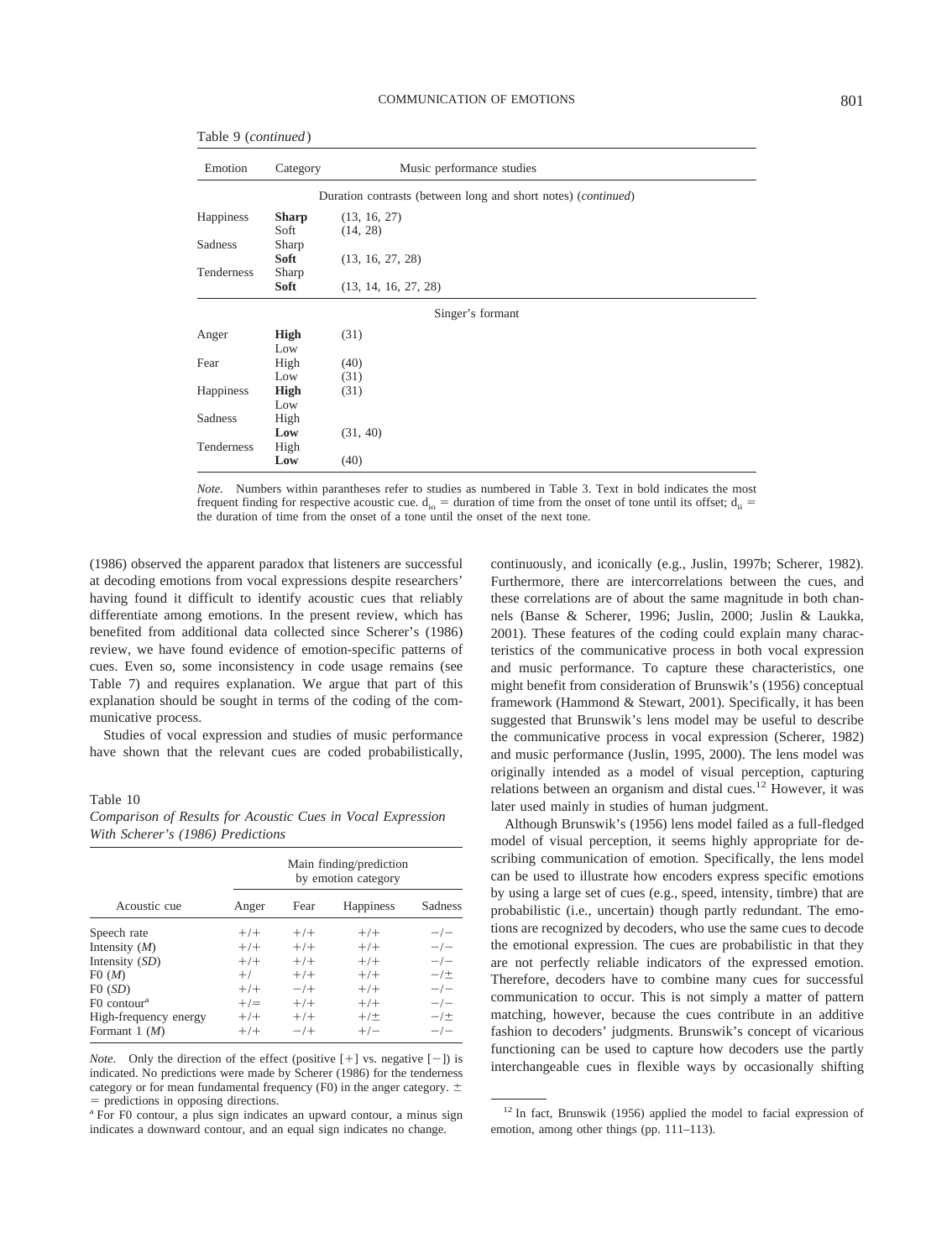| summur v of Cross-modul I diferits of Acousite Cites for Discrete Emotions |                                                                                                                                                                                                                                                                                         |  |  |
|----------------------------------------------------------------------------|-----------------------------------------------------------------------------------------------------------------------------------------------------------------------------------------------------------------------------------------------------------------------------------------|--|--|
| Emotion                                                                    | Acoustic cues (vocal expression/music performance)                                                                                                                                                                                                                                      |  |  |
| Anger                                                                      | Fast speech rate/tempo, high voice intensity/sound level, much voice intensity/sound level<br>variability, much high-frequency energy, high F0/pitch level, much F0/pitch variability,                                                                                                  |  |  |
| Fear                                                                       | rising F0/pitch contour, fast voice onsets/tone attacks, and microstructural irregularity<br>Fast speech rate/tempo, low voice intensity/sound level (except in panic fear), much voice<br>intensity/sound level variability, little high-frequency energy, high F0/pitch level, little |  |  |

Table 11 *Summary of Cross-Modal Patterns of Acoustic Cues for Discrete Emotions*

|                  | rising F0/pitch contour, fast voice onsets/tone attacks, and microstructural irregularity    |
|------------------|----------------------------------------------------------------------------------------------|
| Fear             | Fast speech rate/tempo, low voice intensity/sound level (except in panic fear), much voice   |
|                  | intensity/sound level variability, little high-frequency energy, high F0/pitch level, little |
|                  | F0/pitch variability, rising F0/pitch contour, and a lot of microstructural irregularity     |
| <b>Happiness</b> | Fast speech rate/tempo, medium-high voice intensity/sound level, medium high-frequency       |
|                  | energy, high F0/pitch level, much F0/pitch variability, rising F0/pitch contour, fast        |
|                  | voice onsets/tone attacks, and very little microstructural regularity                        |
| Sadness          | Slow speech rate/tempo, low voice intensity/sound level, little voice intensity/sound level  |
|                  | variability, little high-frequency energy, low F0/pitch level, little F0/pitch variability,  |
|                  | falling F0/pitch contour, slow voice onsets/tone attacks, and microstructural irregularity   |
| Tenderness       | Slow speech rate/tempo, low voice intensity/sound level, little voice intensity/sound level  |
|                  | variability, little high-frequency energy, low F0/pitch level, little F0/pitch variability,  |
|                  | falling F0/pitch contours, slow voice onsets/tone attacks, and microstructural regularity    |
|                  |                                                                                              |

*Note.*  $F0 =$  fundamental frequency.

from a cue that is unavailable to one that is available (Juslin, 2001a).

The findings reviewed in this article are consistent with Brunswik's (1956) lens model. First, it is clear that the cues are probabilistically related only to encoding and decoding. The probabilistic nature of the cues reflects (a) individual differences between encoders, (b) structural constraints of the verbal or musical material used, and (c) that the same cue can be used in the same way in more than one expression. For instance, fast speed can be used in both happiness and anger, and therefore speech rate is not a perfect indicator of either emotion. Second, evidence confirms that cues contribute in an additive fashion to listeners' judgments, as shown by a general lack of cue interactions (Juslin, 1997c; Ladd, Silverman, Tolkmitt, Bergmann, & Scherer, 1985; Scherer & Oshinsky, 1977), and that emotions can be communicated successfully on different instruments that provide relatively different, though partly interchangeable, acoustic cues to the performer's disposal. (If a performer cannot vary the timbre to express anger, he or she compensates this by varying the loudness even more.) Each cue is neither necessary nor sufficient, but the larger the number of cues used, the more reliable the communication (Juslin, 2000). Third, a Brunswikian conceptualization of the communicative process in terms of separate cues that are integrated—as opposed to a "Gibsonian" (Gibson, 1979) conceptualization, which conceives of the process in terms of holistic higher ordervariables—is supported by studies on the physiology of listening. Handel (1991) noted that speech and music seem to involve similar perceptual mechanisms. The auditory pathways involve different neural representations for various aspects of the acoustic signal (e.g., timing, frequency), which are kept separate until later stages of analysis. Perception of both speech and music requires the integration of these different representations, as implied by the lens model. Fourth, and as noted above, there is strong evidence of intercorrelations (i.e., redundancy) among acoustic cues. The redundancy between cues largely reflects the sound production mechanisms of the voice and of musical instruments. For instance, an increase in subglottal pressure (i.e., the air pressure in the lungs driving the speech) increases not only the intensity but also the F0 to some degree. Similarly, a harder string attack produces a tone that is both louder and sharper in timbre (the occurrence of these effects partly reflects fundamental physical principles, such as nonlinear excitation; Wolfe, 2002).

The coding captured by Brunswik's (1956) lens model has one particularly important implication: Because the acoustic cues are intercorrelated to some degree, more than one way of using the cues might lead to a similarly high level of decoding accuracy (e.g., Dawes & Corrigan, 1974; Juslin, 2000). The lens model might explain why we found accurate communication of emotions in vocal expression and music performance (see findings of metaanalysis in Results section) despite considerable inconsistency in code usage (see Tables 7–9); multiple cues that are partly redundant yield a robust communicative system that is forgiving of deviations from optimal code usage. Performers are thus able to communicate emotions to listeners without having to compromise their unique playing styles (Juslin, 2000). Similarly, it may be expected that different actors communicate emotions successfully in different ways, thereby avoiding stereotypical portrayals of emotions in theater. However, this robustness comes with a price. The redundancy of the cues means that the same information is conveyed by many cues. This limits the information capacity of the channel (Juslin, 1998; see also Shannon & Weaver, 1949). This may explain why encoders are able to communicate broad emotion categories but not finer nuances within the categories (e.g., Dowling & Harwood, 1986, chap. 8; Greasley, Sherrard, & Waterman, 2000; Juslin, 1997a; L. Kaiser, 1962; London, 2002). A communication system of this type shows "compromise and a falling short of precision, but also the relative infrequency of drastic error" (Brunswik, 1956, p. 145). An evolutionary perspective may explain this characteristic: It is ultimately more important to avoid making serious mistakes (e.g., mistaking anger for sadness) than to be able to make more subtle discriminations between emotions (e.g., detecting different kinds of anger). Redundancy in the coding helps to counteract the degradation of acoustic signals during transmission that occur in natural environments because of factors such as attenuation and reverberation (Wiley & Richards, 1978).

*Accounting for induction of emotions.* This review has revealed similarities in the acoustic cues used to communicate emotions in vocal expression and music performance. Can these find-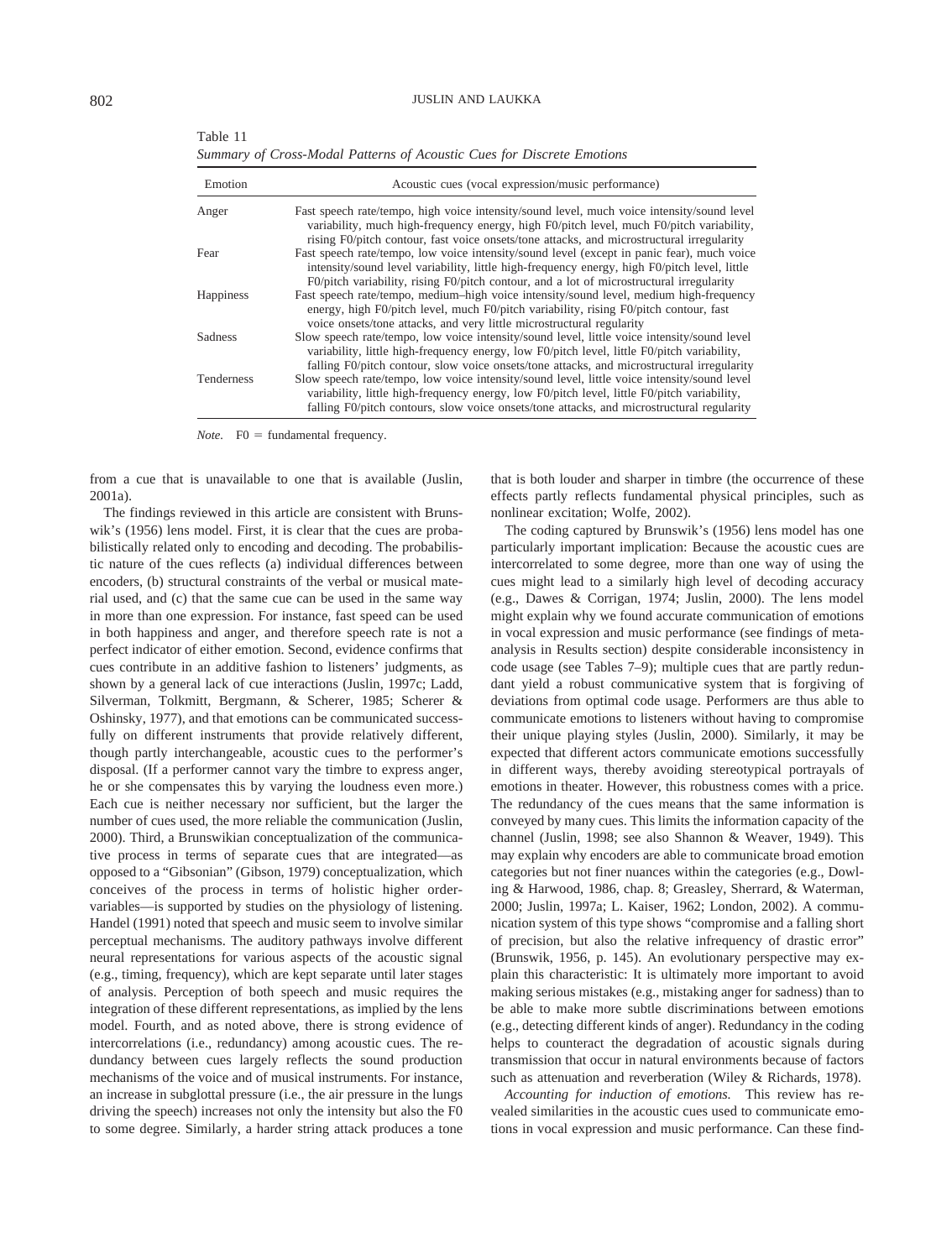ings also explain induction of emotions in listeners? We propose that listeners can become "moved" by music performances through a process of emotional contagion (Hatfield, Cacioppo, & Rapson, 1994). Evidence suggests that people easily "catch" the emotions of others when seeing their facial expressions or hearing their vocal expressions (see Neumann & Strack, 2000). If performances of music express emotions in ways similar to how voices express emotions, it follows that people could get aroused by the voicelike aspect of music.<sup>13</sup> Evidence that individuals do react emotionally to music as they do to vocal expressions of emotion comes from investigations using facial electromyography and self-reports to measure emotion (Hietanen, Surakka, & Linnankoski, 1998; Lundqvist, Carlsson, & Hilmersson, 2000; Neumann & Strack, 2000; Witvliet & Vrana, 1996; Witvliet, Vrana, & Webb-Talmadge, 1998).

Some authors, however, have argued that music performances do not sound very much like vocal expressions, at least superficially (Budd, 1985, chap. 7). Why, then, should individuals respond to music performances as if they were vocal expressions? One explanation is that expressions of emotion are processed by domain-specific and autonomous "modules" of the brain (Fodor, 1983), which react to certain acoustic features in the stimulus. The emotion perception modules do not recognize the difference between vocal expressions and other acoustic expressions and therefore react in much the same way (e.g., registering anger) as long as certain cues (e.g., high speed, loud dynamics, rough timbre) are present in the stimulus. The modular view of information processing has been the subject of much debate in recent years (cf. Coltheart, 1999; Geary & Huffman, 2002; Öhman & Mineka, 2001; Pinker, 1997), although even some of its most ardent critics have admitted that special-purpose modules may indeed exist at the subcortical level of the brain, where much of the processing of emotion occurs (Panksepp & Panksepp, 2000).

Although a modular theory of emotion perception in music remains to be fully investigated, limited support for such a theory in terms of Fodor's (1983) proposed characteristics of modules (see also Coltheart, 1999) comes from evidence (a) of brain dissociations between judgments of musical emotion and of musical structure (Peretz, Gagnon, & Bouchard, 1998; modules are domain-specific), (b) that judgments of musical emotions are quick (Peretz et al., 1998; modules are fast), (c) that the ability to decode emotions from music develops early (Cunningham & Sterling, 1988; modules are innately specified), (d) that processing in the perception of emotional expression is primarily implicit (Niedenthal & Showers, 1991; modules are autonomous), (e) that it is impossible to relearn how to associate expressive forms with emotions (Clynes, 1977, p. 45; modules are hard-wired), (f) that emotion induction through music is possible even if listeners do not attend to the music (Västfjäll, 2002; modules are automatic), and (g) that individuals react to music performances as if they were expressions of emotion (Witvliet & Vrana, 1996) despite knowing that music does not literally have emotions to express (modules are information capsulated).

One problem with the present approach is that it seems to ignore the unique value of music (Budd, 1985, chap. 7). As noted by several authors, music is not only a tool for communicating emotion. Therefore, we must reach beyond this notion and explain why people listen to music specifically, rather than to just any expression of emotion. One way around this problem would be to identify ways in which musical expression is special (apart from occurring in music). Juslin (in press) argued that what makes a particular music performance of, say, the violin, so expressive is the fact that it sounds a lot like the human voice while going far beyond what the human voice can do (e.g., in terms of speed, pitch range, and timbre). Consequently, we speculate that many musical instruments are processed by brain modules as superexpressive voices. For instance, if human speech is perceived as angry when it has fast rate, loud intensity, and harsh timbre, a musical instrument might sound extremely angry in virtue of its even higher speed, louder intensity, and harsher timbre. The "attention" of the emotion-perception module is gripped by the music's voicelike nature, and the individual becomes aroused by the extreme turns taken by this voice. The emotions evoked in listeners may not necessarily be the same as those expressed and perceived but could be empathic or complementary (Juslin & Zentner, 2002). We admit that these ideas are speculative, but we think that they merit further study given that similarities between vocal expression and music performance have been obtained. We emphasize that this is only one of many possible sources of musical emotions (Juslin, 2003; Scherer & Zentner, 2001).

### *Problems and Directions for Future Research*

In this section, we identify important problems and suggest directions for future research. First, given the large individual differences in encoding accuracy and code usage, researchers must ensure that reasonably large samples of encoders are used. In particular, researchers must avoid studying only one encoder, because doing so may cause serious threats to the external validity of the study. For instance, it may be impossible to know whether the obtained findings for a particular emotion can be generalized to other encoders.

Second, researchers should pay closer attention to the precise contents to be communicated, preferably basing choices of emotion labels on theoretical grounds (Juslin, 1997b; Scherer, 1986). Studies of music performance, in particular, have frequently included emotion labels without any consideration of what contents are theoretically or musically plausible. The results, both in terms of communication accuracy and consistency of code usage, are likely to differ greatly, depending on the emotion labels used (Juslin, 1997b). This point is brought home by the low accuracy reported in studies that used more abstract labels, such as *deep* or *sophisticated* (Senju & Ohgushi, 1987). Moreover, the use of more well-differentiated emotion labels, in terms of both quantity (Juslin & Laukka, 2001) and quality (Banse & Scherer, 1996) of emotion, could help to reduce some of the inconsistency in empirical findings.

Third, we recommend that researchers study encoding and decoding in a combined fashion such that the two aspects may be related. Only if encoding and decoding processes are analyzed in

<sup>13</sup> Many authors have proposed that vocal and musical expression of emotion is especially effective in causing emotional contagion (Eibl-Eibesfeldt, 1989, p. 691; Lewis, 2000, p. 270). One possible explanation may be that hearing is the perceptual modality that develops first. In fact, because hearing is functional even prior to birth, some relations between acoustic patterns and emotional states may reflect prenatal experiences (Mastropieri & Turkewitz, 1999, p. 205).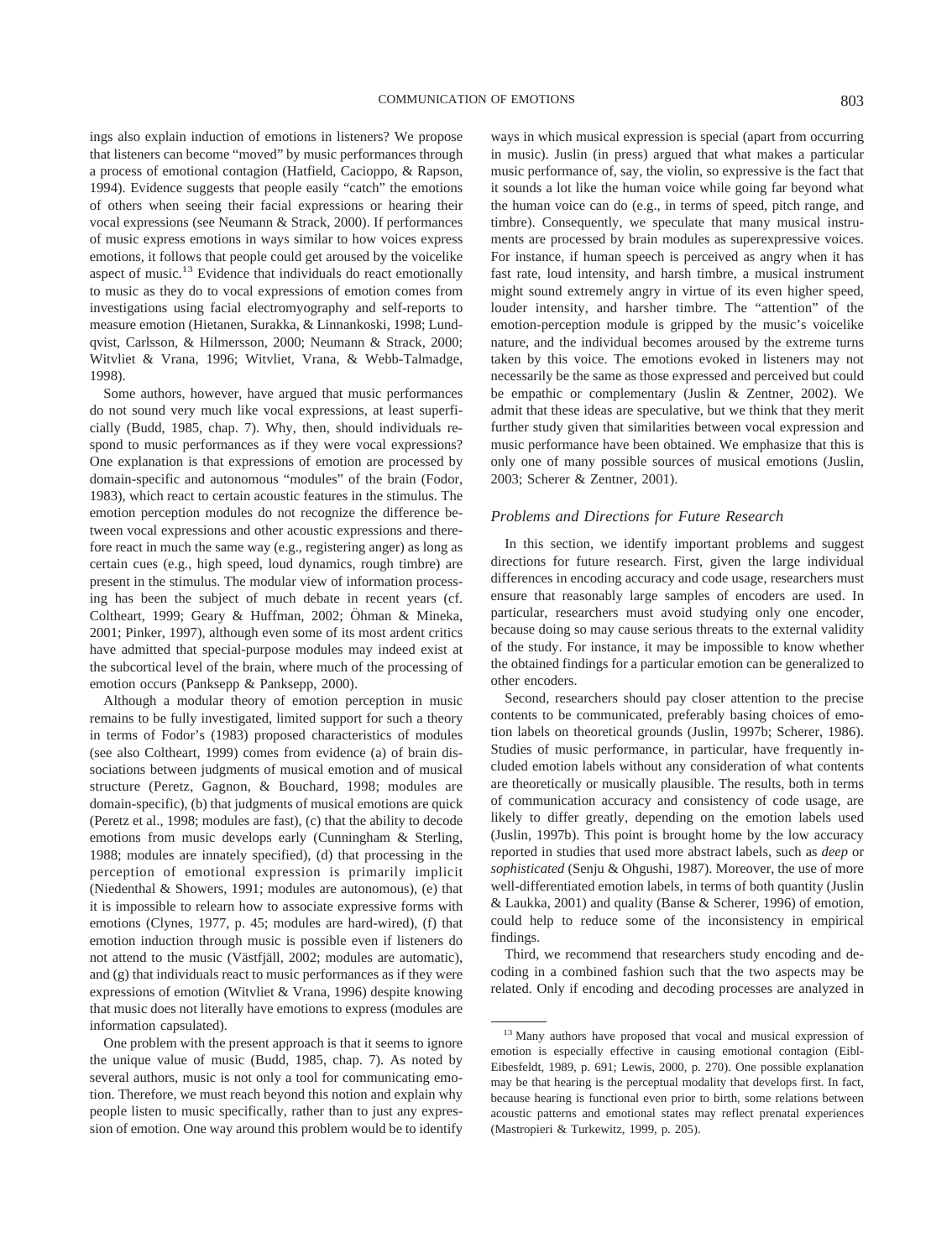combination can a more complete understanding of the communicative process be reached. This is a prerequisite if one intends to improve communication (Juslin & Laukka, 2000). Brunswik's (1956) lens model and the accompanying lens model equation (Hursch, Hammond, & Hursch, 1964) could be useful tools in attempts to relate encoding to decoding in vocal expression (Scherer, 1978, 1982) and music performance (Juslin, 1995, 2000). The lens model shows that the success of any communicative process depends equally on the encoder and the decoder. Uncertainty is an unavoidable aspect of this process, and multiple regression analysis may be suitable for capturing the uncertain relationships among encoders, cues, and decoders (e.g., Hargreaves, Starkweather, & Blacker, 1965; Juslin, 2000; Roessler & Lester, 1976; Scherer & Oshinsky, 1977).

Fourth, much remains to be done concerning the measurement of acoustic cues. There is an abundance of studies that analyze only a few cues, but there is an urgent need for studies that try to describe the complete set of cues. If not all relevant cues are captured, researchers run the risk of leaving out important aspects of the code. Estimates of the relative importance of cues are then likely to be grossly misleading. A challenge for future research is to go beyond the classic cues (pitch, speed, intensity) and try to analyze more subtle cues, such as continuously varying patterns of speed and dynamics. For assistance, researchers may use computer programs that allow them to extract characteristic timing patterns from emotion portrayals. These patterns might be used in synthesized sound sequences to examine their effects on listeners' judgments (Juslin & Madison, 1999). Finally, researchers should take greater care in reporting the data for all acoustic cues and emotions. Many articles provide only partial reports of the data. This problem prevented us from conducting a meta-analysis of the results regarding code usage. By more carefully reporting data, researchers could contribute to the development of more precise quantitative predictions.

Fifth, studies of vocal expression and music performance have primarily been conducted in tightly controlled laboratory settings. Far less is known about these phenomena as they occur in more ecologically valid settings. In studies of vocal expression, a crucial question concerns how similar emotion portrayals are to natural expressions (Bachorowski, 1999). Unfortunately, the number of studies that have used natural speech is too small to permit definitive conclusions. As regards music, certain authors have cautioned that performances recorded under experimental conditions may lead to different results than performances made under natural conditions, such as concerts (Rapoport, 1996). Again, relevant evidence is still lacking. To conduct ecologically valid studies without sacrificing internal validity represents a challenge for future research.

Sixth, findings from analyses of acoustic cues should be evaluated in listening experiments using synthesized sound sequences to test specific hypotheses (Table 11). Because cues in vocal expression and music performance are probabilistic and intercorrelated to some degree, only by using synthesized sound sequences that are systematically manipulated in a factorial design can one establish that a given cue really has predictable effects on listeners' judgments of expression. Synthesized sound sequences may be regarded as computational models, which demonstrate the validity of proposed hypotheses by showing that they really work (Juslin, 1996; Juslin, 1997c; Juslin, Friberg, & Bresin, 2002; Murray & Arnott, 1993, 1995). It should be noted that although encoders may not use a particular cue (e.g., vibrato, jitter) in a consistent fashion, the cue might still be reliably associated with decoders' emotion judgments, as indicated by listening tests with synthesized stimuli. The opposite may also be true: encoders may use a given cue in a consistent fashion, but decoders may fail to use this cue. This highlights the importance of studying both encoding and decoding aspects of the communicative process (see also Buck, 1984, chap.  $5-7$ ).

Seventh, a greater variety of verbal or musical materials should be used in future research to maximize its generalizability. Researchers have often assumed that the encoding proceeds more or less independently of the material, but this assumption has been questioned (Cosmides, 1983; Juslin, 1998; Scherer, 1986). Although some evidence of a dissociation between linguistic stress and emotion has been obtained (McRoberts, Studdert-Kennedy, & Shankweiler, 1995), it seems unlikely that variability in cues (e.g., fundamental frequency, timing) that function linguistically as semantic and syntactic markers in speech (Scherer, 1979) and music performance (Carlson, Friberg, Frydén, Granström, & Sundberg, 1989) leaves the emotional expression completely unaffected. On the contrary, because most studies have included only one set of verbal or musical material, it is possible that inconsistency in previous data reflects interactions between materials and acoustic cues. Future research would arguably benefit from a closer study of such interactions (Cowie et al., 2001; Juslin, 1998, p. 50).

Eighth, the use of forced-choice formats has been criticized on the grounds that listeners are provided with only a small number of response alternatives to choose from (Ekman, 1994; Izard, 1994; Russell, 1994). It may be argued that listeners manage the task by forming exclusion rules or guessing, without thinking that any of the response alternatives are appropriate to describe the expression (e.g., Frick, 1985). Those studies that have used free labeling of emotions, rather than forced-choice formats, indicate that communication is still possible, though the accuracy is slightly lower (e.g., Juslin, 1997a; L. Kaiser, 1962). Juslin (1997a) suggested that what can be communicated reliably are the basic emotion categories but not specific nuances within these categories. It is desirable to use a wider variety of response formats in future research (see also Greasley et al., 2000).

Finally, the two domains could benefit from studies of the neurophysiological substrates of the decoding process (Adolphs, Damasio, & Tranel, 2002). For example, it would be interesting to explore whether the same neurological resources are used in decoding of emotions from vocal expression and music performance (Peretz, 2001). It must be noted that if the neural circuitry used in decoding of emotion from vocal expression is also involved in decoding of emotion from music, this should primarily apply to those aspects of music's expressiveness that are common to speech and music performance; that is, cues like speed, intensity, and timbre. However, music's expressiveness does not derive solely from those cues but also from intrinsic sources of emotion (see Sloboda & Juslin, 2001) having to do with the structure of the piece of music (e.g., harmony). Thus, it would not be surprising if perception of emotion in music involved neural substrates over and above those involved in perception of vocal expression. Preliminary evidence that perception of emotion in music performance involves many of the same brain areas as perception of emotion in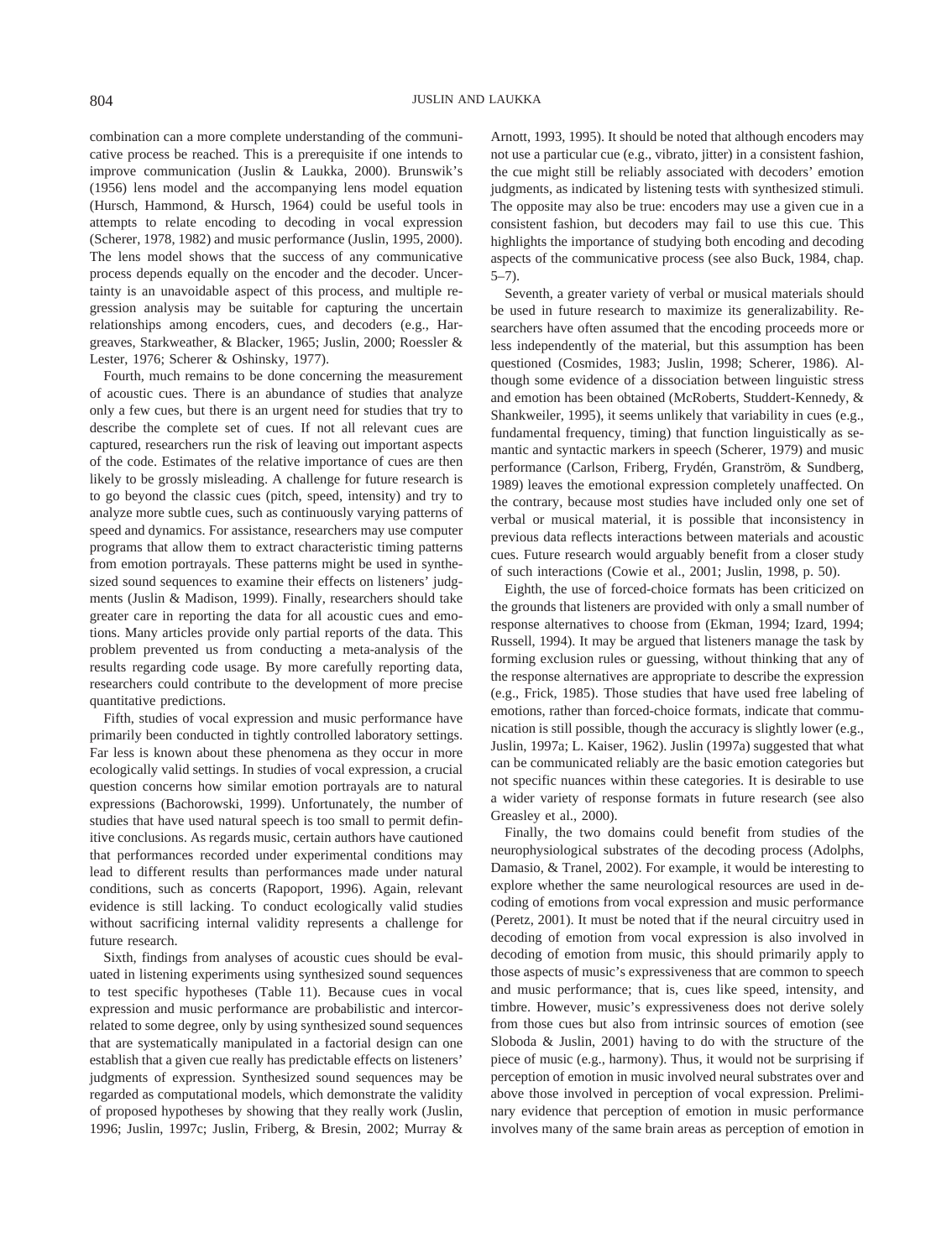vocal expression was reported by Nair, Large, Steinberg, and Kelso (2002).

### *Concluding Remarks*

Research on communication of emotions might lead to a number of important applications. First, research on vocal cues might be used to develop instruments for the diagnosis of different psychiatric conditions, such as depression and schizophrenia (S. Kaiser & Scherer, 1998). Second, results regarding code usage might be used in teaching of rhetoric. Pathos, or emotional appeal, is considered an important means of persuasion (e.g., Lee, 1939), and this article offers detailed information about the practical means to convey specific emotions to an audience. Third, recent research on communication of emotion might be used by music teachers to enhance performers' expressivity (Juslin, Friberg, Schoonderwaldt, & Karlsson, in press; Juslin & Persson, 2002). Fourth, communication of emotions can be trained in music therapy. Proficiency in emotional communication is part of the emotional intelligence (Salovey & Mayer, 1990) that most people take for granted but that certain individuals lack. Music provides a way of training encoding and decoding of emotions in a fairly nonthreatening situation (for reviews, see Saperston, West, & Wigram, 1995). Finally, research on vocal communication of emotion has implications for human–computer interaction, especially automatic recognition of emotion and synthesis of emotional speech (Cowie et al., 2001; Murray & Arnott, 1995; Schröder, 2001).

In conclusion, a number of authors have speculated about an intimate relationship between vocal expression and music performance regarding communication of emotions. This article has reached beyond the speculative stage and established many similarities among the two channels in terms of decoding accuracy, code usage, development, and coding. It is our strong belief that continued cross-modal research will provide further insights into the expressive aspects of vocal expression and music performance—insights that would be difficult to obtain from studying the two domains in separation. In particular, we predict that future research will confirm that music performers communicate emotions to listeners by exploiting an acoustic code that derives from innate brain programs for vocal expression of emotions. In this sense, at least, music may really be a form of heightened speech that transforms feelings into "audible landscape."

#### References

References marked with an asterisk indicate studies included in the meta-analysis.

- Abelin, Å., & Allwood, J. (2000). Cross linguistic interpretation of emotional prosody. In R. Cowie, E. Douglas-Cowie, & M. Schröder (Eds.), *Proceedings of the ISCA workshop on speech and emotion* [CD-ROM]. Belfast, Ireland: International Speech Communication Association.
- Adachi, M., & Trehub, S. E. (2000). Decoding the expressive intentions in children's songs. *Music Perception, 18,* 213–224.
- Adolphs, R., Damasio, H., & Tranel, D. (2002). Neural systems for recognition of emotional prosody: A 3-D lesion study. *Emotion, 2,* 23–51.
- Albas, D. C., McCluskey, K. W., & Albas, C. A. (1976). Perception of the emotional content of speech: A comparison of two Canadian groups. *Journal of Cross-Cultural Psychology, 7,* 481–490.

Alpert, M., Pouget, E. R., & Silva, R. R. (2001). Reflections of depression

in acoustic measures of the patient's speech. *Journal of Affective Disorders, 66,* 59–69.

- \*Al-Watban, A. M. (1998). *Psychoacoustic analysis of intonation as a carrier of emotion in Arabic and English.* Unpublished doctoral dissertation, Ball State University, Muncie, IN.
- \*Anolli, L., & Ciceri, R. (1997). *La voce delle emozioni* [The voice of emotions]. Milan: FrancoAngeli.
- Apple, W., & Hecht, K. (1982). Speaking emotionally: The relation between verbal and vocal communication of affect. *Journal of Personality and Social Psychology, 42,* 864–875.
- Arcos, J. L., Cañamero, D., & López de Mántaras, R. (1999). Affect-driven CBR to generate expressive music. *Lecture Notes in Artificial Intelligence, 1650,* 1–13.
- Baars, G., & Gabrielsson, A. (1997). Emotional expression in singing: A case study. In A. Gabrielsson (Ed.), *Proceedings of the Third Triennial ESCOM Conference* (pp. 479–483). Uppsala, Sweden: Uppsala University.
- Bachorowski, J.-A. (1999). Vocal expression and perception of emotion. *Current Directions in Psychological Science, 8,* 53–57.
- Bachorowski, J.-A., & Owren, M. J. (1995). Vocal expression of emotion: Acoustical properties of speech are associated with emotional intensity and context. *Psychological Science, 6,* 219–224.
- Balkwill, L.-L., & Thompson, W. F. (1999). A cross-cultural investigation of the perception of emotion in music: Psychophysical and cultural cues. *Music Perception, 17,* 43–64.
- Baltaxe, C. A. M. (1991). Vocal communication of affect and its perception in three- to four-year-old children. *Perceptual and Motor Skills, 72,* 1187–1202.
- \*Banse, R., & Scherer, K. R. (1996). Acoustic profiles in vocal emotion expression. *Journal of Personality and Social Psychology, 70,* 614–636.
- \*Baroni, M., Caterina, R., Regazzi, F., & Zanarini, G. (1997). Emotional aspects of singing voice. In A. Gabrielsson (Ed.), *Proceedings of the Third Triennial ESCOM Conference* (pp. 484–489). Uppsala, Sweden: Uppsala University.
- Baroni, M., & Finarelli, L. (1994). Emotions in spoken language and in vocal music. In I. Delie`ge (Ed.), *Proceedings of the Third International Conference for Music Perception and Cognition* (pp. 343–345). Lie´ge, Belgium: University of Liége.
- Becker, J. (2001). Anthropological perspectives on music and emotion. In P. N. Juslin & J. A. Sloboda (Eds.), *Music and emotion: Theory and research* (pp. 135–160). New York: Oxford University Press.
- Behrens, G. A., & Green, S. B. (1993). The ability to identify emotional content of solo improvisations performed vocally and on three different instruments. *Psychology of Music, 21,* 20–33.
- Bekoff, M. (2000). Animal emotions: Exploring passionate natures. *Bio-Science, 50,* 861–870.
- Bengtsson, I., & Gabrielsson, A. (1980). Methods for analyzing performances of musical rhythm. *Scandinavian Journal of Psychology, 21,* 257–268.
- Bergmann, G., Goldbeck, T., & Scherer, K. R. (1988). Emotionale Eindruckswirkung von prosodischen Sprechmerkmalen [The effects of prosody on emotion inference]. Zeitschrift für Experimentelle und An*gewandte Psychologie, 35,* 167–200.
- Besson, M., & Friederici, A. D. (1998). Language and music: A comparative view. *Music Perception, 16,* 1–9.
- Bloch, S., Orthous, P., & Santibañez, G. (1987). Effector patterns of basic emotions: A psychophysiological method for training actors. *Journal of Social Biology and Structure, 10,* 1–19.
- Bonebright, T. L. (1996). *Vocal affect expression: A comparison of multidimensional scaling solutions for paired comparisons and computer sorting tasks using perceptual and acoustic measures.* Unpublished doctoral dissertation, University of Nebraska, Lincoln.
- \*Bonebright, T. L., Thompson, J. L., & Leger, D. W. (1996). Gender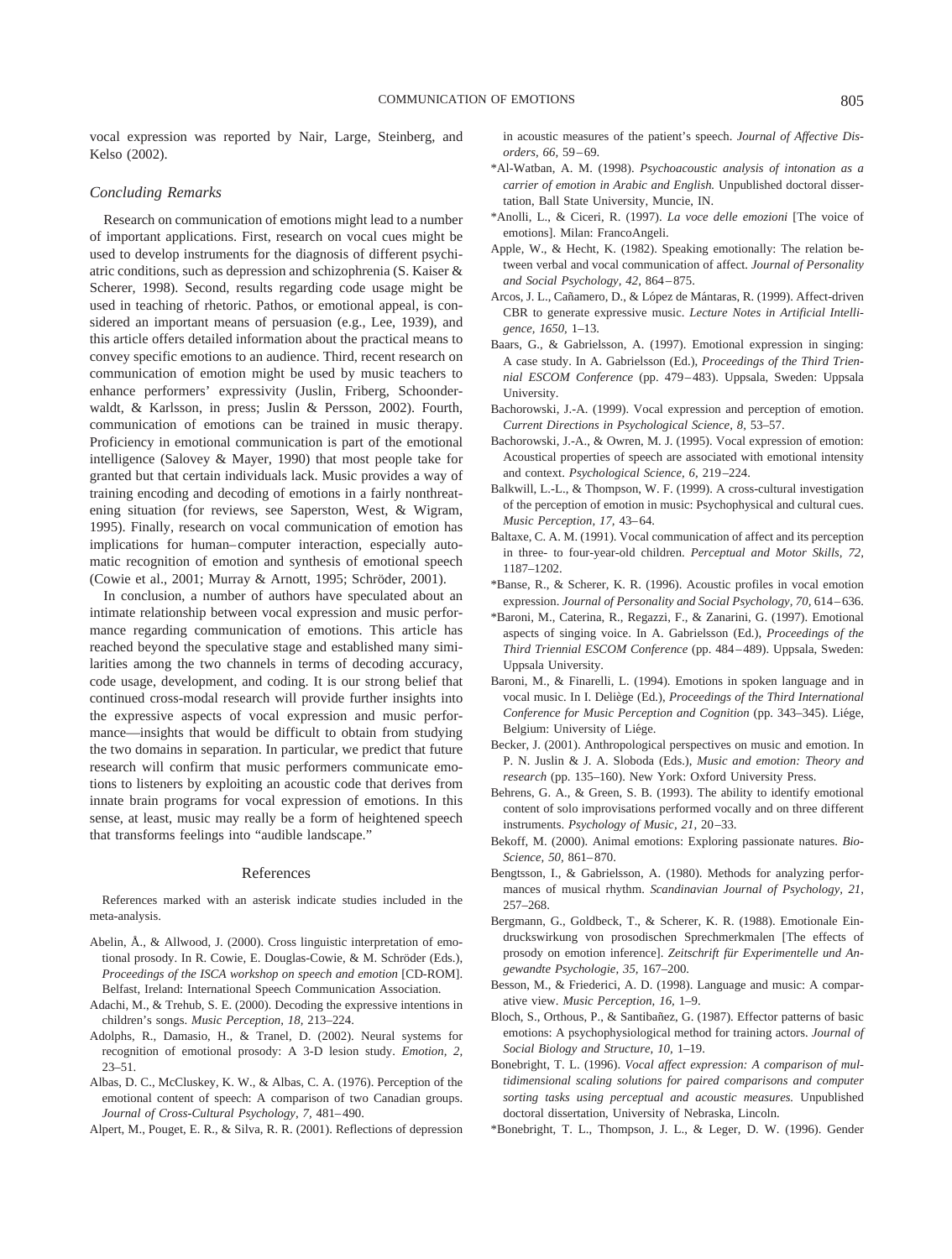stereotypes in the expression and perception of vocal affect. *Sex Roles, 34,* 429–445.

- Bonner, M. R. (1943). Changes in the speech pattern under emotional tension. *American Journal of Psychology, 56,* 262–273.
- Booth, R. J., & Pennebaker, J. W. (2000). Emotions and immunity. In M. Lewis & J. M. Haviland-Jones (Eds.), *Handbook of emotions* (2nd ed., pp. 558–570). New York: Guilford Press.
- Borden, G. J., Harris, K. S., & Raphael, L. J. (1994). *Speech science primer: Physiology, acoustics and perception of speech* (3rd ed.). Baltimore: Williams & Wilkins.
- Breitenstein, C., Van Lancker, D., & Daum, I. (2001). The contribution of speech rate and pitch variation to the perception of vocal emotions in a German and an American sample. *Cognition & Emotion, 15,* 57–79.
- Bresin, R., & Friberg, A. (2000). Emotional coloring of computercontrolled music performance. *Computer Music Journal, 24,* 44–63.
- Breznitz, Z. (1992). Verbal indicators of depression. *Journal of General Psychology, 119,* 351–363.
- \*Brighetti, G., Ladavas, E., & Ricci Bitti, P. E. (1980). Recognition of emotion expressed through voice. *Italian Journal of Psychology, 7,* 121–127.
- Brosgole, L., & Weisman, J. (1995). Mood recognition across the ages. *International Journal of Neuroscience, 82,* 169–189.
- Brown, S. (2000). The "musilanguage" model of music evolution. In N. L. Wallin, B. Merker, & S. Brown (Eds.), *The origins of music* (pp. 271–300). Cambridge, MA: MIT Press.
- Brunswik, E. (1956). *Perception and the representative design of psychological experiments.* Berkeley: University of California Press.
- Buck, R. (1984). *The communication of emotion.* New York: Guilford Press.
- Budd, M. (1985). *Music and the emotions. The philosophical theories.* London: Routledge.
- \*Bunt, L., & Pavlicevic, M. (2001). Music and emotion: Perspectives from music therapy. In P. N. Juslin & J. A. Sloboda (Eds.), *Music and emotion: Theory and research* (pp. 181–201). New York: Oxford University Press.
- \*Burkhardt, F. (2001). *Simulation emotionaler Sprechweise mit Sprachsyntheseverfahren* [Simulation of emotional speech by means of speech synthesis]. Doctoral dissertation, Technische Universität Berlin, Berlin, Germany.
- \*Burns, K. L., & Beier, E. G. (1973). Significance of vocal and visual channels in the decoding of emotional meaning. *Journal of Communication, 23,* 118–130.
- Buss, D. M. (1995). Evolutionary psychology: A new paradigm for psychological science. *Psychological Inquiry, 6,* 1–30.
- Cacioppo, J. T., Berntson, G. G., Larsen, J. T., Poehlmann, K. M., & Ito, T. A. (2000). The psychophysiology of emotion. In M. Lewis & J. M. Haviland-Jones (Eds.), *Handbook of emotions* (2nd ed., pp. 173–191). New York: Guilford Press.
- Cahn, J. E. (1990). The generation of affect in synthesized speech. *Journal of the American Voice I/O Society, 8,* 1–19.
- Camras, L. A., & Allison, K. (1985). Children's understanding of emotional facial expressions and verbal labels. *Journal of Nonverbal Behavior, 9,* 89–94.
- Canazza, S., & Orio, N. (1999). The communication of emotions in jazz music: A study on piano and saxophone performances. In M. O. Belardinelli & C. Fiorelli (Eds.), *Musical behavior and cognition* (pp. 261–276). Rome: Edizioni Scientifiche Magi.
- Carlson, R., Friberg, A., Frydén, L., Granström, B., & Sundberg, J. (1989). Speech and music performance: Parallels and contrasts. *Contemporary Music Review, 4,* 389–402.
- Carlson, R., Granström, B., & Nord, L. (1992). Experiments with emotive speech: Acted utterances and synthesized replicas. In J. J. Ohala, T. M. Nearey, B. L. Derwing, M. M. Hodge, & G. E. Wiebe (Eds.), *Proceedings of the Second International Conference on Spoken Language Pro-*

*cessing* (pp. 671–674). Edmonton, Alberta, Canada: University of Alberta.

- Carterette, E. C., & Kendall, R. A. (1999). Comparative music perception and cognition. In D. Deutsch (Ed.), *The psychology of music* (2nd ed., pp. 725–791). San Diego, CA: Academic Press.
- \*Chung, S.-J. (2000). *L'expression et la perception de l'e´motion dans la parole spontanée: Évidences du coréen et de l'anglais* [Expression and perception of emotion extracted from spontaneous speech in Korean and English]. Unpublished doctoral dissertation, Université de la Sorbonne Nouvelle, Paris.
- Clynes, M. (1977). *Sentics: The touch of emotions.* New York: Doubleday.
- Cohen, J., & Cohen, P. (1983). *Applied multiple regression/correlation analysis for the behavioral sciences* (2nd ed.). Hillsdale, NJ: Erlbaum.
- Coltheart, M. (1999). Modularity and cognition. *Trends in Cognitive Science, 3,* 115–119.
- Conway, M. A., & Bekerian, D. A. (1987). Situational knowledge and emotions. *Cognition & Emotion, 1,* 145–191.
- Cordes, I. (2000). Communicability of emotion through music rooted in early human vocal patterns. In C. Woods, G. Luck, R. Brochard, F. Seddon, & J. A. Sloboda (Eds.), *Proceedings of the Sixth International Conference on Music Perception and Cognition, August 2000* [CD-ROM]. Keele, England: Keele University.
- Cosmides, L. (1983). Invariances in the acoustic expression of emotion during speech. *Journal of Experimental Psychology: Human Perception and Performance, 9,* 864–881.
- Cosmides, L., & Tooby, J. (1994). Beyond intuition and instinct blindness: Toward an evolutionarily rigorous cognitive science. *Cognition, 50,* 41–77.
- Cosmides, L., & Tooby, J. (2000). Evolutionary psychology and the emotions. In M. Lewis & J. M. Haviland-Jones (Eds.), *Handbook of emotions* (2nd ed., pp. 91–115). New York: Guilford Press.
- Costanzo, F. S., Markel, N. N., & Costanzo, P. R. (1969). Voice quality profile and perceived emotion. *Journal of Counseling Psychology, 16,* 267–270.
- Cowie, R., Douglas-Cowie, E., & Schröder, M. (Eds.). (2000). *Proceedings of the ISCA workshop on speech and emotion* [CD-ROM]. Belfast, Ireland: International Speech Communication Association.
- Cowie, R., Douglas-Cowie, E., Tsapatsoulis, N., Votsis, G., Kollias, S., Fellenz, W., & Taylor, J. G. (2001). Emotion recognition in humancomputer interaction. *IEEE Signal Processing Magazine, 18,* 32–80.
- Cummings, K. E., & Clements, M. A. (1995). Analysis of the glottal excitation of emotionally styled and stressed speech. *Journal of the Acoustical Society of America, 98,* 88–98.
- Cunningham, J. G., & Sterling, R. S. (1988). Developmental changes in the understanding of affective meaning in music. *Motivation and Emotion, 12,* 399–413.
- Dalla Bella, S., Peretz, I., Rousseau, L., & Gosselin, N. (2001). A developmental study of the affective value of tempo and mode in music. *Cognition, 80,* B1–B10.
- Damasio, A. R., Grabowski, T. J., Bechara, A., Damasio, H., Ponto, L. L. B., Parvizi, J., & Hichwa, R. D. (2000). Subcortical and cortical brain activity during the feeling of self-generated emotions. *Nature Neuroscience, 3,* 1049–1056.
- Darwin, C. (1998). *The expression of the emotions in man and animals* (3rd ed.). London: Harper-Collins. (Original work published 1872)
- Davies, J. B. (1978). *The psychology of music.* London: Hutchinson.
- Davies, S. (2001). Philosophical perspectives on music's expressiveness. In P. N. Juslin & J. A. Sloboda (Eds.), *Music and emotion: Theory and research* (pp. 23–44). New York: Oxford University Press.
- \*Davitz, J. R. (1964a). Auditory correlates of vocal expressions of emotional meanings. In J. R. Davitz (Ed.), *The communication of emotional meaning* (pp. 101–112). New York: McGraw-Hill.
- Davitz, J. R. (1964b). Personality, perceptual, and cognitive correlates of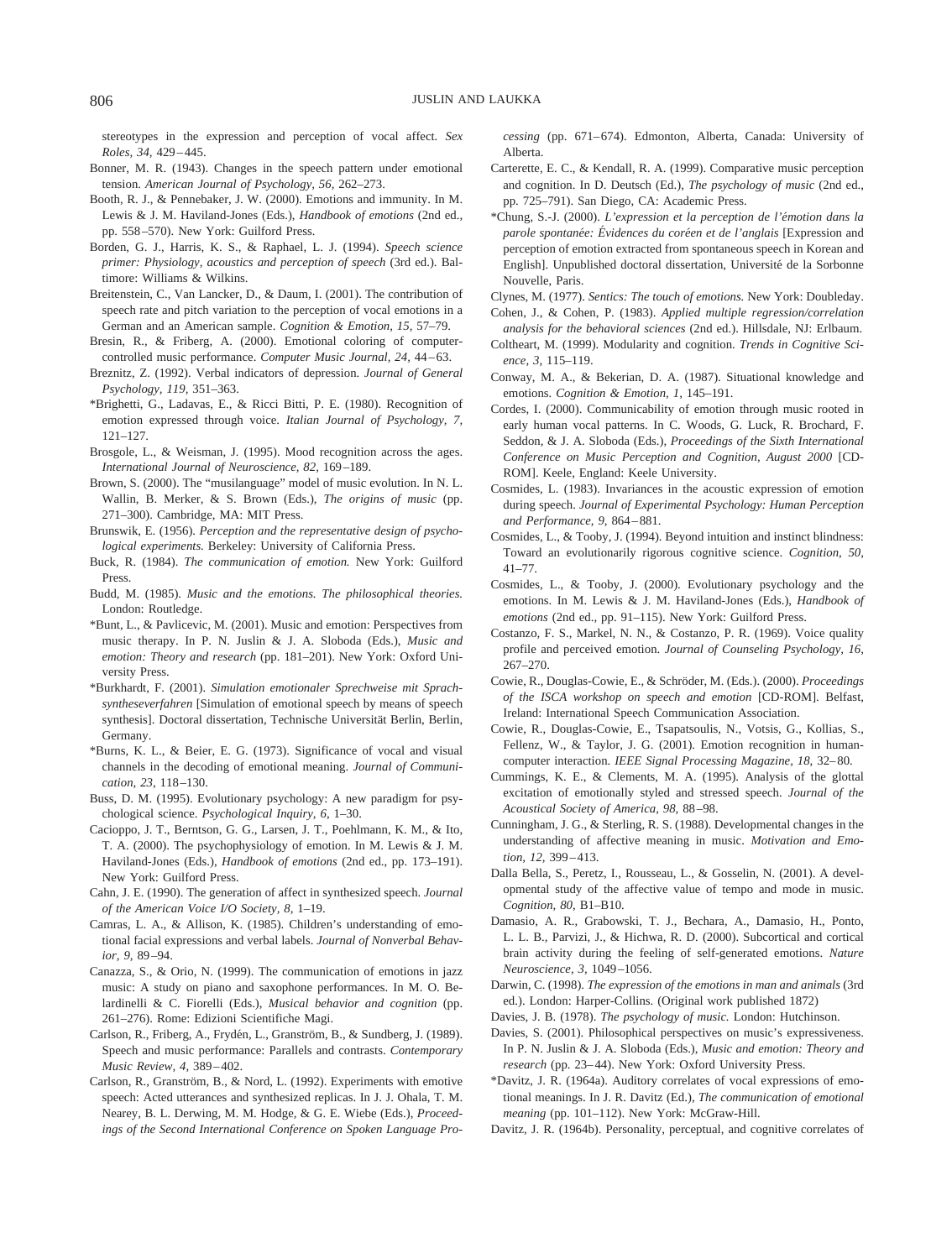emotional sensitivity. In J. R. Davitz (Ed.), *The communication of emotional meaning* (pp. 57–68). New York: McGraw-Hill.

- Davitz, J. R. (1964c). A review of research concerned with facial and vocal expressions of emotion. In J. R. Davitz (Ed.), *The communication of emotional meaning* (pp. 13–29). New York: McGraw-Hill.
- \*Davitz, J. R., & Davitz, L. J. (1959). The communication of feelings by content-free speech. *Journal of Communication, 9,* 6–13.
- Dawes, R. M., & Corrigan, B. (1974). Linear models in decision making. *Psychological Bulletin, 81,* 95–106.
- Dawes, R. M., & Kramer, E. (1966). A proximity analysis of vocally expressed emotion. *Perceptual and Motor Skills, 22,* 571–574.
- de Gelder, B., Teunisse, J. P., & Benson, P. J. (1997). Categorical perception of facial expressions and their internal structure. *Cognition & Emotion, 11,* 1–23.
- de Gelder, B., & Vroomen, J. (1996). Categorical perception of emotional speech. *Journal of the Acoustical Society of America, 100,* 2818.
- Dimitrovsky, L. (1964). The ability to identify the emotional meaning of vocal expression at successive age levels. In J. R. Davitz (Ed.), *The communication of emotional meaning* (pp. 69–86). New York: McGraw-Hill.
- Dolgin, K., & Adelson, E. (1990). Age changes in the ability to interpret affect in sung and instrumentally-presented melodies. *Psychology of Music, 18,* 87–98.
- Dowling, W. J., & Harwood, D. L. (1986). *Music cognition.* New York: Academic Press.
- Drummond, P. D., & Quah, S. H. (2001). The effect of expressing anger on cardiovascular reactivity and facial blood flow in Chinese and Caucasians. *Psychophysiology, 38,* 190–196.
- Dry, A., & Gabrielsson, A. (1997). Emotional expression in guitar band performance. In A. Gabrielsson (Ed.), *Proceedings of the Third Triennial ESCOM Conference* (pp. 475–478). Uppsala, Sweden: Uppsala University.
- \*Dusenbury, D., & Knower, F. H. (1939). Experimental studies of the symbolism of action and voice. II. A study of the specificity of meaning in abstract tonal symbols. *Quarterly Journal of Speech, 25,* 67–75.
- \*Ebie, B. D. (1999). *The effects of traditional, vocally modeled, kinesthetic, and audio-visual treatment conditions on male and female middle school vocal music students' abilities to expressively sing melodies.* Unpublished doctoral dissertation, Kent State University, Kent, OH.
- Eggebrecht, R. (1983). *Sprachmelodie und musikalische Forschungen im Kulturvergleich* [Speech melody and music research in cross-cultural comparison]. Doctoral dissertation, University of Münich, Münich, Germany.
- Eibl-Eibesfeldt, I. (1973). The expressive behaviors of the deaf-and-blindborn. In M. von Cranach & I. Vine (Eds.), *Social communication and movement* (pp. 163–194). New York: Academic Press.
- Eibl-Eibesfeldt, I. (1989). *Human ethology.* New York: Aldine.
- Ekman, P. (Ed.). (1973). *Darwin and facial expression.* New York: Academic Press.
- Ekman, P. (1992). An argument for basic emotions. *Cognition & Emotion, 6,* 169–200.
- Ekman, P. (1994). Strong evidence for universals in facial expressions: A reply to Russell's mistaken critique. *Psychological Bulletin, 115,* 268– 287.
- Ekman, P., & Friesen, W. V. (1969). The repertoire of nonverbal behavior: Categories, origins, usage, and coding. *Semiotica, 1,* 49–98.
- Ekman, P., Levenson, R. W., & Friesen, W. V. (1983, September 16). Autonomic nervous system activity distinguishes between emotions. *Science, 221,* 1208–1210.
- Eldred, S. H., & Price, D. B. (1958). A linguistic evaluation of feeling states in psychotherapy. *Psychiatry, 21,* 115–121.
- Elfenbein, H. A., & Ambady, N. (2002). On the universality and cultural specificity of emotion recognition: A meta-analysis. *Psychological Bulletin, 128,* 203–235.
- Ellgring, H., & Scherer, K. R. (1996). Vocal indicators of mood change in depression. *Journal of Nonverbal Behavior, 20,* 83–110.
- Erlewine, M., Bogdanow, V., Woodstra, C., & Koda, C. (Eds.). (1996). *The blues.* San Francisco: Miller-Freeman.
- Etcoff, N. L., & Magee, J. J. (1992). Categorical perception of facial expressions. *Cognition, 44,* 227–240.
- Fairbanks, G., & Hoaglin, L. W. (1941). An experimental study of the durational characteristics of the voice during the expression of emotion. *Speech Monographs, 8,* 85–90.
- \*Fairbanks, G., & Provonost, W. (1938, October 21). Vocal pitch during simulated emotion. *Science, 88,* 382–383.
- Fairbanks, G., & Provonost, W. (1939). An experimental study of the pitch characteristics of the voice during the expression of emotion. *Speech Monographs, 6,* 87–104.
- \*Fenster, C. A., Blake, L. K., & Goldstein, A. M. (1977). Accuracy of vocal emotional communications among children and adults and the power of negative emotions. *Journal of Communications Disorders, 10,* 301–314.
- Fodor, J. A. (1983). *The modularity of the mind.* Cambridge, MA: MIT Press.
- Fónagy, I. (1978). A new method of investigating the perception of prosodic features. *Language and Speech, 21,* 34–49.
- Fónagy, I., & Magdics, K. (1963). Emotional patterns in intonation and music. *Zeitschrift fu¨r Phonetik, Sprachwissenschaft und Kommunikationsforschung, 16,* 293–326.
- Frick, R. W. (1985). Communicating emotion: The role of prosodic features. *Psychological Bulletin, 97,* 412–429.
- Frick, R. W. (1986). The prosodic expression of anger: Differentiating threat and frustration. *Aggressive Behavior, 12,* 121–128.
- Fridlund, A. J., Schwartz, G. E., & Fowler, S. C. (1984). Pattern recognition of self-reported emotional state from multiple-site facial EMG activity during affective imagery. *Psychophysiology, 21,* 622–637.
- Friend, M. (2000). Developmental changes in sensitivity to vocal paralanguage. *Developmental Science, 3,* 148–162.
- Friend, M., & Farrar, M. J. (1994). A comparison of content-masking procedures for obtaining judgments of discrete affective states. *Journal of the Acoustical Society of America, 96,* 1283–1290.
- Fulcher, J. A. (1991). Vocal affect expression as an indicator of affective response. *Behavior Research Methods, Instruments, & Computers, 23,* 306–313.
- Gabrielsson, A. (1995). Expressive intention and performance. In R. Steinberg (Ed.), *Music and the mind machine* (pp. 35–47). Heidelberg, Germany: Springer.
- Gabrielsson, A. (1999). The performance of music. In D. Deutsch (Ed.), *The psychology of music* (2nd ed., pp. 501–602). San Diego, CA: Academic Press.
- Gabrielsson, A., & Juslin, P. N. (1996). Emotional expression in music performance: Between the performer's intention and the listener's experience. *Psychology of Music, 24,* 68–91.
- Gabrielsson, A., & Juslin, P. N. (2003). Emotional expression in music. In R. J. Davidson, H. H. Goldsmith, & K. R. Scherer (Eds.), *Handbook of affective sciences* (pp. 503–534). New York: Oxford University Press.
- Gabrielsson, A., & Lindström, E. (1995). Emotional expression in synthesizer and sentograph performance. *Psychomusicology, 14,* 94–116.
- Gårding, E., & Abramson, A. S. (1965). A study of the perception of some American English intonation contours. *Studia Linguistica, 19,* 61–79.
- Geary, D. C., & Huffman, K. J. (2002). Brain and cognitive evolution: Forms of modularity and functions of mind. *Psychological Bulletin, 128,* 667–698.
- Gentile, D. (1998). An ecological approach to the development of perception of emotion in music (Doctoral dissertation, University of Minnesota, Twin Cities Campus, 1998). *Dissertation Abstracts International, 59,* 2454.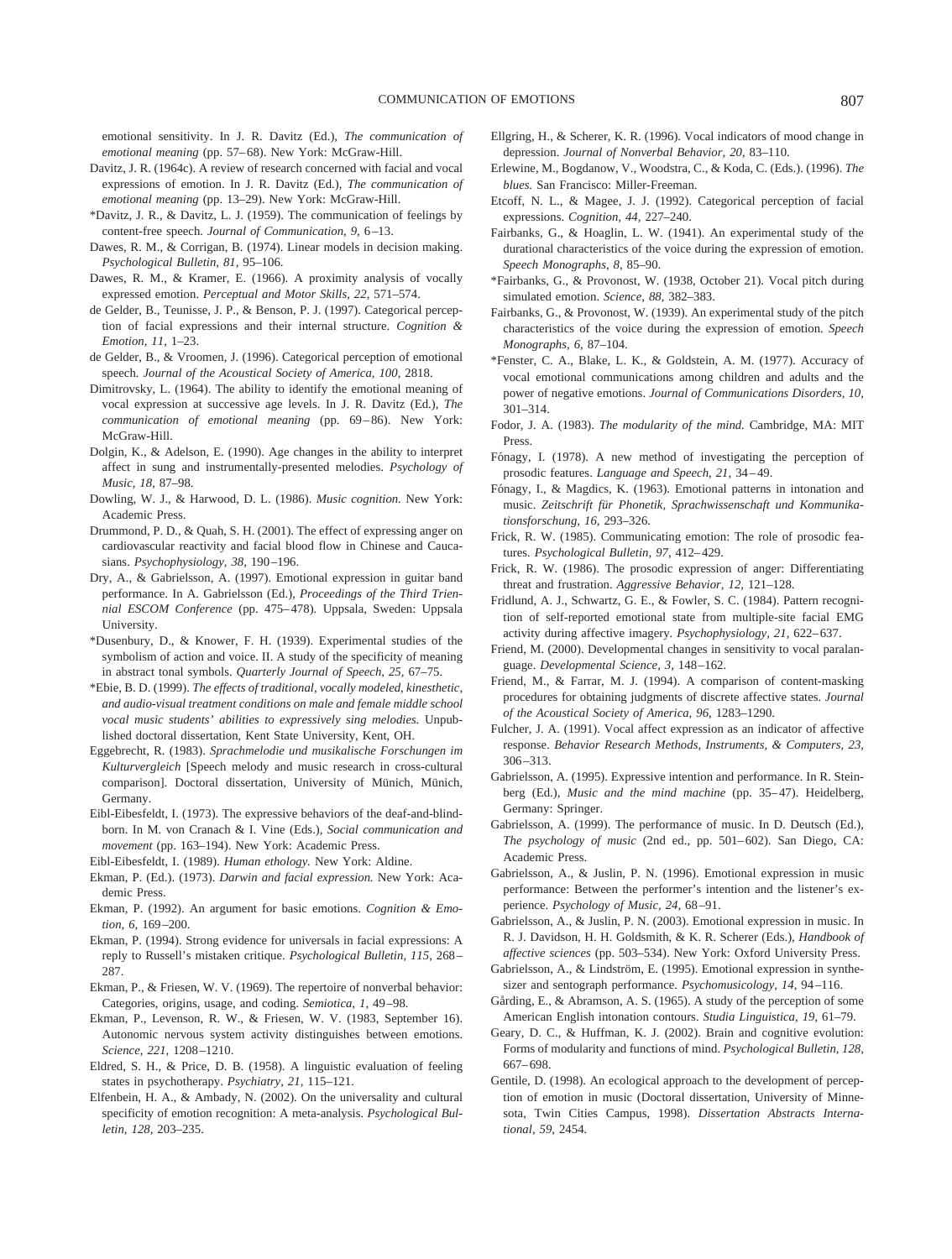- \*Gérard, C., & Clément, J. (1998). The structure and development of French prosodic representations. *Language and Speech, 41,* 117–142.
- Gibson, J. J. (1979). *The ecological approach to visual perception.* Boston: Houghton-Mifflin.
- Giese-Davis, J., & Spiegel, D. (2003). Emotional expression and cancer progression. In R. J. Davidson, H. H. Goldsmith, & K. R. Scherer (Eds.), *Handbook of affective sciences* (pp. 1053–1082). New York: Oxford University Press.
- Gigerenzer, G., & Goldstein, D. G. (1996). Reasoning the fast and frugal way: Models of bounded rationality. *Psychological Review, 103,* 650– 669.
- Giomo, C. J. (1993). An experimental study of children's sensitivity to mood in music. *Psychology of Music, 21,* 141–162.
- Gobl, C., & Ní Chasaide, A. (2000). Testing affective correlates of voice quality through analysis and resynthesis. In R. Cowie, E. Douglas-Cowie, & M. Schröder (Eds.), *Proceedings of the ISCA workshop on speech and emotion* [CD-ROM]. Belfast, Ireland: International Speech Communication Association.
- Goodall, J. (1986). *The chimpanzees of Gombe: Patterns of behavior.* Cambridge, MA: Harvard University Press.
- \*Graham, C. R., Hamblin, A. W., & Feldstein, S. (2001). Recognition of emotion in English voices by speakers of Japanese, Spanish and English. *International Review of Applied Linguistics in Language Teaching, 39,* 19–37.
- Greasley, P., Sherrard, C., & Waterman, M. (2000). Emotion in language and speech: Methodological issues in naturalistic settings. *Language and Speech, 43,* 355–375.
- Gregory, A. H. (1997). The roles of music in society: The ethnomusicological perspective. In D. J. Hargreaves & A. C. North (Eds.), *The social psychology of music* (pp. 123–140). Oxford, England: Oxford University Press.
- Gordon, I. E. (1989). *Theories of visual perception.* New York: Wiley.
- \*Guidetti, M. (1991). L'expression vocale des émotions: Approche interculturelle et développementale [Vocal expression of emotions: A crosscultural and developmental approach]. *Année Psychologique, 91*, 383-396.
- Gundlach, R. H. (1935). Factors determining the characterization of musical phrases. *American Journal of Psychology, 47,* 624–644.
- Hall, J. A., Carter, J. D., & Horgan, T. G. (2001). Gender differences in the nonverbal communication of emotion. In A. Fischer (Ed.), *Gender and emotion* (pp. 97–117). Cambridge, England: Cambridge University Press.
- Hammond, K. R., & Stewart, T. R. (Eds.). (2001). *The essential Brunswik: Beginnings, explications, applications.* New York: Oxford University Press.
- Handel, S. (1991). *Listening: An introduction to the perception of auditory events.* Cambridge, MA: MIT Press.
- Hargreaves, W. A., Starkweather, J. A., & Blacker, K. H. (1965). Voice quality in depression. *Journal of Abnormal Psychology, 70,* 218–220.
- Harris, P. L. (1989). *Children and emotion.* Oxford, England: Blackwell.
- Hatfield, E., Cacioppo, J. T., & Rapson, R. L. (1994). *Emotional contagion.* New York: Cambridge University Press.
- Hatfield, E., & Rapson, R. L. (2000). Love and attachment processes. In M. Lewis & J. M. Haviland-Jones (Eds.), *Handbook of emotions* (2nd ed., pp. 654–662). New York: Guilford Press.
- Hauser, M. D. (2000). The sound and the fury: Primate vocalizations as reflections of emotion and thought. In N. L. Wallin, B. Merker, & S. Brown (Eds.), *The origins of music* (pp. 77–102). Cambridge, MA: MIT Press.
- Havrdova, Z., & Moravek, M. (1979). Changes of the voice expression during suggestively influenced states of experiencing. *Activitas Nervosa Superior, 21,* 33–35.
- Helmholtz, H. L. F. von. (1954). *On the sensations of tone as a psycho-*

*logical basis for the theory of music.* New York: Dover. (Original work published 1863)

- Hevner, K. (1937). The affective value of pitch and tempo in music. *American Journal of Psychology, 49,* 621–630.
- Hietanen, J. K., Surakka, V., & Linnankoski, I. (1998). Facial electromyographic responses to vocal affect expressions. *Psychophysiology, 35,* 530–536.
- Höffe, W. L. (1960). Über Beziehungen von Sprachmelodie und Lautstärke [The relationship between speech melody and sound level]. *Phonetica, 5,* 129–159.
- \*House, D. (1990). On the perception of mood in speech: Implications for the hearing impaired. In L. Eriksson & P. Touati (Eds.), *Working papers* (No. 36, 99–108). Lund, Sweden: Lund University, Department of Linguistics.
- Hursch, C. J., Hammond, K. R., & Hursch, J. L. (1964). Some methodological considerations in multiple-cue probability studies. *Psychological Review, 71,* 42–60.
- Huttar, G. L. (1968). Relations between prosodic variables and emotions in normal American English utterances. *Journal of Speech and Hearing Research, 11,* 481–487.
- Iida, A., Campbell, N., Iga, S., Higuchi, F., & Yasamura, M. (2000). A speech synthesis system with emotion for assisting communication. In R. Cowie, E. Douglas-Cowie, & M. Schröder (Eds.), Proceedings of the *ISCA workshop on speech and emotion* [CD-ROM]. Belfast, Ireland: International Speech Communication Association.
- Iriondo, I., Guaus, R., Rodriguez, A., Lazaro, P., Montoya, N., Blanco, J. M., et al. (2000). Validation of an acoustical modelling of emotional expression in Spanish using speech synthesis techniques. In R. Cowie, E. Douglas-Cowie, & M. Schröder (Eds.), *Proceedings of the ISCA workshop on speech and emotion* [CD-ROM]. Belfast, Ireland: International Speech Communication Association.
- Izard, C. E. (1992). Basic emotions, relations among emotions, and emotion–cognition relations. *Psychological Review, 99,* 561–565.
- Izard, C. E. (1993). Organizational and motivational functions of discrete emotions. In M. Lewis & J. M. Haviland (Eds.), *Handbook of emotions* (pp. 631–641). New York: Guilford Press.
- Izard, C. E. (1994). Innate and universal facial expressions: Evidence from developmental and cross-cultural research. *Psychological Bulletin, 115,* 288–299.
- Jansens, S., Bloothooft, G., & de Krom, G. (1997). Perception and acoustics of emotions in singing. In *Proceedings of the Fifth European Conference on Speech Communication and Technology: Vol. IV. Eurospeech 97* (pp. 2155–2158). Rhodes, Greece: European Speech Communication Association.
- Jo, C.-W., Ferencz, A., & Kim, D.-H. (1999). Experiments regarding the superposition of emotional features on neutral Korean speech. *Lecture Notes in Artificial Intelligence, 1692,* 333–336.
- \*Johnson, W. F., Emde, R. N., Scherer, K. R., & Klinnert, M. D. (1986). Recognition of emotion from vocal cues. *Archives of General Psychiatry, 43,* 280–283.
- Johnson-Laird, P. N., & Oatley, K. (1989). The language of emotions: An analysis of a semantic field. *Cognition & Emotion, 3,* 81–123.
- Johnson-Laird, P. N., & Oatley, K. (1992). Basic emotions, rationality, and folk theory. *Cognition & Emotion, 6,* 201–223.
- Johnstone, T. (2001). *The communication of affect through modulation of non-verbal vocal parameters.* Unpublished doctoral dissertation, University of Western Australia, Nedlands, Western Australia.
- Johnstone, T., & Scherer, K. R. (1999). The effects of emotions on voice quality. In J. J. Ohala, Y. Hasegawa, M. Ohala, D. Granville, & A. C. Bailey (Eds.), *Proceedings of the XIVth International Congress of Phonetic Sciences* [CD-ROM]. Berkeley: University of California, Department of Linguistics.
- Johnstone, T., & Scherer, K. R. (2000). Vocal communication of emotion.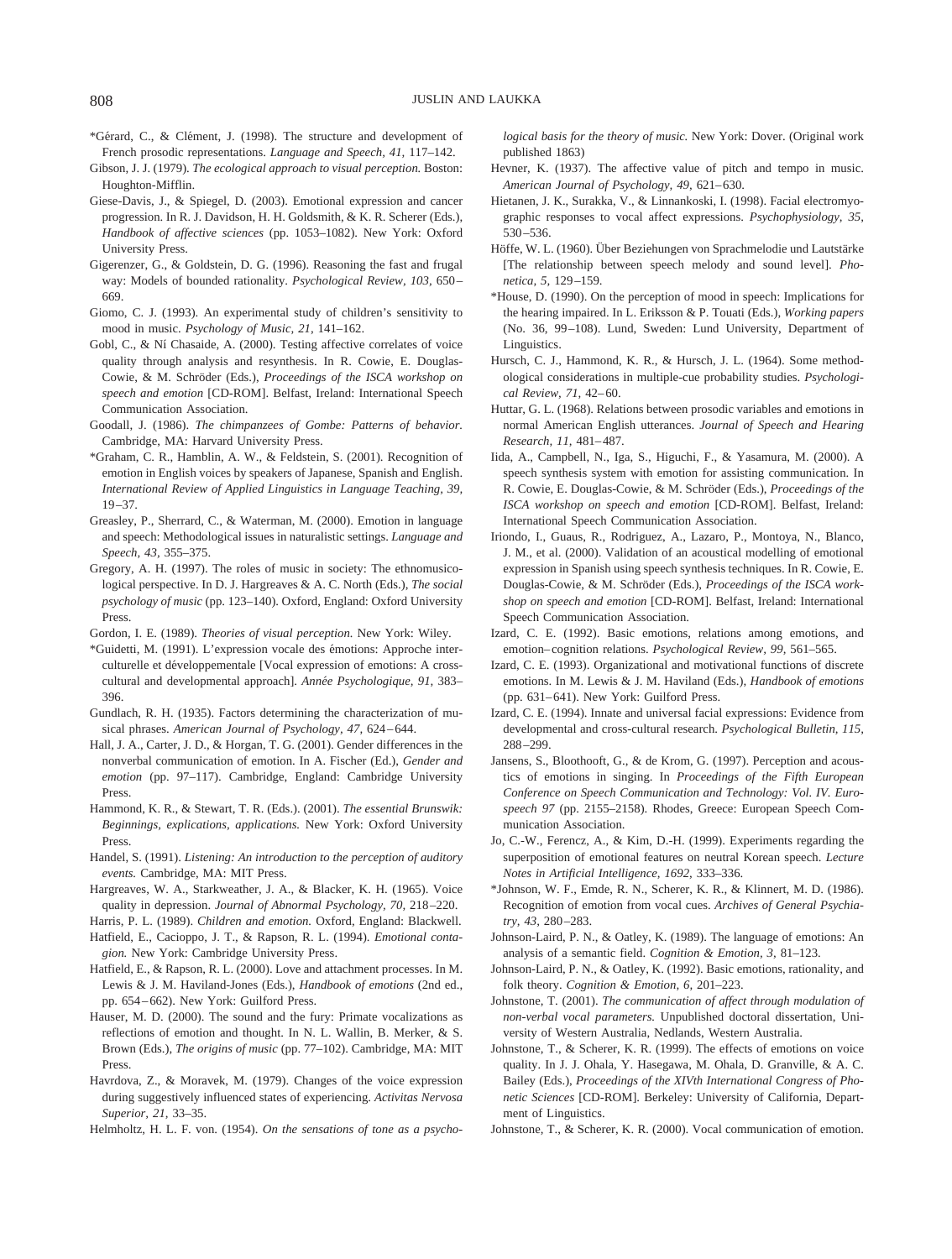In M. Lewis & J. M. Haviland-Jones (Eds.), *Handbook of emotions* (2nd ed., pp. 220–235). New York: Guilford Press.

- Jürgens, U. (1976). Projections from the cortical larynx area in the squirrel monkey. *Experimental Brain Research, 25,* 401–411.
- Jürgens, U. (1979). Vocalization as an emotional indicator: A neuroethological study in the squirrel monkey. *Behaviour, 69,* 88–117.
- Jürgens, U. (1992). On the neurobiology of vocal communication. In H. Papoušek, U. Jürgens, & M. Papoušek (Eds.), *Nonverbal vocal communication: Comparative and developmental approaches* (pp. 31–42). Cambridge, England: Cambridge University Press.
- Jürgens, U. (2002). Neural pathways underlying vocal control. *Neuroscience and Biobehavioral Reviews, 26,* 235–258.
- Jürgens, U., & von Cramon, D. (1982). On the role of the anterior cingulate cortex in phonation: A case report. *Brain and Language, 15,* 234–248.
- Juslin, P. N. (1993). *The influence of expressive intention on electric guitar performance.* Unpublished bachelor's thesis, Uppsala University, Uppsala, Sweden.
- Juslin, P. N. (1995). Emotional communication in music viewed through a Brunswikian lens. In G. Kleinen (Ed.), *Musical expression. Proceedings of the Conference of ESCOM and DGM 1995* (pp. 21–25). University of Bremen: Bremen, Germany.

Juslin, P. N. (1996). Affective computing. *Ung Forskning, 4,* 60–64.

- \*Juslin, P. N. (1997a). Can results from studies of perceived expression in musical performance be generalized across response formats? *Psychomusicology, 16,* 77–101.
- \*Juslin, P. N. (1997b). Emotional communication in music performance: A functionalist perspective and some data. *Music Perception, 14,* 383–418.
- \*Juslin, P. N. (1997c). Perceived emotional expression in synthesized performances of a short melody: Capturing the listener's judgment policy. *Musicae Scientiae, 1,* 225–256.
- Juslin, P. N. (1998). A functionalist perspective on emotional communication in music performance (Doctoral dissertation, Uppsala University, 1998). In *Comprehensive summaries of Uppsala dissertations from the faculty of social sciences, No. 78* (pp. 7–65). Uppsala, Sweden: Uppsala University Library.
- Juslin, P. N. (2000). Cue utilization in communication of emotion in music performance: Relating performance to perception. *Journal of Experimental Psychology: Human Perception and Performance, 26,* 1797– 1813.
- Juslin, P. N. (2001a). A Brunswikian approach to emotional communication in music performance. In K. R. Hammond & T. R. Stewart (Eds.), *The essential Brunswik: Beginnings, explications, applications* (pp. 426–430). New York: Oxford University Press.
- Juslin, P. N. (2001b). Communicating emotion in music performance. A review and a theoretical framework. In P. N. Juslin & J. A. Sloboda (Eds.), *Music and emotion: Theory and research* (pp. 309–337). New York: Oxford University Press.
- Juslin, P. N. (2003). Five facets of musical expression: A psychologist's perspective on music performance. *Psychology of Music, 31,* 273–302.
- Juslin, P. N. (in press). Vocal expression and musical expression: Parallels and contrasts. In A. Kappas (Ed.), *Proceedings of the 11th Meeting of the International Society for Research on Emotions.* Quebec City, Quebec, Canada: International Society for Research on Emotions.
- Juslin, P. N., Friberg, A., & Bresin, R. (2002). Toward a computational model of expression in music performance: The GERM model. *Musicae Scientiae, Special Issue 2001–2002,* 63–122.
- Juslin, P. N., Friberg, A., Schoonderwaldt, E., & Karlsson, J. (in press). Feedback-learning of musical expressivity. In A. Williamon (Ed.), *Enhancing musical performance: A resource for performers, teachers, and researchers.* New York: Oxford University Press.
- \*Juslin, P. N., & Laukka, P. (2000). Improving emotional communication in music performance through cognitive feedback. *Musicae Scientiae, 4,* 151–183.

\*Juslin, P. N., & Laukka, P. (2001). Impact of intended emotion intensity

on decoding accuracy and cue utilization in vocal expression of emotion. *Emotion, 1,* 381–412.

- Juslin, P. N., & Laukka, P. (in press). Emotional expression in speech and music: Evidence of cross-modal similarities. *Annals of the New York Academy of Sciences.* New York: New York Academy of Sciences.
- Juslin, P. N., & Lindström, E. (2003). *Musical expression of emotions: Modeling composed and performed features.* Unpublished manuscript.
- \*Juslin, P. N., & Madison, G. (1999). The role of timing patterns in recognition of emotional expression from musical performance. *Music Perception, 17,* 197–221.
- Juslin, P. N., & Persson, R. S. (2002). Emotional communication. In R. Parncutt & G. E. McPherson (Eds.), *The science and psychology of music performance: Creative strategies for teaching and learning* (pp. 219–236). New York: Oxford University Press.
- Juslin, P. N., & Sloboda, J. A. (Eds.). (2001). *Music and emotion: Theory and research.* New York: Oxford University Press.
- Juslin, P. N., & Zentner, M. R. (2002). Current trends in the study of music and emotion: Overture. *Musicae Scientiae, Special Issue 2001–2002,* 3–21.
- Kaiser, L. (1962). Communication of affects by single vowels. *Synthese, 14,* 300–319.
- Kaiser, S., & Scherer, K. R. (1998). Models of "normal" emotions applied to facial and vocal expression in clinical disorders. In W. F. Flack & J. D. Laird (Eds.), *Emotions in psychopathology: Theory and research* (pp. 81–98). New York: Oxford University Press.
- Kastner, M. P., & Crowder, R. G. (1990). Perception of the major/minor distinction: IV. Emotional connotations in young children. *Music Perception, 8,* 189–202.
- Katz, G. S. (1997). *Emotional speech: A quantitative study of vocal acoustics in emotional expression.* Unpublished doctoral dissertation, University of Pittsburgh, Pittsburgh, PA.
- Katz, G. S., Cohn, J. F., & Moore, C. A. (1996). A combination of vocal  $F_0$  dynamic and summary features discriminates between three pragmatic categories of infant-directed speech. *Child Development, 67,* 205– 217.
- Keltner, D., & Gross, J. J. (1999). Functional accounts of emotions. *Cognition & Emotion, 13,* 465–466.
- Kienast, M., & Sendlmeier, W. F. (2000). Acoustical analysis of spectral and temporal changes in emotional speech. In R. Cowie, E. Douglas-Cowie, & M. Schröder (Eds.), *Proceedings of the ISCA workshop on speech and emotion* [CD-ROM]. Belfast, Ireland: International Speech Communication Association.
- \*Kitahara, Y., & Tohkura, Y. (1992). Prosodic control to express emotions for man-machine speech interaction. *IEICE Transactions on Fundamentals of Electronics, Communications, and Computer Sciences, 75,* 155– 163.
- Kivy, P. (1980). *The corded shell.* Princeton, NJ: Princeton University Press.
- Klasmeyer, G., & Sendlmeier, W. F. (1997). The classification of different phonation types in emotional and neutral speech. *Forensic Linguistics, 1,* 104–124.
- \*Knower, F. H. (1941). Analysis of some experimental variations of simulated vocal expressions of the emotions. *Journal of Social Psychology, 14,* 369–372.
- \*Knower, F. H. (1945). Studies in the symbolism of voice and action: V. The use of behavioral and tonal symbols as tests of speaking achievement. *Journal of Applied Psychology, 29,* 229–235.
- \*Konishi, T., Imaizumi, S., & Niimi, S. (2000). Vibrato and emotion in singing voice. In C. Woods, G. Luck, R. Brochard, F. Seddon, & J. A. Sloboda (Eds.), *Proceedings of the Sixth International Conference for Music Perception and Cognition* [CD-ROM]. Keele, England: Keele University.
- \*Kotlyar, G. M., & Morozov, V. P. (1976). Acoustical correlates of the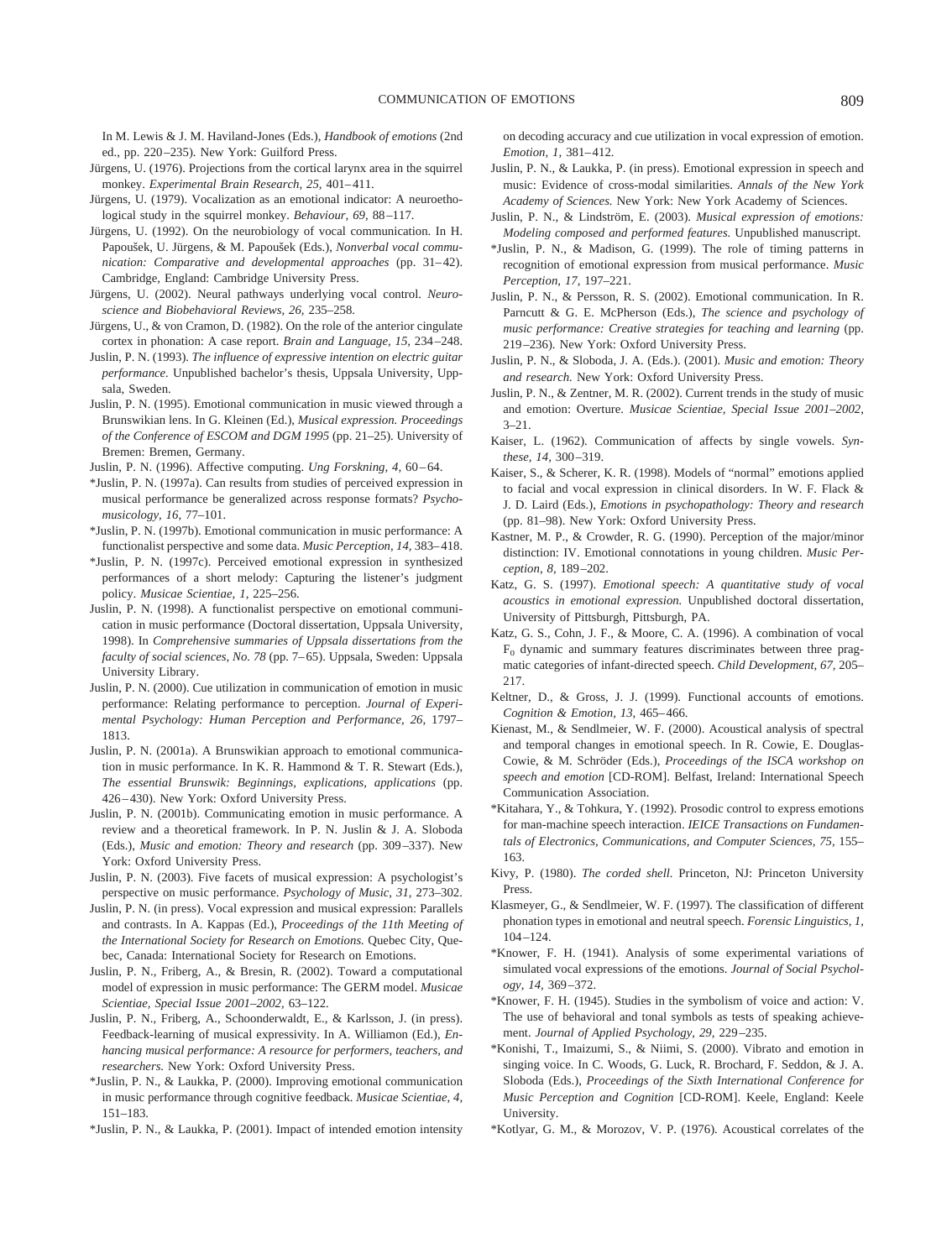emotional content of vocalized speech. *Soviet Physics: Acoustics, 22,* 208–211.

- \*Kramer, E. (1964). Elimination of verbal cues in judgments of emotion from voice. *Journal of Abnormal and Social Psychology, 68,* 390–396.
- Kratus, J. (1993). A developmental study of children's interpretation of emotion in music. *Psychology of Music, 21,* 3–19.
- Krebs, J. R., & Dawkins, R. (1984). Animal signals: Mind-reading and manipulation. In J. R. Krebs & N. B. Davies, (Eds.), *Behavioural ecology: An evolutionary approach* (2nd ed., pp. 380–402). Oxford, England: Blackwell.
- Kuny, S., & Stassen, H. H. (1993). Speaking behavior and voice sound characteristics in depressive patients during recovery. *Journal of Psychiatric Research, 27,* 289–307.
- Kuroda, I., Fujiwara, O., Okamura, N., & Utsuki, N. (1976). Method for determining pilot stress through analysis of voice communication. *Aviation, Space, and Environmental Medicine, 47,* 528–533.
- Kuypers, H. G. (1958). Corticobulbar connections to the pons and lower brain stem in man. *Brain, 81,* 364–388.
- Ladd, D. R., Silverman, K. E. A., Tolkmitt, F., Bergmann, G., & Scherer, K. R. (1985). Evidence of independent function of intonation contour type, voice quality, and F0 range in signaling speaker affect. *Journal of the Acoustical Society of America, 78,* 435–444.
- Langeheinecke, E. J., Schnitzler, H.-U., Hischer-Buhrmester, U., & Behne, K.-E. (1999, March). *Emotions in the singing voice: Acoustic cues for joy, fear, anger and sadness.* Poster session presented at the Joint Meeting of the Acoustical Society of America and the Acoustical Society of Germany, Berlin.
- Langer, S. (1951). *Philosophy in a new key* (2nd ed.). New York: New American Library.
- Laukka, P. (in press). Categorical perception of emotions in vocal expression. *Annals of the New York Academy of Sciences.* New York: New York Academy of Sciences.
- \*Laukka, P., & Gabrielsson, A. (2000). Emotional expression in drumming performance. *Psychology of Music, 28,* 181–189.
- Laukka, P., Juslin, P. N., & Bresin, R. (2003). *A dimensional approach to vocal expression of emotion.* Manuscript submitted for publication.
- Laukkanen, A.-M., Vilkman, E., Alku, P., & Oksanen, H. (1996). Physical variations related to stress and emotional state: A preliminary study. *Journal of Phonetics, 24,* 313–335.
- Laukkanen, A.-M., Vilkman, E., Alku, P., & Oksanen, H. (1997). On the perception of emotions in speech: The role of voice quality. *Logopedics Phoniatrics Vocology, 22,* 157–168.
- Laver, J. (1980). *The phonetic description of voice quality.* Cambridge, England: Cambridge University Press.
- Lazarus, R. S. (1991). *Emotion and adaptation.* New York: Oxford University Press.
- Lee, I. J. (1939). Some conceptions of emotional appeal in rhetorical theory. *Speech Monographs, 6,* 66–86.
- \*Leinonen, L., Hiltunen, T., Linnankoski, I., & Laakso, M.-L. (1997). Expression of emotional-motivational connotations with a one-word utterance. *Journal of the Acoustical Society of America, 102,* 1853– 1863.
- \*Léon, P. R. (1976). De l'analyse psychologique a la catégorisation auditive et acoustique des émotions dans la parole [On the psychological analysis of auditory and acoustic categorization of emotions in speech]. *Journal de Psychologie Normale et Pathologique, 73,* 305–324.
- Levenson, R. W. (1992). Autonomic nervous system differences among emotions. *Psychological Science, 3,* 23–27.
- Levenson, R. W. (1994). Human emotion: A functional view. In P. Ekman & R. J. Davidson (Eds.), *The nature of emotion: Fundamental questions* (pp. 123–126). New York: Oxford University Press.
- Levin, H., & Lord, W. (1975). Speech pitch frequency as an emotional state indicator. *IEEE Transactions on Systems, Man, and Cybernetics, 5,* 259–273.
- \*Levitt, E. A. (1964). The relationship between abilities to express emotional meanings vocally and facially. In J. R. Davitz (Ed.), *The communication of emotional meaning* (pp. 87–100). New York: McGraw-Hill.
- Levman, B. G. (2000). Western theories of music origin, historical and modern. *Musicae Scientiae, 4,* 185–211.
- Lewis, M. (2000). The emergence of human emotions. In M. Lewis & J. M. Haviland-Jones (Eds.), *Handbook of emotions* (2nd ed., pp. 265–280). New York: Guilford Press.
- Lieberman, P. (1961). Perturbations in vocal pitch. *Journal of the Acoustical Society of America, 33,* 597–603.
- Lieberman, P., & Michaels, S. B. (1962). Some aspects of fundamental frequency and envelope amplitude as related to the emotional content of speech. *Journal of the Acoustical Society of America, 34,* 922–927.
- Lindström, E., Juslin, P. N., Bresin, R., & Williamon, A. (2003). Expressivity comes from within your soul: A questionnaire study of music students' perspectives on expressivity. *Research Studies in Music Education, 20,* 23–47.
- London, J. (2002). Some theories of emotion in music and their implications for research in music psychology. *Musicae Scientiae, Special Issue 2001–2002,* 23–36.
- Lundqvist, L. G., Carlsson, F., & Hilmersson, P. (2000, July). *Facial electromyography, autonomic activity, and emotional experience to happy and sad music.* Paper presented at the 27th International Congress of Psychology, Stockholm, Sweden.
- MacLean, P. (1993). Cerebral evolution of emotion. In M. Lewis & J. M. Haviland (Eds.), *Handbook of emotions* (pp. 67–83). New York: Guilford Press.
- Madison, G. (2000a). Interaction between melodic structure and performance variability on the expressive dimensions perceived by listeners. In C. Woods, G. Luck, R. Brochard, F. Seddon, & J. A. Sloboda (Eds.), *Proceedings of the Sixth International Conference on Music Perception and Cognition, August 2000* [CD-ROM]. Keele, England: Keele University.
- Madison, G. (2000b). Properties of expressive variability patterns in music performances. *Journal of New Music Research, 29,* 335–356.
- Markel, N. N., Bein, M. F., & Phillis, J. A. (1973). The relationship between words and tone-of-voice. *Language and Speech, 16,* 15–21.
- Marler, P. (1977). The evolution of communication. In T. A. Sebeok (Ed.), *How animals communicate* (pp. 45–70). Bloomington: Indiana University Press.
- Mastropieri, D., & Turkewitz, G. (1999). Prenatal experience and neonatal responsiveness to vocal expressions of emotion. *Developmental Psychobiology, 35,* 204–214.
- Mayne, T. J. (2001). Emotions and health. In T. J. Mayne & G. A. Bonanno (Eds.), *Emotions: Current issues and future directions* (pp. 361–397). New York: Guilford Press.
- McCluskey, K. W., & Albas, D. C. (1981). Perception of the emotional content of speech by Canadian and Mexican children, adolescents, and adults. *International Journal of Psychology, 16,* 119–132.
- McCluskey, K. W., Albas, D. C., Niemi, R. R., Cuevas, C., & Ferrer, C. A. (1975). Cross-cultural differences in the perception of emotional content of speech: A study of the development of sensitivity in Canadian and Mexican children. *Developmental Psychology, 11,* 551–555.
- McRoberts, G. W., Studdert-Kennedy, M., & Shankweiler, D. P. (1995). The role of fundamental frequency in signaling linguistic stress and affect: Evidence for a dissociation. *Perception & Psychophysics, 57,* 159–174.
- \*Mergl, R., Piesbergen, C., & Tunner, W. (1998). Musikalischimprovisatorischer Ausdruck und erkennen von gefühlsqualitäten [Expression in musical improvisation and the recognition of emotional qualities]. *Musikpsychologie: Jahrbuch der Deutschen Gesellschaft für Musikpsychologie, 13,* 69–81.
- Metfessel, M. (1932). The vibrato in artistic voices. In C. E. Seashore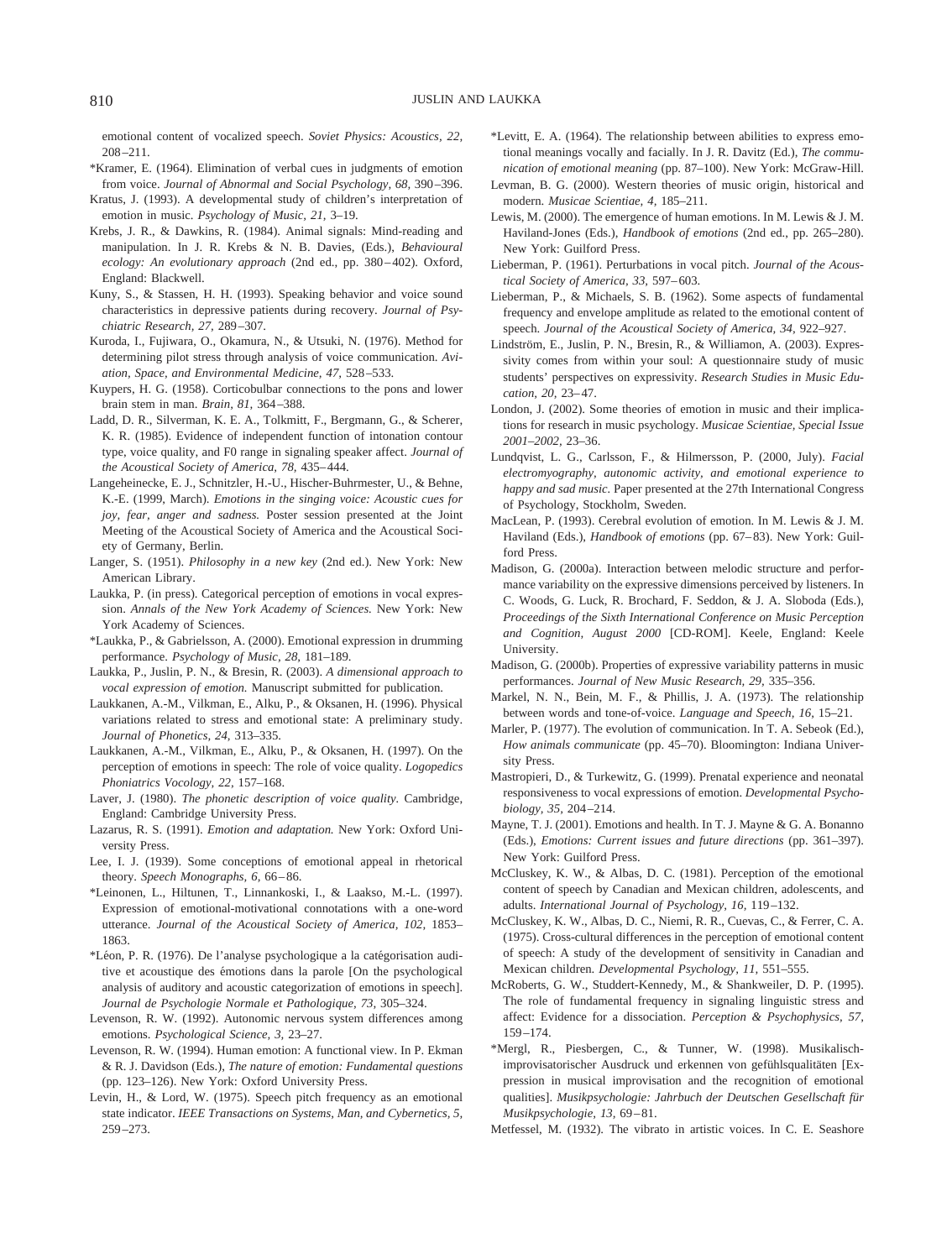(Ed.), *University of Iowa studies in the psychology of music: Vol. 1. The vibrato* (pp. 14–117). Iowa City: University of Iowa Press.

- Meyer, L. B. (1956). *Emotion and meaning in music.* Chicago: Chicago University Press.
- Moriyama, T., & Ozawa, S. (2001). Measurement of human vocal emotion using fuzzy control. *Systems and Computers in Japan, 32,* 59–68.
- Morozov, V. P. (1996). Emotional expressiveness of the singing voice: The role of macrostructural and microstructural modifications of spectra. *Logopedics Phoniatrics Vocology, 21,* 49–58.
- Morton, E. S. (1977). On the occurrence and significance of motivationstructural rules in some bird and mammal sounds. *American Naturalist, 111,* 855–869.
- Morton, J. B., & Trehub, S. E. (2001). Children's understanding of emotion in speech. *Child Development, 72,* 834–843.
- \*Mozziconacci, S. J. L. (1998). *Speech variability and emotion: Production and perception.* Eindhoven, the Netherlands: Technische Universiteit Eindhoven.
- Murray, I. R., & Arnott, J. L. (1993). Toward the simulation of emotion in synthetic speech: A review of the literature on human vocal emotion. *Journal of the Acoustical Society of America, 93,* 1097–1108.
- Murray, I. R., & Arnott, J. L. (1995). Implementation and testing of a system for producing emotion-by-rule in synthetic speech. *Speech Communication, 16,* 369–390.
- Murray, I. R., Baber, C., & South, A. (1996). Towards a definition and working model of stress and its effects on speech. *Speech Communication, 20,* 3–12.
- Nair, D. G., Large, E. W., Steinberg, F., & Kelso, J. A. S. (2002). Perceiving emotion in expressive piano performance: A functional MRI study. In K. Stevens, D. Burnham, G. McPherson, E. Schubert, & J. Renwick (Eds.), *Proceedings of the 7th International Conference on Music Perception and Cognition, July 2002* [CD-ROM]. Adelaide, South Australia: Causal Productions.
- Nawrot, E. S. (2003). The perception of emotional expression in music: Evidence from infants, children, and adults. *Psychology of Music, 31,* 75–92.
- Neumann, R., & Strack, F. (2000). Mood contagion: The automatic transfer of mood between persons. *Journal of Personality and Social Psychology, 79,* 211–223.
- Niedenthal, P. M., & Showers, C. (1991). The perception and processing of affective information and its influences on social judgment. In J. P. Forgas (Ed.), *Emotion & social judgments* (pp. 125–143). Oxford, England: Pergamon Press.
- Nilsonne, Å. (1987). Acoustic analysis of speech variables during depression and after improvement. *Acta Psychiatrica Scandinavica, 76,* 235– 245.
- Novak, A., & Vokral, J. (1993). Emotions in the sight of long-time averaged spectrum and three-dimensional analysis of periodicity. *Folia Phoniatrica, 45,* 198–203.
- Oatley, K. (1992). *Best laid schemes.* Cambridge, MA: Harvard University Press.
- Oatley, K., & Jenkins, J. M. (1996). *Understanding emotions.* Oxford, England: Blackwell.
- Ohala, J. J. (1983). Cross-language use of pitch: An ethological view. *Phonetica, 40,* 1–18.
- Ohgushi, K., & Hattori, M. (1996a, December). *Acoustic correlates of the emotional expression in vocal performance.* Paper presented at the third joint meeting of the Acoustical Society of America and Acoustical Society of Japan, Honolulu, HI.
- Ohgushi, K., & Hattori, M. (1996b). Emotional communication in performance of vocal music. In B. Pennycook & E. Costa-Giomi (Eds.), *Proceedings of the Fourth International Conference on Music Perception and Cognition* (pp. 269–274). Montreal, Quebec, Canada: McGill University.
- Öhman, A., & Mineka, S. (2001). Fears, phobias, and preparedness:

Toward an evolved module of fear and fear learning. *Psychological Review, 108,* 483–522.

- Ortony, A., & Turner, T. J. (1990). What's basic about basic emotions? *Psychological Review, 97,* 315–331.
- \*Oura, Y., & Nakanishi, R. (2000). How do children and college students recognize emotions of piano performances? *Journal of Music Perception and Cognition, 6,* 13–29.
- Owren, M. J., & Bachorowski, J.-A. (2001). The evolution of emotional expression: A "selfish-gene" account of smiling and laughter in early hominids and humans. In T. J. Mayne & G. A. Bonanno (Eds.), *Emotions: Current issues and future directions* (pp. 152–191). New York: Guilford Press.
- Paeschke, A., & Sendlmeier, W. F. (2000). Prosodic characteristics of emotional speech: Measurements of fundamental frequency. In R. Cowie, E. Douglas-Cowie, & M. Schröder (Eds.), Proceedings of the *ISCA workshop on speech and emotion* [CD-ROM]. Belfast, Ireland: International Speech Communication Association.
- Palmer, C. (1997). Music performance. *Annual Review of Psychology, 48,* 115–138.
- Panksepp, J. (1985). Mood changes. In P. J. Vinken, G. W. Bruyn, & H. L. Klawans (Eds.), *Handbook of clinical neurology: Vol. 1. Clinical neuropsychology.* (pp. 271–285). Amsterdam: Elsevier.
- Panksepp, J. (1992). A critical role for affective neuroscience in resolving what is basic about basic emotions. *Psychological Review, 99,* 554–560.
- Panksepp, J. (1998). *Affective neuroscience.* New York: Oxford University Press.
- Panksepp, J. (2000). Emotions as natural kinds within the mammalian brain. In M. Lewis & J. M. Haviland-Jones (Eds.), *Handbook of emotions* (2nd ed., pp. 137–156). New York: Guilford Press.
- Panksepp, J., & Panksepp, J. B. (2000). The seven sins of evolutionary psychology. *Evolution and Cognition, 6,* 108–131.
- Papoušek, H., Jürgens, U., & Papoušek, M. (Eds.). (1992). *Nonverbal vocal communication: Comparative and developmental approaches.* Cambridge, England: Cambridge University Press.
- Papoušek, M. (1996). Intuitive parenting: A hidden source of musical stimulation in infancy. In I. Deliége & J. A. Sloboda (Eds.), *Musical beginnings: Origins and development of musical competence* (pp. 89– 112). Oxford, England: Oxford University Press.
- Patel, A. D., & Peretz, I. (1997). Is music autonomous from language? A neuropsychological appraisal. In I. Deliége & J. A. Sloboda (Eds.), *Perception and cognition of music* (pp. 191–215). Hove, England: Psychology Press.
- Patel, A. D., Peretz, I., Tramo, M., & Labreque, R. (1998). Processing prosodic and musical patterns: A neuropsychological investigation. *Brain and Language, 61,* 123–144.
- Pell, M. D. (2001). Influence of emotion and focus location on prosody in matched statements and questions. *Journal of the Acoustical Society of America, 109,* 1668–1680.
- Peretz, I. (2001). Listen to the brain: A biological perspective on musical emotions. In P. N. Juslin & J. A. Sloboda (Eds.), *Music and emotion: Theory and research* (pp. 105–134). New York: Oxford University Press.
- Peretz, I. (2002). Brain specialization for music. *Neuroscientist, 8,* 372– 380.
- Peretz, I., Gagnon, L., & Bouchard, B. (1998). Music and emotion: Perceptual determinants, immediacy, and isolation after brain damage. *Cognition, 68,* 111–141.
- \*Pfaff, P. L. (1954). An experimental study of the communication of feeling without contextual material. *Speech Monographs, 21,* 155–156.
- Phan, K. L., Wager, T., Taylor, S. F., & Liberzon, I. (2002). Functional neuroanatomy of emotion: A meta analysis of emotion activation studies in PET and fMRI. *NeuroImage, 16,* 331–348.
- Pinker, S. (1997). *How the mind works.* New York: Norton.
- Planalp, S. (1998). Communicating emotion in everyday life: Cues, chan-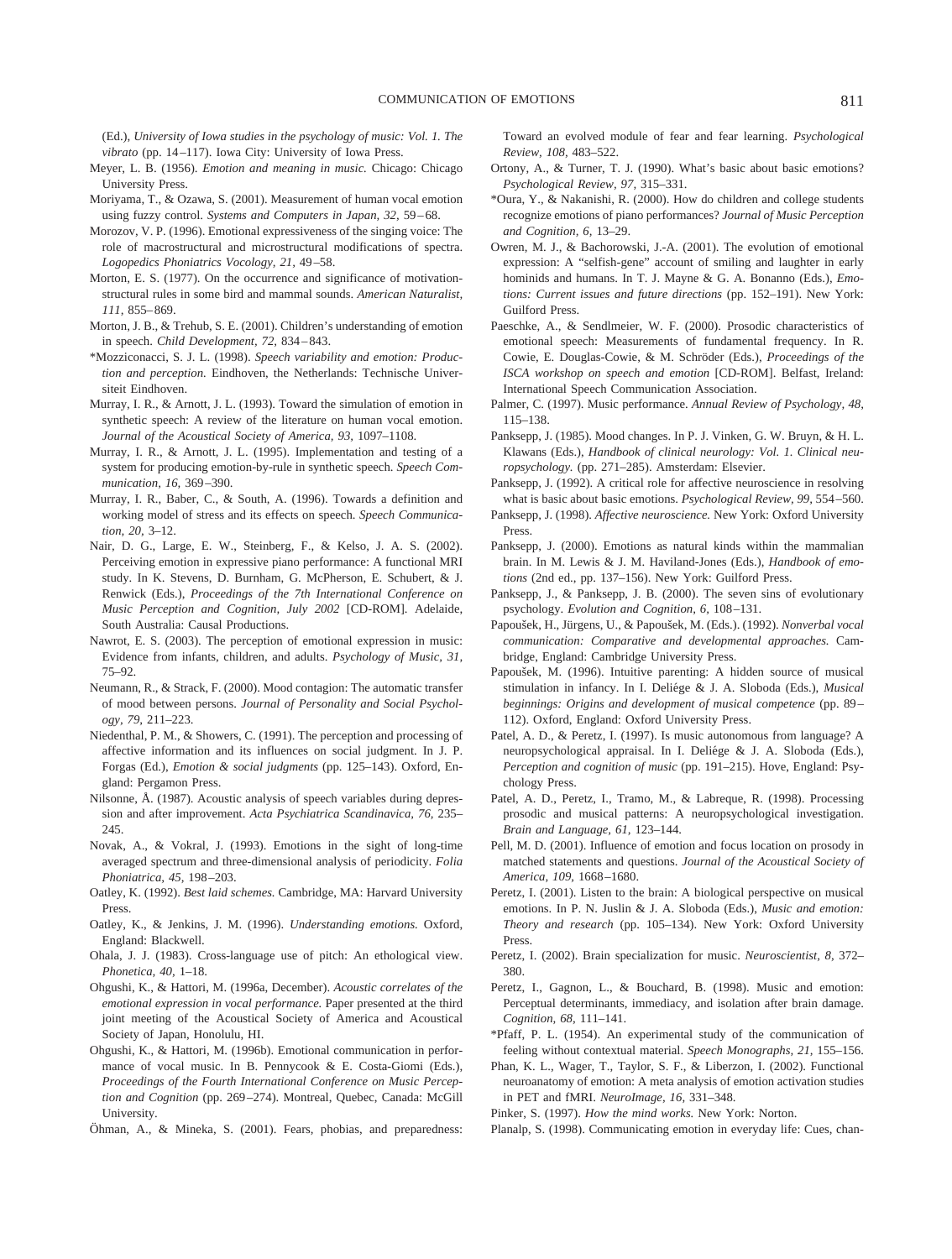nels, and processes. In P. A. Andersen & L. K. Guerrero (Eds.), *Handbook of communication and emotion* (pp. 29–48). New York: Academic Press.

- Ploog, D. (1981). Neurobiology of primate audio-vocal behavior. *Brain Research Reviews, 3,* 35–61.
- Ploog, D. (1986). Biological foundations of the vocal expressions of emotions. In R. Plutchik & H. Kellerman (Eds.), *Emotion: Theory, research, and experience: Vol. 3. Biological foundations of emotion* (pp. 173–197). New York: Academic Press.
- Ploog, D. (1992). The evolution of vocal communication. In H. Papoušek, U. Jürgens, & M. Papoušek (Eds.), *Nonverbal vocal communication: Comparative and developmental approaches* (pp. 6–30). Cambridge, England: Cambridge University Press.
- Plutchik, R. (1980). A general psychoevolutionary theory of emotion. In R. Plutchik & H. Kellerman (Eds.), *Emotion: Theory, research, and experience: Vol. 1. Theories of emotion* (pp. 3–33). New York: Academic Press.
- Plutchik, R. (1994). *The psychology and biology of emotion.* New York: Harper-Collins.
- Pollack, I., Rubenstein, H., & Horowitz, A. (1960). Communication of verbal modes of expression. *Language and Speech, 3,* 121–130.
- Power, M., & Dalgleish, T. (1997). *Cognition and emotion: From order to disorder.* Hove, England: Psychology Press.
- Protopapas, A., & Lieberman, P. (1997). Fundamental frequency of phonation and perceived emotional stress. *Journal of the Acoustical Society of America, 101,* 2267–2277.
- Rapoport, E. (1996). Emotional expression code in opera and lied singing. *Journal of New Music Research, 25,* 109–149.
- Richman, B. (1987). Rhythm and melody in gelada vocal exchanges. *Primates, 28,* 199–223.
- Rigg, M. G. (1940). The effect of register and tonality upon musical mood. *Journal of Musicology, 2,* 49–61.
- Roessler, R., & Lester, J. W. (1976). Voice predicts affect during psychotherapy. *Journal of Nervous and Mental Disease, 163,* 166–176.
- Rosenthal, R. (1982). Judgment studies. In K. R. Scherer & P. Ekman (Eds.), *Handbook of methods in nonverbal behavior research* (pp. 287– 361). Cambridge, England: Cambridge University Press.
- Rosenthal, R., & Rubin, D. B. (1989). Effect size estimation for onesample multiple-choice-type data: Design, analysis, and meta-analysis. *Psychological Bulletin, 106,* 332–337.
- Ross, B. H., & Spalding, T. L. (1994). Concepts and categories. In R. J. Sternberg (Ed.), *Thinking and problem solving* (2nd ed., pp. 119–150). New York: Academic Press.
- Rousseau, J. J. (1986). Essay on the origin of languages. In J. H. Moran & A. Gode (Eds.), *On the origin of language: Two essays* (pp. 5–74). Chicago: University of Chicago Press. (Original work published 1761)
- Russell, J. A. (1980). A circumplex model of affect. *Journal of Personality and Social Psychology, 39,* 1161–1178.
- Russell, J. A. (1994). Is there universal recognition of emotion from facial expression? A review of the cross-cultural studies. *Psychological Bulletin, 115,* 102–141.
- Russell, J. A., Bachorowski, J.-A., & Fernández-Dols, J.-M. (2003). Facial and vocal expressions of emotion. *Annual Review of Psychology, 54,* 329–349.
- Salgado, A. G. (2000). Voice, emotion and facial gesture in singing. In C. Woods, G. Luck, R. Brochard, F. Seddon, & J. A. Sloboda (Eds.), *Proceedings of the Sixth International Conference for Music Perception and Cognition* [CD-ROM]. Keele, England: Keele University.
- Salovey, P., & Mayer, J. D. (1990). Emotional intelligence. *Imagination, Cognition, and Personality, 9,* 185–211.
- Saperston, B., West, R., & Wigram, T. (1995). *The art and science of music therapy: A handbook.* Chur, Switzerland: Harwood.
- Scherer, K. R. (1974). Acoustic concomitants of emotional dimensions: Judging affect from synthesized tone sequences. In S. Weitz (Ed.),

*Nonverbal communication* (pp. 105–111). New York: Oxford University Press.

- Scherer, K. R. (1978). Personality inference from voice quality: The loud voice of extroversion. *European Journal of Social Psychology, 8,* 467– 487.
- Scherer, K. R. (1979). Non-linguistic vocal indicators of emotion and psychopathology. In C. E. Izard (Ed.), *Emotions in personality and psychopathology* (pp. 493–529). New York: Plenum Press.
- Scherer, K. R. (1982). Methods of research on vocal communication: Paradigms and parameters. In K. R. Scherer & P. Ekman (Eds.), *Handbook of methods in nonverbal behavior research* (pp. 136–198). Cambridge, England: Cambridge University Press.
- Scherer, K. R. (1985). Vocal affect signalling: A comparative approach. In J. Rosenblatt, C. Beer, M.-C. Busnel, & P. J. B. Slater (Eds.), *Advances in the study of behavior* (Vol. 15, pp. 189–244). New York: Academic Press.
- Scherer, K. R. (1986). Vocal affect expression: A review and a model for future research. *Psychological Bulletin, 99,* 143–165.
- Scherer, K. R. (1989). Vocal correlates of emotional arousal and affective disturbance. In H. Wagner & A. Manstead (Eds.), *Handbook of social psychophysiology* (pp. 165–197). New York: Wiley.
- Scherer, K. R. (1995). Expression of emotion in voice and music. *Journal of Voice, 9,* 235–248.
- Scherer, K. R. (2000). Psychological models of emotion. In J. Borod (Ed.), *The neuropsychology of emotion* (pp. 137–162). New York: Oxford University Press.
- Scherer, K. R. (2001). Appraisal considered as a process of multi-level sequential checking. In K. R. Scherer, A. Schorr, & T. Johnstone (Eds.), *Appraisal processes in emotion: Theory, methods, research* (pp. 92– 120). New York: Oxford University Press.
- \*Scherer, K. R., Banse, R., & Wallbott, H. G. (2001). Emotion inferences from vocal expression correlate across languages and cultures. *Journal of Cross-Cultural Psychology, 32,* 76–92.
- \*Scherer, K. R., Banse, R., Wallbott, H. G., & Goldbeck, T. (1991). Vocal cues in emotion encoding and decoding. *Motivation and Emotion, 15,* 123–148.
- Scherer, K. R., & Oshinsky, J. S. (1977). Cue utilisation in emotion attribution from auditory stimuli. *Motivation and Emotion, 1,* 331–346.
- Scherer, K. R., & Zentner, M. R. (2001). Emotional effects of music: Production rules. In P. N. Juslin & J. A. Sloboda (Eds.), *Music and emotion: Theory and research* (pp. 361–392). New York: Oxford University Press.
- \*Schröder, M. (1999). Can emotions be synthesized without controlling voice quality? *Phonus, 4,* 35–50.
- \*Schröder, M. (2000). Experimental study of affect bursts. In R. Cowie, E. Douglas-Cowie, & M. Schröder (Eds.), Proceedings of the ISCA work*shop on speech and emotion* [CD-ROM]. Belfast, Ireland: International Speech Communication Association.
- Schröder, M. (2001). Emotional speech synthesis: A review. In *Proceedings of the 7th European Conference on Speech Communication and Technology: Vol. 1. Eurospeech 2001, September 3–7, 2001* (pp. 561–564). Aalborg, Denmark: International Speech Communication Association.
- Schwartz, G. E., Weinberger, D. A., & Singer, J. A. (1981). Cardiovascular differentiation of happiness, sadness, anger, and fear following imagery and exercise. *Psychosomatic Medicine, 43,* 343–364.
- Scott, J. P. (1980). The function of emotions in behavioral systems: A systems theory analysis. In R. Plutchik & H. Kellerman (Eds.), *Emotion: Theory, research, and experience: Vol. 1. Theories of emotion* (pp. 35–56). New York: Academic Press.
- Seashore, C. E. (1927). Phonophotography in the measurement of the expression of emotion in music and speech. *Scientific Monthly, 24,* 463–471.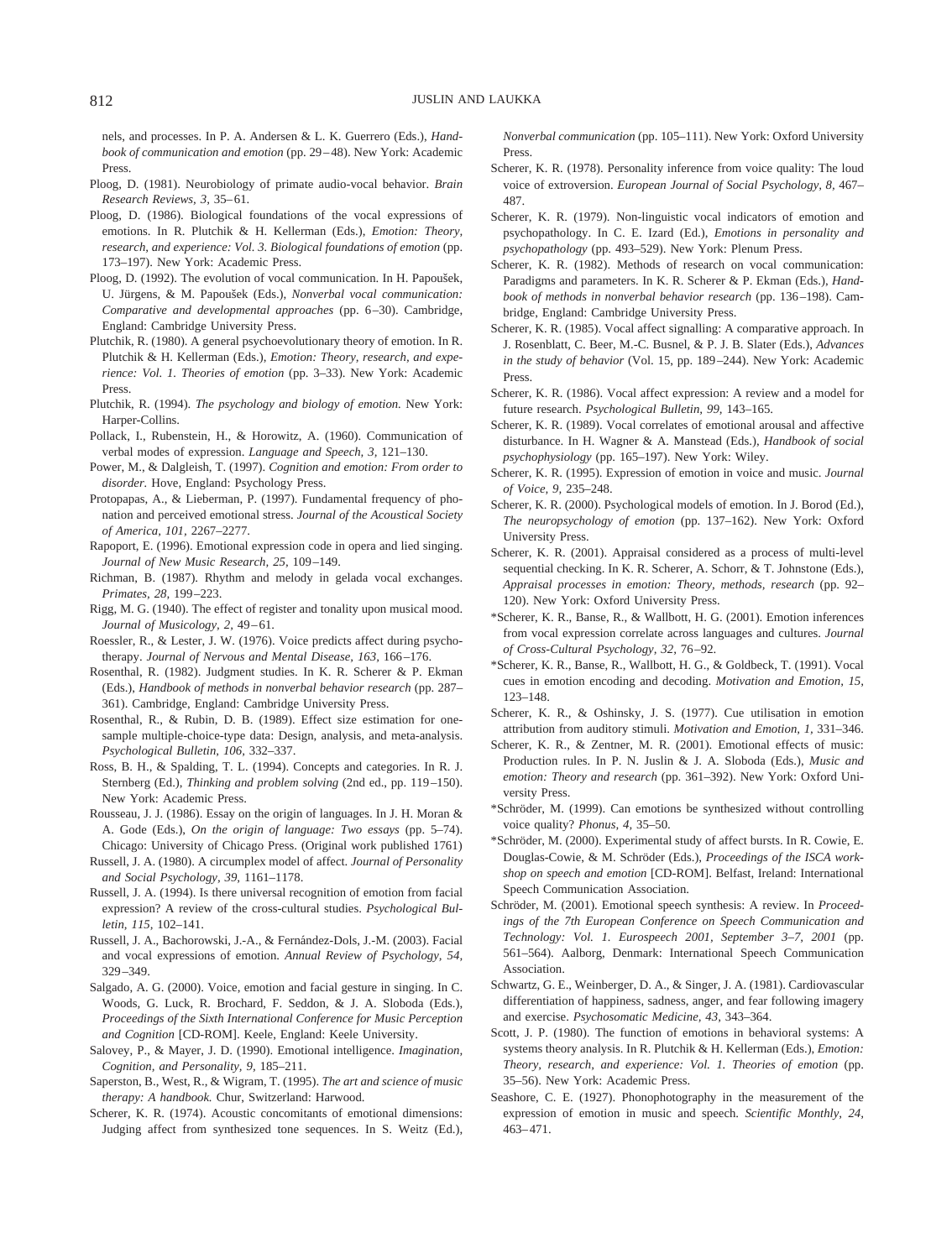- Seashore, C. E. (1947). *In search of beauty in music: A scientific approach to musical aesthetics.* Westport, CT: Greenwood Press.
- Sedláček, K., & Sychra, A. (1963). Die Melodie als Faktor des emotionellen Ausdrucks [Melody as a factor in emotional expression]. *Folia Phoniatrica, 15,* 89–98.
- Senju, M., & Ohgushi, K. (1987). How are the player's ideas conveyed to the audience? *Music Perception, 4,* 311–324.
- Shannon, C. E., & Weaver, W. (1949). *The mathematical theory of communication.* Urbana: University of Illinois Press.
- Shaver, P., Schwartz, J., Kirson, D., & O'Connor, C. (1987). Emotion knowledge: Further explorations of a prototype approach. *Journal of Personality and Social Psychology, 52,* 1061–1086.
- Sherman, M. (1928). Emotional character of the singing voice. *Journal of Experimental Psychology, 11,* 495–497.
- Shields, S. A. (1984). Distinguishing between emotion and non-emotion: Judgments about experience. *Motivation and Emotion, 8,* 355–369.
- Siegman, A. W., Anderson, R. A., & Berger, T. (1990). The angry voice: Its effects on the experience of anger and cardiovascular reactivity. *Psychosomatic Medicine, 52,* 631–643.
- Siegwart, H., & Scherer, K. R. (1995). Acoustic concomitants of emotional expression in operatic singing: The case of Lucia in Ardi gli incensi. *Journal of Voice, 9,* 249–260.
- Simonov, P. V., Frolov, M. V., & Taubkin, V. L. (1975). Use of the invariant method of speech analysis to discern the emotional state of announcers. *Aviation, Space, and Environmental Medicine, 46,* 1014– 1016.
- Singh, L., Morgan, J. L., & Best, C. T. (2002). Infants' listening preferences: Baby talk or happy talk? *Infancy, 3,* 365–394.
- Skinner, E. R. (1935). A calibrated recording and analysis of the pitch, force and quality of vocal tones expressing happiness and sadness. And a determination of the pitch and force of the subjective concepts of ordinary, soft and loud tones. *Speech Monographs, 2,* 81–137.
- Sloboda, J. A., & Juslin, P. N. (2001). Psychological perspectives on music and emotion. In P. N. Juslin & J. A. Sloboda (Eds.), *Music and emotion: Theory and research* (pp. 71–104). New York: Oxford University Press.
- Snowdon, C. T. (2003). Expression of emotion in nonhuman animals. In R. J. Davidson, H. H. Goldsmith, & K. R. Scherer (Eds.), *Handbook of affective sciences* (pp. 457–480). New York: Oxford University Press.
- Sobin, C., & Alpert, M. (1999). Emotion in speech: The acoustic attributes of fear, anger, sadness, and joy. *Journal of Psycholinguistic Research, 28,* 347–365.
- \*Sogon, S. (1975). A study of the personality factor which affects the judgement of vocally expressed emotions. *Japanese Journal of Psychology, 46,* 247–254.
- Soken, N. H., & Pick, A. D. (1999). Infants' perception of dynamic affective expressions: Do infants distinguish specific expressions? *Child Development, 70,* 1275–1282.
- Spencer, H. (1857). The origin and function of music. *Fraser's Magazine, 56,* 396–408.
- Stassen, H. H., Kuny, S., & Hell, D. (1998). The speech analysis approach to determining onset of improvement under antidepressants. *European Neuropsychopharmacology, 8,* 303–310.
- Steffen-Batóg, M., Madelska, L., & Katulska, K. (1993). The role of voice timbre, duration, speech melody and dynamics in the perception of the emotional colouring of utterances. *Studia Phonetica Posnaniensia, 4,* 73–92.
- Stibbard, R. M. (2001). *Vocal expression of emotions in non-laboratory speech: An investigation of the Reading/Leeds Emotion in Speech Project annotation data.* Unpublished doctoral dissertation, University of Reading, Reading, England.
- Storr, A. (1992). *Music and the mind.* London: Harper-Collins.
- Sulc, J. (1977). To the problem of emotional changes in human voice. *Activitas Nervosa Superior, 19,* 215–216.
- Sundberg, J. (1982). Speech, song, and emotions. In M. Clynes (Ed.),

*Music, mind, and brain. The neuropsychology of music* (pp. 137–149). New York: Plenum Press.

- Sundberg, J. (1991). *The science of musical sounds.* New York: Academic Press.
- Sundberg, J. (1999). The perception of singing. In D. Deutsch (Ed.), *The psychology of music* (2nd ed., pp. 171–214). San Diego, CA: Academic Press.
- Sundberg, J., Iwarsson, J., & Hagegård, H. (1995). A singer's expression of emotions in sung performance. In O. Fujimura & M. Hirano (Eds.), *Vocal fold physiology: Voice quality control* (pp. 217–229). San Diego, CA: Singular Press.
- Svejda, M. J. (1982). The development of infant sensitivity to affective messages in the mother's voice (Doctoral dissertation, University of Denver, 1982). *Dissertation Abstracts International, 42,* 4623.
- Tartter, V. C. (1980). Happy talk: Perceptual and acoustic effects of smiling on speech. *Perception & Psychophysics, 27,* 24–27.
- Tartter, V. C., & Braun, D. (1994). Hearing smiles and frowns in normal and whisper registers. *Journal of the Acoustical Society of America, 96,* 2101–2107.
- Terwogt, M. M., & van Grinsven, F. (1988). Recognition of emotions in music by children and adults. *Perceptual and Motor Skills, 67,* 697–698.
- Terwogt, M. M., & van Grinsven, F. (1991). Musical expression of mood states. *Psychology of Music, 19,* 99–109.
- \*Tickle, A. (2000). English and Japanese speakers' emotion vocalisation and recognition: A comparison highlighting vowel quality. In R. Cowie, E. Douglas-Cowie, & M. Schröder (Eds.), *Proceedings of the ISCA workshop on speech and emotion* [CD-ROM]. Belfast, Ireland: International Speech Communication Association.
- Tischer, B. (1993). Äusserungsinterne Änderungen des emotionalen Eindrucks mündlicher Sprache: Dimensionen und akustische Korrelate der Eindruckswirkung [Within-utterance variations in the emotional impression of speech: Dimensions and acoustic correlates of perceived emotion]. *Zeitschrift fu¨r Experimentelle und Angewandte Psychologie, 40,* 644–675.
- Tischer, B. (1995). Acoustic correlates of perceived emotional stress. In I. Trancoso & R. Moore (Eds.), *Proceedings of the ESCA-NATO Tutorial and Research Workshop on Speech Under Stress* (pp. 29–32). Lisbon, Portugal: European Speech Communication Association.
- Tolkmitt, F. J., & Scherer, K. R. (1986). Effect of experimentally induced stress on vocal parameters. *Journal of Experimental Psychology: Human Perception and Performance, 12,* 302–313.
- Tomkins, S. (1962). *Affect, imagery, and consciousness: Vol. 1. The positive affects.* New York: Springer.
- \*Trainor, L. J., Austin, C. M., & Desjardins, R. N. (2000). Is infantdirected speech prosody a result of the vocal expression of emotion? *Psychological Science, 11,* 188–195.
- van Bezooijen, R. (1984). *Characteristics and recognizability of vocal expressions of emotion.* Dordrecht, the Netherlands: Foris.
- \*van Bezooijen, R., Otto, S. A., & Heenan, T. A. (1983). Recognition of vocal expressions of emotion: A three-nation study to identify universal characteristics. *Journal of Cross-Cultural Psychology, 14,* 387–406.
- Västfjäll, D. (2002). A review of the musical mood induction procedure. *Musicae Scientiae, Special Issue 2001–2002,* 173–211.
- Verny, T., & Kelly J. (1981). *The secret life of the unborn child.* New York: Delta.
- Von Bismarck, G. (1974). Sharpness as an attribute of the timbre of steady state sounds. *Acustica, 30,* 146–159.
- Wagner, H. L. (1993). On measuring performance in category judgment studies of nonverbal behavior. *Journal of Nonverbal Behavior, 17,* 3–28.
- \*Wallbott, H. G., & Scherer, K. R. (1986). Cues and channels in emotion recognition. *Journal of Personality and Social Psychology, 51,* 690– 699.
- Wallin, N. L., Merker, B., & Brown, S. (Eds.). (2000). *The origins of music.* Cambridge, MA: MIT Press.